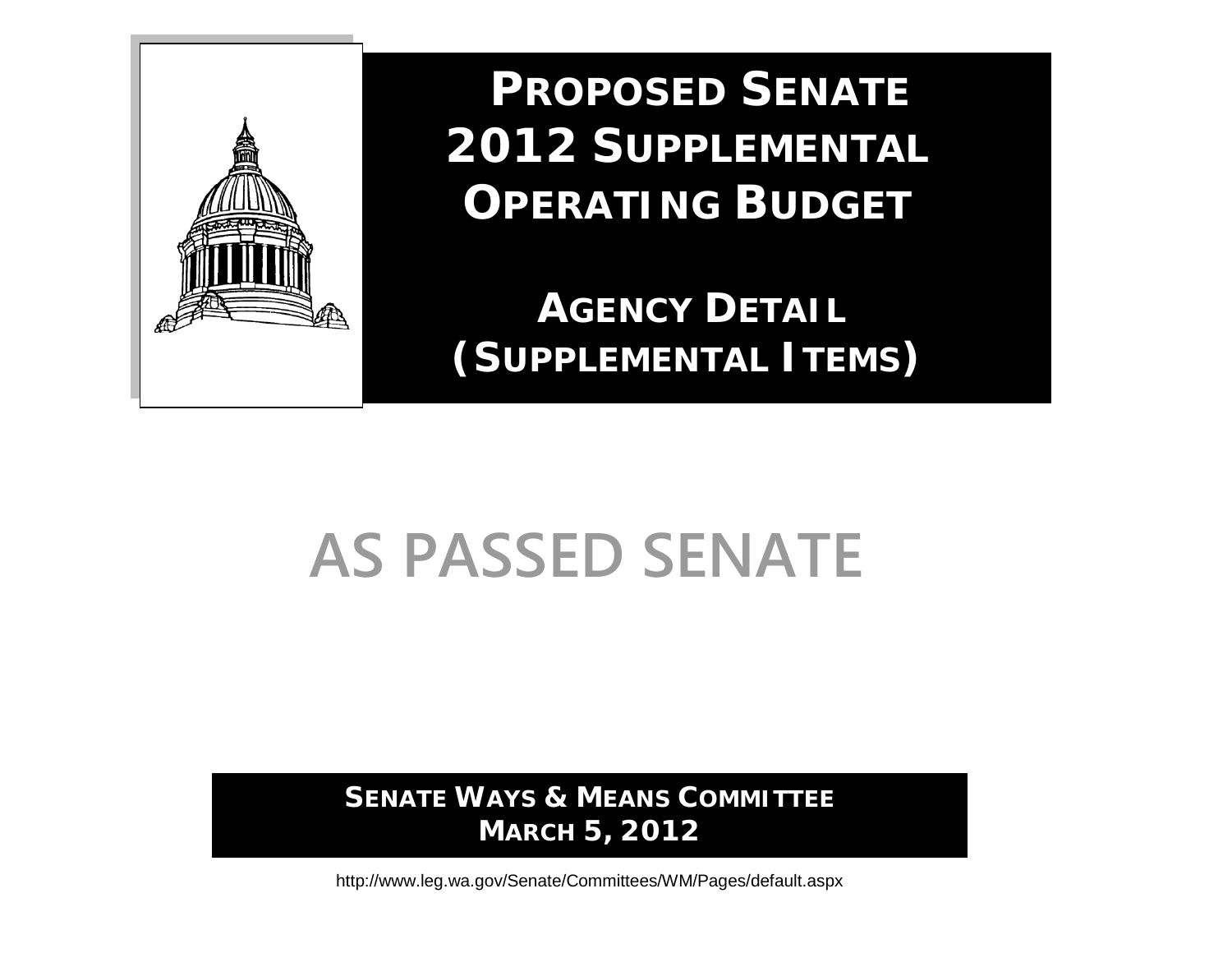**Senate Floor Passed**<br> **ESHB 2127 Passed Hse Difference**<br> **Difference**<br> **Difference**<br> **Difference**<br> **Difference**<br> **Difference NGF+OpPth Total NGF+OpPth Total NGF+OpPth TotalLegislative House of Representatives** *Policy Items*1. Leg support consolidation savings  $\begin{pmatrix} 0 & 0 & 0 \\ 0 & 0 & -177 & -177 \end{pmatrix}$  177 177 177 177 577 2. Reductions & Efficiency Measures 0 0 0 -577 -577 577 577 577  $-50$ 3. Local governmentt t contract t t contract t contract t contract t contract of the set of  $50$   $50$   $-50$   $-50$  $-1,523$ 4. Efficiency Reduction  $-1,523$   $-1,523$  0 0  $-1,523$  $-1.454$ 5. Legislative Support Consolidation  $-1,454$   $-1,454$   $0$  0  $1,454$ 121 6. Voluntary member salary reductions  $\begin{array}{cccc} 0 & 0 & -121 & -121 & -121 \\ 7. & \text{Leg support consideration transfer} & 0 & 0 & -1.454 & -1.454 \end{array}$  1.454 1.454 7. Leg support consolidation transfer 0 0 0 -1,454 -1,454 1,454 Total $-2,977$   $-2,977$   $-2,279$   $-2,279$   $-698$   $-698$  **Senate**  *Policy Items*8. Leg support consolidation savings  $\begin{array}{cccc} 0 & 0 & 189 & -189 & -189 & 189 \end{array}$  and the support consolidation savings  $\begin{array}{cccc} 0 & 0 & -189 & -523 & -523 & 523 \end{array}$  523 523 9. Reductions/Efficiency Measures 0 0 0 -523 -523 523<br>
0 0 -50 -50 -50 -50 -50 -50  $-50$ 10. Local governmentt t contract t t contract t contract t contract t contract of the set of  $50$   $50$   $-50$   $-50$  $-1,193$ 11. Efficiency Reduction **1.193** -1,193 0 0 -1,193  $-1,562$ 12. Legislative Support Consolidation -1,562 -1,562 0 0 -1,562 62 13. Voluntary member salary reductions 0 0 0 -62 -62 62 62 1.562 14. Leg support consolidation transfer 0 0 0 -1,562 -1,562 -1,562  $\frac{2}{-}$  1,562 1,562 Total $-2,755$   $-2,755$   $-2,755$   $-2,286$   $-2,286$   $-469$   $-469$  **Joint Legislative Audit & Review Committee** *Policy Items*15. Efficiency Savings -137 -137 -271 -271 <sup>134</sup> <sup>134</sup> **Legislative Evaluation & Accountability Pgm Cmte** *Policy Items*16. Education Data Center -375 -375 0 0 -375 -375174 17. Reductions/Efficiency Measures 0 0 0 -174 -174 174

18. Efficiency Reduction **110** -110 -110 0 0 -110

 $-485$   $-485$   $-174$   $-174$   $-311$   $-311$ 

Total

 $-110$ 

 $-311$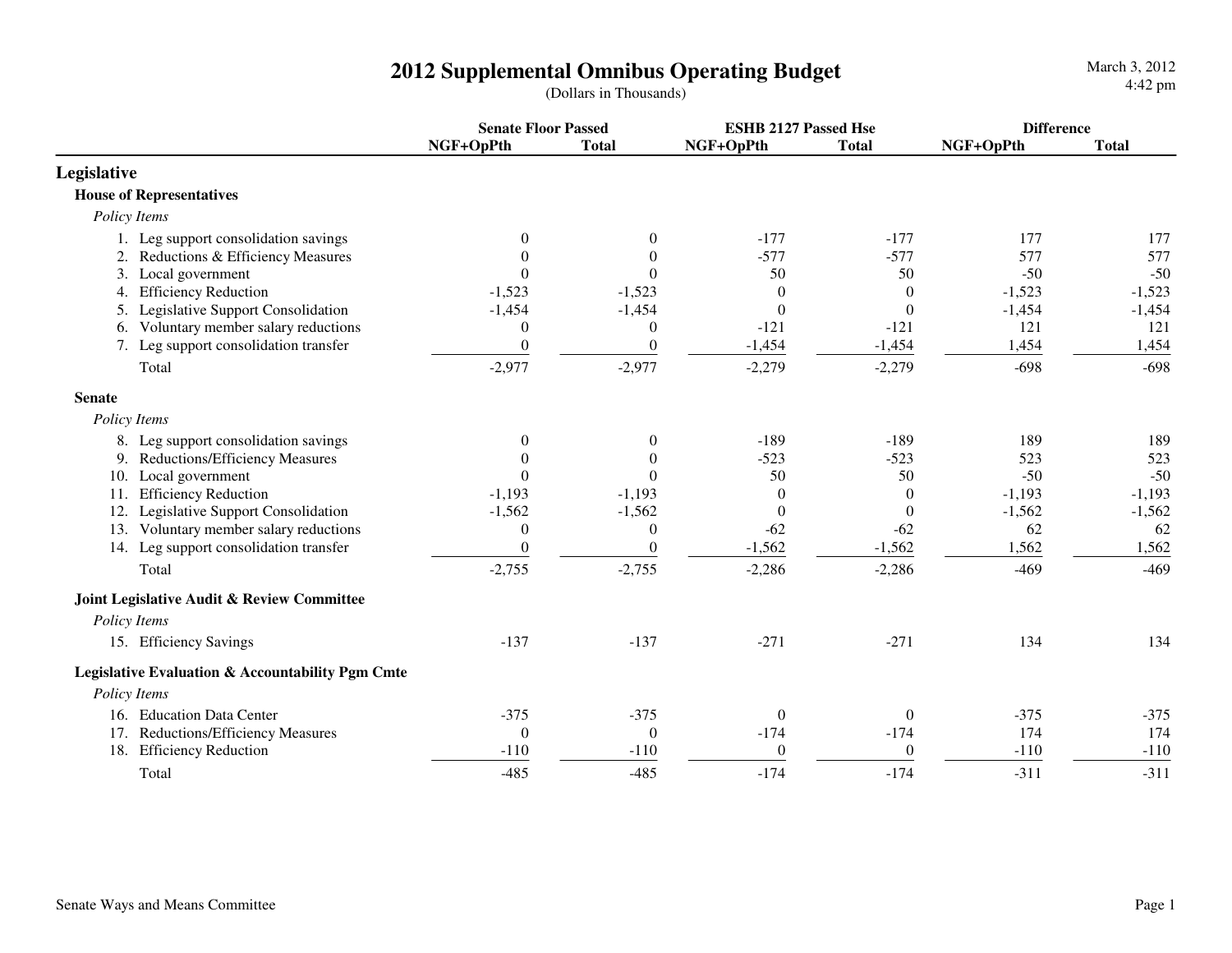**Senate Floor Passed ESHB 2127 Passed Hse DifferenceNGF+OpPth Total NGF+OpPth Total NGF+OpPth Total Office of the State Actuary** *Policy Items*19. Medical Benefit Proposals **19. Medical Benefit Proposals** 19. Medical Benefit Proposals 19. A8 148 148 148  **Joint Legislative Systems Committee** *Policy Items*20. Efficiency Reduction -395 -395 0 0 -395 -395 **Statute Law Committee** *Policy Items*21. Reductions/Efficiency Measures 0 0 0 -258 -258 258 258 258<br>22. Efficiency Reduction -234 -234 0 0 -234 -234  $-234$ 22. Efficiency Reduction **234** -234 0 0 -234 -234 0 0 -234 Total $-234$   $-234$   $-234$   $-258$   $-258$   $-24$   $-24$  **Office of Legislative Support Services** *Policy Items*23. Legislative Support Consolidation 3,016 3,016 3,016 3,016 3,016 3,016 3,016  $-3,016$ 24. Legislative Support Consolidation 0 0 3,016 3,016 3,016 -3,016 -3,016 Total $3,016$   $3,016$   $3,016$   $3,016$   $3,016$   $3,016$   $0$  0  **Total Legislative -3,967 -3,967 -2,300 -2,300 -1,667 -1,667Judicial Supreme Court** *Policy Items*25. Judge Pro Tempore Retirement Costs  $\begin{array}{cccc} 41 & 41 & 41 & 41 & 0 & 0 \\ 26. & Vacancy Savings & 0 & 0 & -115 & -115 & 115 \end{array}$ 115 26. Vacancy Savingss  $\frac{0}{2}$   $\frac{0}{2}$   $\frac{0}{2}$   $\frac{-115}{115}$   $\frac{-115}{2}$   $\frac{115}{2}$   $\frac{115}{2}$   $\frac{115}{2}$ 115 Total $11$  41  $41$   $-74$   $-74$   $115$   $115$  **State Law Library** *Policy Items*27. Law Library Transfer -1,000 0 0 0 -1,000 0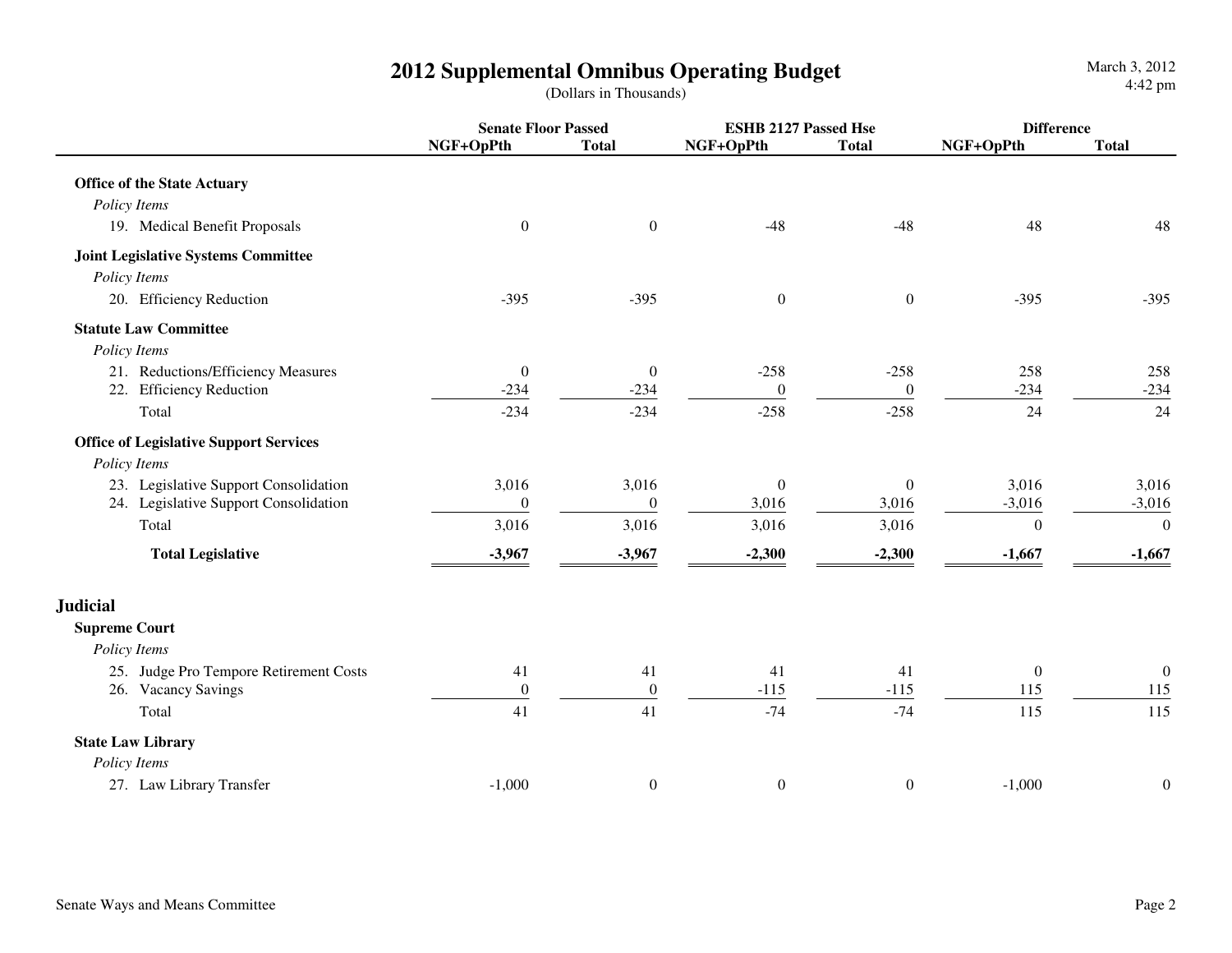|                                            | <b>Senate Floor Passed</b> |                  | <b>ESHB 2127 Passed Hse</b> |                | <b>Difference</b> |                  |
|--------------------------------------------|----------------------------|------------------|-----------------------------|----------------|-------------------|------------------|
|                                            | NGF+OpPth                  | <b>Total</b>     | NGF+OpPth                   | <b>Total</b>   | NGF+OpPth         | <b>Total</b>     |
| <b>Administrative Office of the Courts</b> |                            |                  |                             |                |                   |                  |
| Policy Items                               |                            |                  |                             |                |                   |                  |
| 28. Superior Court Judge                   | 173                        | 173              | 173                         | 173            | $\mathbf{0}$      | $\overline{0}$   |
| 29. Truancy Funding                        | $\theta$                   | $\overline{0}$   | $-1,341$                    | $-1,341$       | 1,341             | 1,341            |
| <b>Agency Reduction</b><br>30.             | $\theta$                   | $\overline{0}$   | $-2,000$                    | $-2,000$       | 2,000             | 2,000            |
| Judicial Salary Contribution<br>31.        | $\theta$                   | $\overline{0}$   | $-3,969$                    | $-3,969$       | 3,969             | 3,969            |
| Office of Public Guardianship<br>32.       | $\boldsymbol{0}$           | $\mathbf{0}$     | $\boldsymbol{0}$            | 240            | $\boldsymbol{0}$  | $-240$           |
| 33. Office of Public Guardianship          | $-274$                     | 266              | $\boldsymbol{0}$            | $\Omega$       | $-274$            | 266              |
| 34. JSTA Fee Increase                      | $-1,400$                   | $\boldsymbol{0}$ | $\boldsymbol{0}$            | $\theta$       | $-1,400$          | $\boldsymbol{0}$ |
| Total                                      | $-1,501$                   | 439              | $-7,137$                    | $-6,897$       | 5,636             | 7,336            |
| <b>Office of Public Defense</b>            |                            |                  |                             |                |                   |                  |
| Policy Items                               |                            |                  |                             |                |                   |                  |
| 35. Civil Commitment Legal Costs           | 6,065                      | 6,065            | 6,065                       | 6,065          | $\theta$          | 0                |
| Trial Level Indigent Defense<br>36.        | $\boldsymbol{0}$           | $\mathbf{0}$     | $-7,673$                    | $\Omega$       | 7,673             | $\boldsymbol{0}$ |
| Untilize JIS Account<br>37.                | $\boldsymbol{0}$           | $\overline{0}$   | $-3,123$                    | $\Omega$       | 3,123             | $\boldsymbol{0}$ |
| Total                                      | 6,065                      | 6,065            | $-4,731$                    | 6,065          | 10,796            | $\boldsymbol{0}$ |
| <b>Office of Civil Legal Aid</b>           |                            |                  |                             |                |                   |                  |
| Policy Items                               |                            |                  |                             |                |                   |                  |
| 38. JST Account Funding                    | $\boldsymbol{0}$           | $\overline{0}$   | $-690$                      | $\overline{0}$ | 690               | $\overline{0}$   |
| <b>Total Judicial</b>                      | 3,605                      | 6,545            | $-12,632$                   | $-906$         | 16,237            | 7,451            |
| <b>Governmental Operations</b>             |                            |                  |                             |                |                   |                  |
| <b>Office of the Governor</b>              |                            |                  |                             |                |                   |                  |
| Policy Items                               |                            |                  |                             |                |                   |                  |
| 39. Executive Operations                   | $-373$                     | $-373$           | $-244$                      | $-244$         | $-129$            | $-129$           |
| Family/Children's Ombudsman<br>40.         | $\theta$                   | $\theta$         | $-41$                       | $-41$          | 41                | 41               |
| <b>Education Ombudsman</b><br>41.          | $-320$                     | $-320$           | $-28$                       | $-28$          | $-292$            | $-292$           |
| Governor's Transition Team<br>42.          | 248                        | 248              | 248                         | 248            | $\mathbf{0}$      | $\theta$         |
| Total                                      | $-445$                     | $-445$           | $-65$                       | $-65$          | $-380$            | $-380$           |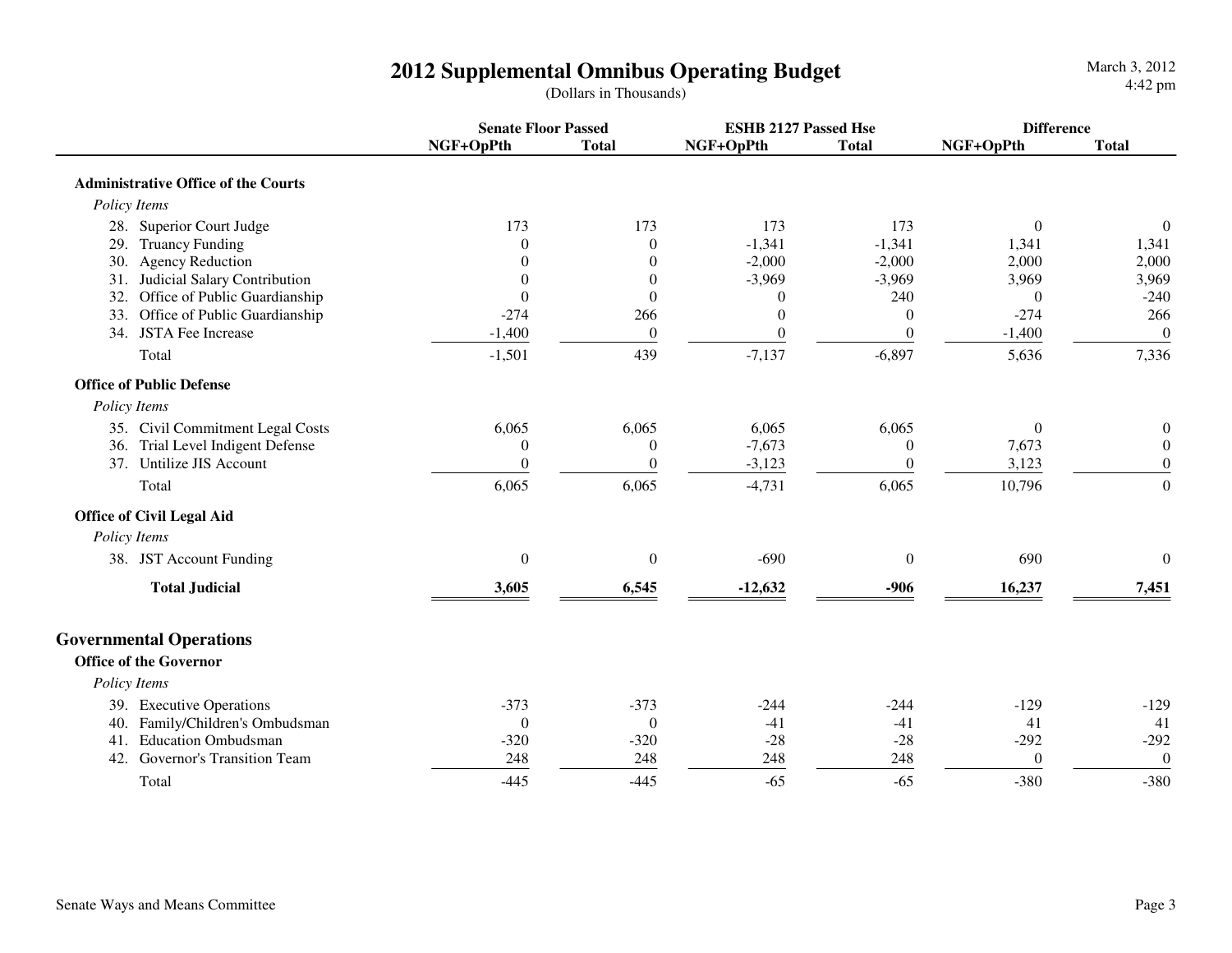**Senate Floor Passed ESHB 2127 Passed Hse DifferenceNGF+OpPth Total NGF+OpPth Total NGF+OpPth Total Office of the Lieutenant Governor** *Policy Items*43. Administrative Costs  $-69$  -69  $-44$  -44  $-25$  -25  $-25$  **Public Disclosure Commission** *Policy Items*44. Agency Staff and Equipment -212 -212 -212 -213 -132 -80 -80  **Office of the Secretary of State** *Policy Items*45. Lower Archive Central Service Rates  $\begin{array}{ccc} 0 & -794 & 0 & -794 & 0 \end{array}$  $\Omega$ 46. Charitable Organization Education 0 -90 0 -90 0 0 $\Omega$ 47. Local Government Archives 0 -2,000 -2,000 0 -2,000  $\boldsymbol{0}$ 48. State Library funding shift  $-4,000$  0 0 0 -4,000 Total $-4,000$   $-2,884$  0  $-2,884$  0  $-2,884$  0  $-4,000$  0  **Governor's Office of Indian Affairs** *Policy Items*49. Computer and Web Expenses -26 -26 -26 -16 -16 -10 -10 -10  **Comm on Asian-Pacific-American Affairs** *Policy Items*50. Staff and Travel1 -23 -23 -23 -14 -14 -9 -9 -9  **Office of the State Treasurer** *Policy Items*51. Excess Authority $0$  -756 0 0 0 -756 52. Efficiency Reductionn  $\frac{0}{2}$   $\frac{-750}{2}$   $\frac{0}{2}$   $\frac{0}{2}$   $\frac{0}{2}$   $\frac{0}{2}$   $\frac{-750}{2}$ Total $0 \qquad \qquad 1,506$  0 0  $-1,506$  **Office of the State Auditor** *Policy Items*53. Streamline State Agency Audits  $\begin{array}{cccc} 0 & -2.731 & 0 & 0 & 0 & -2.731 \\ 54. & \text{Central Services Reduction} & 0 & 0 & 0 & 1.040 \end{array}$ 1.040 54. Central Services Reduction 0 0 0 -1,040 0 1,040Total1 and  $\begin{array}{ccccccc} 0 & -2,731 & 0 & -1,040 & 0 & -1,691 \end{array}$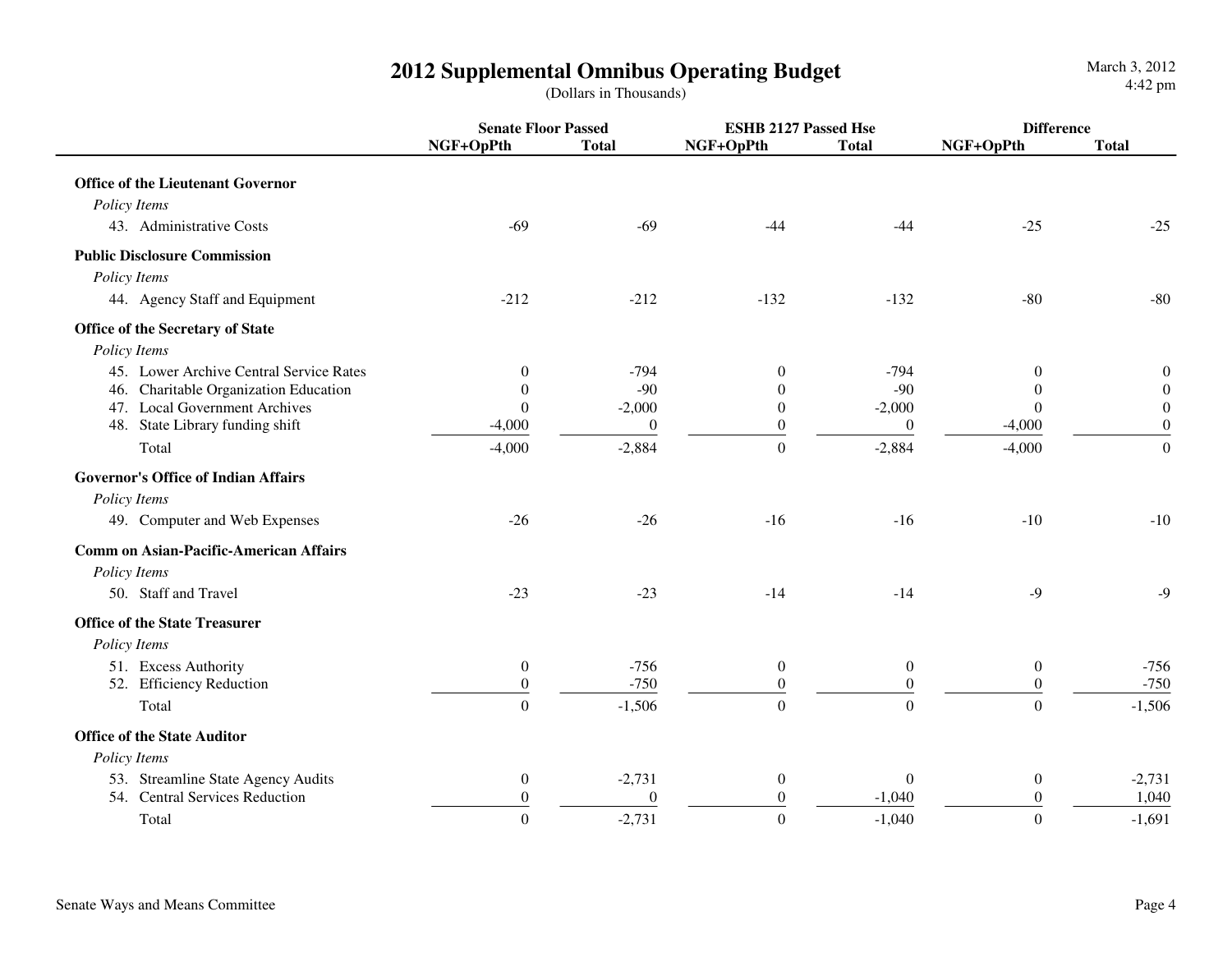**Senate Floor Passed ESHB 2127 Passed Hse DifferenceNGF+OpPth Total NGF+OpPth Total NGF+OpPth Total Commission on Salaries for Elected Officials** *Policy Items*55. Hold Vacancy and Reduce Services -18 -18 -18 -18 0 0 **Office of the Attorney General** *Policy Items*56. Legal Service Billingss and  $\begin{array}{ccccccc} 0 & 0 & -8,981 & 0 & -8,981 & 0 \end{array}$  $-56$ 57. Affordable Care Act Implementation  $\begin{array}{cccc} 0 & 0 & 0 & 56 & 0 \\ 58. & \text{Anti-Trust Revolving Account} & 0 & 0 & 0 \\ 0 & 0 & 0 & 2.000 & 0 \end{array}$  $-2,000$ 58. Anti-Trust Revolving Account  $\begin{array}{cccc} 0 & 0 & 0 & 0 & 2,000 \\ 59. & T.R. \text{v Drevfus DSHS Litiization} & 0 & 578 & 0 \end{array}$  $\overline{0}$ 59. T.R. v Dreyfus DSHS Litigation 0 578 0 578 0 578 0 578 0 578 0 578 0 578 0 578 0 578 0 578 0 578 0 578 0 0 578 0 0 578 0 0 578 0 0 578 0 0 578 0 0 578 0 0 578 0 0 578 0 0 578 0 0 578 0 0 0 0 0 0 0 0 0 0 0 0 0 0 0 0 0 0  $-250$ 60. Civil Commitment Legal Costs 5,743 2,756 5,743 3,0066 0  $-250$ 61. Elections Litigationn 0 0 0 56 0 -56 62. Amateurs and Mixed Martial Arts **0** 0 0 0 11 0 -11 1.595 63. Medicaid False Claims Act -730 1,595 0 0 -730 1,595 $-28$ 64. State Environmental Policy Act  $\begin{array}{cccc} 0 & 0 & 0 & 0 & 28 & 0 \\ 65. & Moore et. al. v HCA Litigation & 0 & 886 & 0 & 0 \end{array}$ 886 65. Moore et. al. v HCA Litigation 80 Total $5,013$   $-3,166$   $5,743$   $-3,246$   $-730$   $-80$  **Caseload Forecast Council** *Policy Items*66. Travel and Consultation 1.1 and Consultation 1.53 -53 -53 -33 -33 -33 -20 -20 -20<br>67. Self Insurance Premium 1.1 and 29 -78 -78 -78 -49 -49 -29 -29 -29  $-29$  $-78$   $-78$   $-78$   $-49$   $-49$  $-49$ Total $-131$   $-131$   $-82$   $-82$   $-49$   $-49$  **Department of Financial Institutions** *Policy Items*68. Consumer Protection and Regulation 0 75 0 0 0 75  **Department of Commerce** *Policy Items*69. BSD Manufacturing Innovation 0 -61 0 -61 0 0

70. Reduce Weatherization Activities 0 -3,348 0 0 0 -3,348

 $-3,348$ 

72

133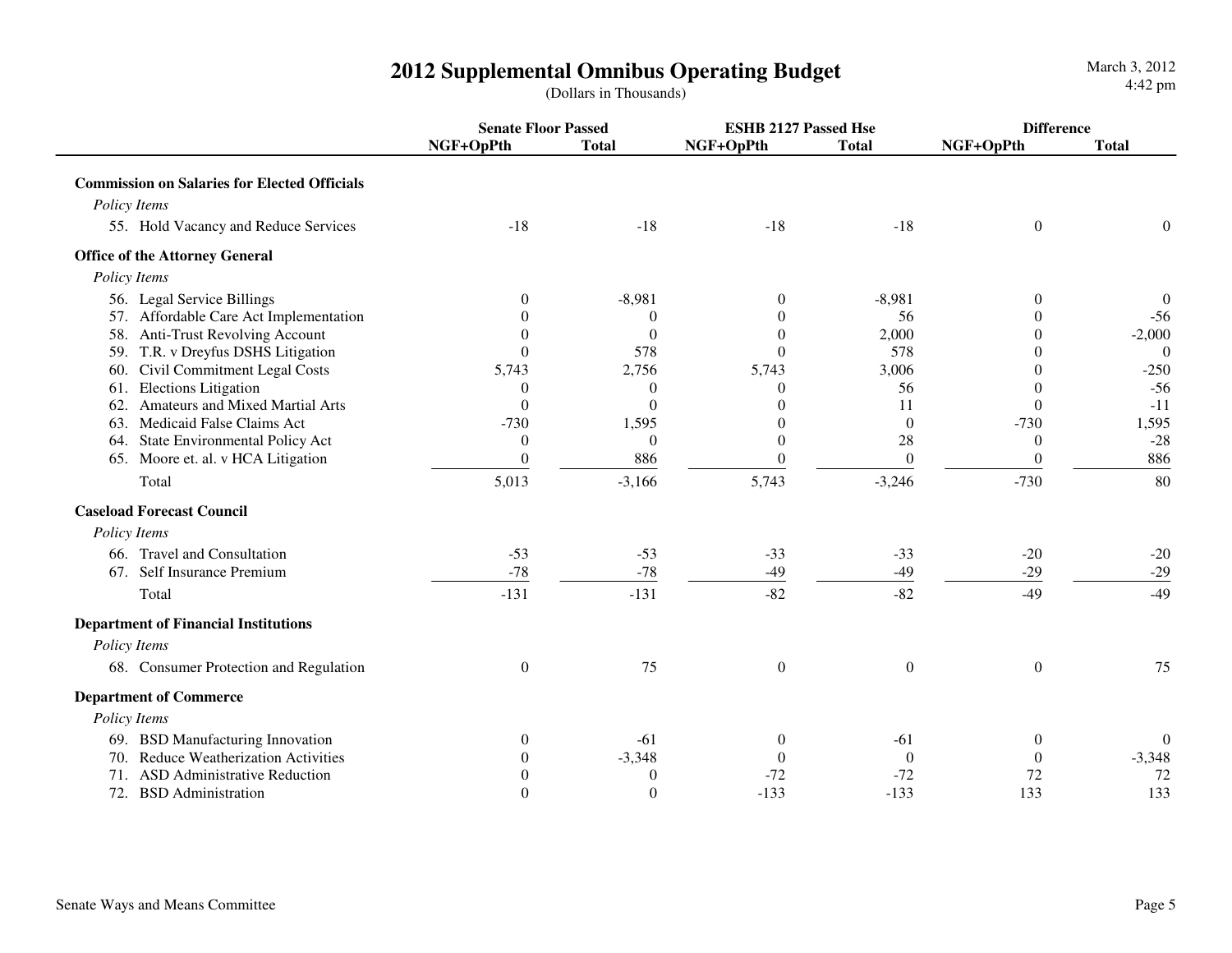|      |                                            | <b>Senate Floor Passed</b> |                  | <b>ESHB 2127 Passed Hse</b> |                  | <b>Difference</b> |              |
|------|--------------------------------------------|----------------------------|------------------|-----------------------------|------------------|-------------------|--------------|
|      |                                            | NGF+OpPth                  | <b>Total</b>     | NGF+OpPth                   | <b>Total</b>     | NGF+OpPth         | <b>Total</b> |
|      | 73. BSD International Trade                | $\Omega$                   | $\boldsymbol{0}$ | $-133$                      | $-133$           | 133               | 133          |
| 74.  | BSD Marketing & Communication              | $\Omega$                   | $\Omega$         | $-228$                      | $-228$           | 228               | 228          |
| 75.  | <b>BSD Grant Services</b>                  |                            |                  | $-260$                      | $-260$           | 260               | 260          |
| 76.  | <b>BSD Cluster Grants</b>                  |                            |                  | $-21$                       | $-21$            | 21                | 21           |
| 77.  | <b>BSD</b> Global Health                   |                            |                  | $-60$                       | $-60$            | 60                | 60           |
| 78.  | <b>BSD Northwest Agriculture</b>           |                            |                  | $-320$                      | $-320$           | 320               | 320          |
| 79.  | <b>BSD</b> Impact Washington               |                            |                  | $-62$                       | $-62$            | 62                | 62           |
| 80.  | <b>BSD Microenterprise Association</b>     |                            |                  | $-69$                       | $-69$            | 69                | 69           |
| 81.  | <b>BSD</b> Associate Development Orgs.     |                            |                  | $-1,239$                    | $-1,239$         | 1,239             | 1,239        |
|      | <b>BSD Domestic and Foreign Contracts</b>  | 0                          |                  | $-153$                      | $-153$           | 153               | 153          |
|      | 83. BSD State Trade Export Program         | 0                          |                  | $-62$                       | 1,530            | 62                | $-1,530$     |
|      | 84. CSHD Retired Senior Volunteer Prog.    | 0                          |                  | $-128$                      | $-128$           | 128               | 128          |
|      | 85. CSHD Homeless Assistance               |                            |                  | $-567$                      | 3,813            | 567               | $-3,813$     |
| 86.  | <b>CSHD Dispute Resolution Centers</b>     | 0                          | $\Omega$         | $-58$                       | $-58$            | 58                | 58           |
|      | 87. Increase Federal Authority             | 0                          | 54,308           | $\mathbf{0}$                | 51,484           | $\theta$          | 2,824        |
| 88.  | CSHD Comm Services Block Grant             | 0                          | $\Omega$         | $-471$                      | $-471$           | 471               | 471          |
|      | 89. CSHD Program Management/Support        | $\Omega$                   | $\theta$         | $-294$                      | $-294$           | 294               | 294          |
|      | 90. CSHD Asset Building Program            | $-346$                     | $-346$           | $-30$                       | $-30$            | $-316$            | $-316$       |
|      | 91. CSHD New Americans Program             | $-281$                     | $-281$           | $-23$                       | $-23$            | $-258$            | $-258$       |
| 92.  | CSHD Fed Way Multi-Service Ctr             | 0                          | $\Omega$         | $-21$                       | $-21$            | 21                | 21           |
|      | 93. CSHD Sexual Assault Grants             |                            |                  | $-444$                      | $-444$           | 444               | 444          |
|      | 94. CSHD Victim Witness Fnding             |                            |                  | $-166$                      | $-166$           | 166               | 166          |
|      | 95. CSHD Dom Viol Legal Advocacy           |                            |                  | $-164$                      | $-164$           | 164               | 164          |
|      | 96. CSHD Victims of Crime Act              |                            |                  | $-152$                      | $-152$           | 152               | 152          |
|      | 97. CSHD Community Mobilization Grants     |                            |                  | $-413$                      | $-413$           | 413               | 413          |
| 98.  | CSHD State Drug Task Force Funding         | $\Omega$                   | $\Omega$         | $-272$                      | $-272$           | 272               | 272          |
| 99.  | CSHD Housing/Essential Needs Pgm           | $-42,565$                  | $-36,565$        | $\overline{0}$              | $\theta$         | $-42,565$         | $-36,565$    |
| 100. | <b>IPPD State Energy Policy</b>            | $-1,118$                   | $-1,118$         | $-262$                      | $-262$           | $-856$            | $-856$       |
|      | 101. IPPD Entrepreneurial STARS            | 0                          | $\Omega$         | $-781$                      | $-781$           | 781               | 781          |
| 102. | <b>IPPD Econ Development Comm</b>          | 0                          | $\Omega$         | $-180$                      | $-180$           | 180               | 180          |
| 103. | <b>BSD Business Development Activities</b> | $\Omega$                   | $\Omega$         | $-135$                      | $-135$           | 135               | 135          |
| 104. | <b>LGID Growth Management Grants</b>       | $-537$                     | $-537$           | $\theta$                    | $\theta$         | $-537$            | $-537$       |
| 105. | <b>LGID Local Government Fiscal Notes</b>  | $\Omega$                   | $-486$           | 327                         | $\boldsymbol{0}$ | $-327$            | $-486$       |
| 106. | <b>LGID Change MRSC Fund Source</b>        | 0                          | $\theta$         | 242                         | $\theta$         | $-242$            | $\theta$     |
| 107. | <b>LGID Operations and Administration</b>  |                            |                  | $-785$                      | $-785$           | 785               | 785          |
|      | 108. LGID Brownfield Programs              | $\Omega$                   | $\overline{0}$   | $-8$                        | $-8$             | 8                 | 8            |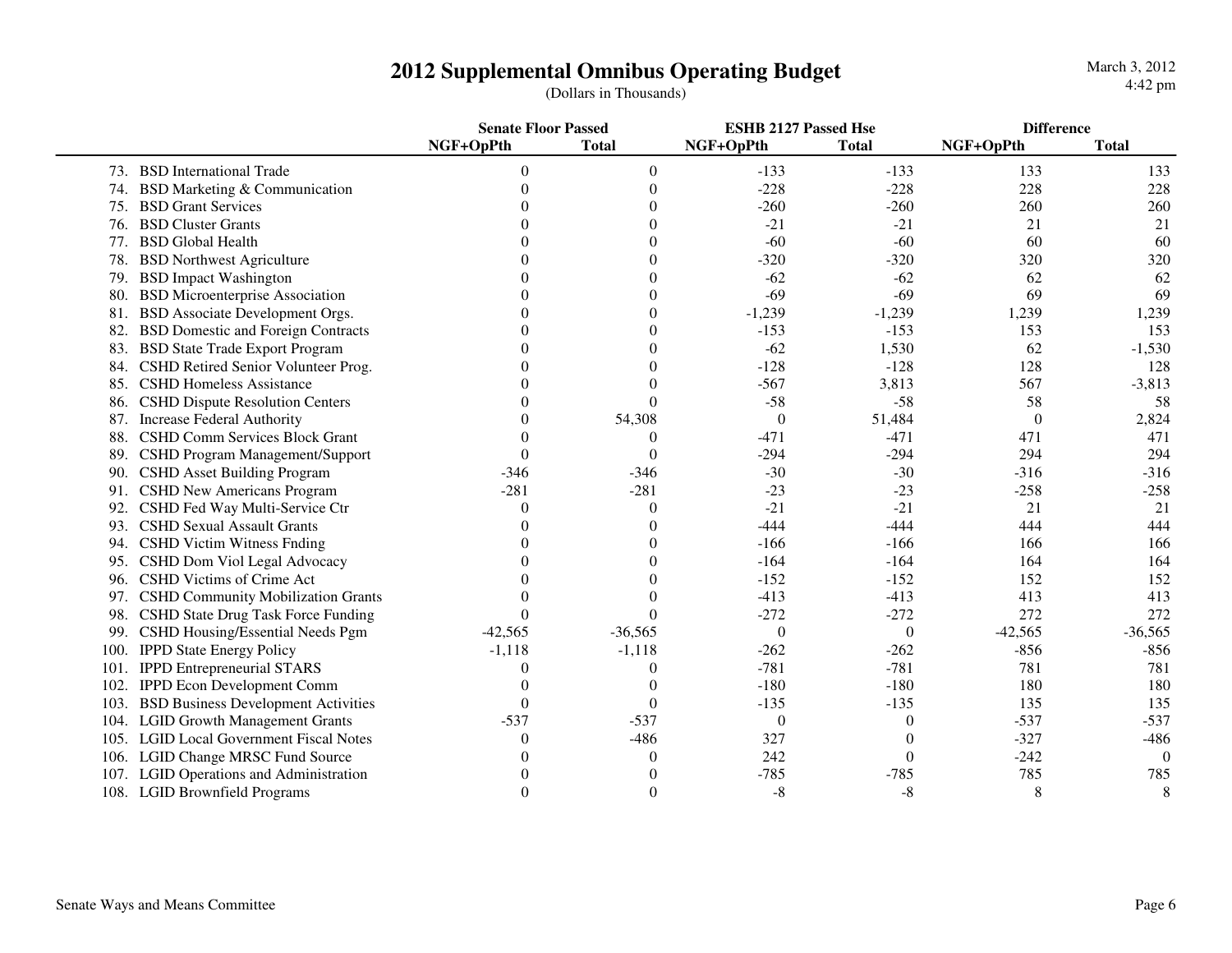|                                                   | <b>Senate Floor Passed</b> |                | <b>ESHB 2127 Passed Hse</b> |                  | <b>Difference</b> |                  |
|---------------------------------------------------|----------------------------|----------------|-----------------------------|------------------|-------------------|------------------|
|                                                   | NGF+OpPth                  | <b>Total</b>   | NGF+OpPth                   | <b>Total</b>     | NGF+OpPth         | <b>Total</b>     |
| 109. HEN Under Spending                           | $-10,393$                  | $-10,393$      | $\boldsymbol{0}$            | $\boldsymbol{0}$ | $-10,393$         | $-10,393$        |
| <b>BSD International Trade Activities</b><br>110. | $-116$                     | $-116$         | $\theta$                    | $\Omega$         | $-116$            | $-116$           |
| <b>CSHD Homeless Assistance</b><br>111.           | $-1,575$                   | $-1,575$       | $\theta$                    | $\theta$         | $-1,575$          | $-1,575$         |
| 112. LGID 10% reduction                           | $-454$                     | $-454$         | $\theta$                    | $\Omega$         | $-454$            | $-454$           |
| 113. Transfer Development Disabilities C          | 142                        | 2,234          | 142                         | 2,234            | $\mathbf{0}$      | $\theta$         |
| Total                                             | $-57,243$                  | 1,262          | $-7,455$                    | 51,463           | $-49,788$         | $-50,201$        |
| <b>Economic &amp; Revenue Forecast Council</b>    |                            |                |                             |                  |                   |                  |
| Policy Items                                      |                            |                |                             |                  |                   |                  |
| 114. Administrative Efficiency                    | $-70$                      | $-70$          | $-44$                       | $-44$            | $-26$             | $-26$            |
| <b>Office of Financial Management</b>             |                            |                |                             |                  |                   |                  |
| Policy Items                                      |                            |                |                             |                  |                   |                  |
| 115. Vacated Space Lease Obligations              | 300                        | 1,189          | 300                         | 1,189            | $\Omega$          | $\theta$         |
| 116. Change Funding Source                        | $\Omega$                   | $\theta$       | $-1,857$                    | $-1,857$         | 1,857             | 1,857            |
| 117. Staff Positions                              | $-1,630$                   | $-1,630$       | $-1,630$                    | $-1,630$         | 0                 | $\overline{0}$   |
| 118. Performance Audit Coordinator                | $\Omega$                   | 173            | $\theta$                    | 0                | $\theta$          | 173              |
| 119. Office of Chief Information Officer          |                            | 591            | $\theta$                    | 0                | 0                 | 591              |
| 120. Geographic Information Systems               |                            | 500            | 0                           | 0                | 0                 | 500              |
| 121. Forest Fire Protection Study                 |                            | 250            | $\Omega$                    | $\Omega$         | $\Omega$          | 250              |
| 122. Central Services Reduction                   |                            | $\overline{0}$ | $\theta$                    | $-777$           | $\theta$          | 777              |
| 123. Office of Regulatory Assistance              |                            | $\Omega$       | 23                          | 23               | $-23$             | $-23$            |
| 124. Multi-Agency Permit Team                     | $\Omega$                   | 100            | $\theta$                    | 100              | $\theta$          | $\overline{0}$   |
| Total                                             | $-1,330$                   | 1,173          | $-3,164$                    | $-2,952$         | 1,834             | 4,125            |
| <b>Office of Administrative Hearings</b>          |                            |                |                             |                  |                   |                  |
| Policy Items                                      |                            |                |                             |                  |                   |                  |
| 125. Administrative Reduction                     | $\mathbf{0}$               | $-139$         | $\boldsymbol{0}$            | $-116$           | $\boldsymbol{0}$  | $-23$            |
| 126. Central service reduction                    | $\overline{0}$             | $\theta$       | $\boldsymbol{0}$            | $-1,064$         | $\mathbf{0}$      | 1,064            |
| 127. DOT Toll Violation Adjudication              | $\theta$                   | 1,944          | $\mathbf{0}$                | 1,944            | 0                 | $\overline{0}$   |
| Total                                             | $\boldsymbol{0}$           | 1,805          | $\boldsymbol{0}$            | 764              | $\boldsymbol{0}$  | 1,041            |
| <b>State Lottery Commission</b>                   |                            |                |                             |                  |                   |                  |
| Policy Items                                      |                            |                |                             |                  |                   |                  |
| 128. Administrative Reductions                    | $\mathbf{0}$               | $-800$         | $\boldsymbol{0}$            | $-800$           | $\boldsymbol{0}$  | $\boldsymbol{0}$ |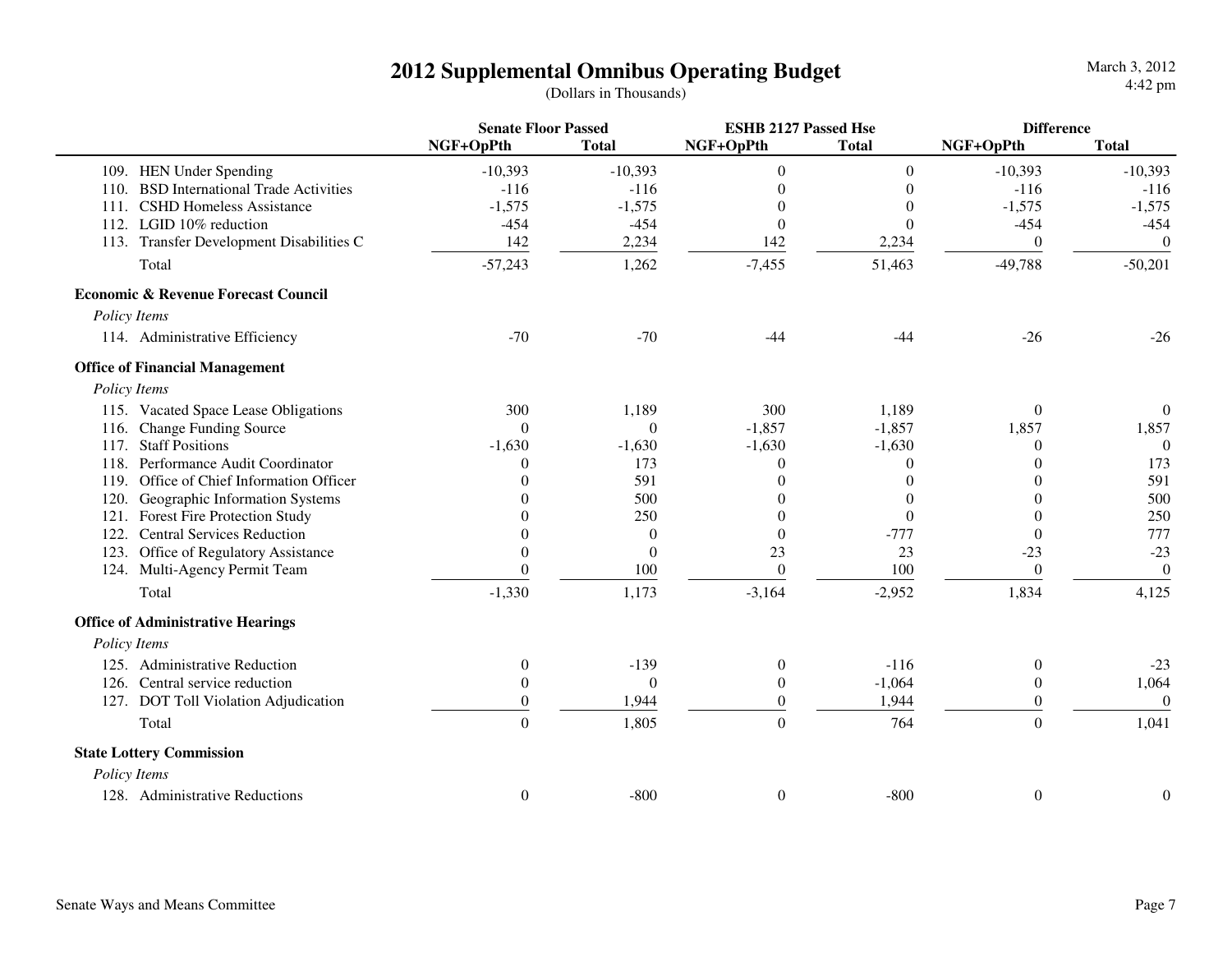|                                                              | <b>Senate Floor Passed</b> |                  | <b>ESHB 2127 Passed Hse</b> |                  | <b>Difference</b> |                  |
|--------------------------------------------------------------|----------------------------|------------------|-----------------------------|------------------|-------------------|------------------|
|                                                              | NGF+OpPth                  | <b>Total</b>     | NGF+OpPth                   | <b>Total</b>     | NGF+OpPth         | <b>Total</b>     |
| <b>Washington State Commission on Hispanic Affairs</b>       |                            |                  |                             |                  |                   |                  |
| Policy Items                                                 |                            |                  |                             |                  |                   |                  |
| 129. Outreach and Travel                                     | $-25$                      | $-25$            | $-16$                       | $-16$            | $-9$              | $-9$             |
| <b>WA State Comm on African-American Affairs</b>             |                            |                  |                             |                  |                   |                  |
| Policy Items                                                 |                            |                  |                             |                  |                   |                  |
| 130. 5% reduction                                            | $\mathbf{0}$               | $\mathbf{0}$     | $-24$                       | $-24$            | 24                | 24               |
| 131. Create Vacancy Savings                                  | $-24$                      | $-24$            | $\boldsymbol{0}$            | $\boldsymbol{0}$ | $-24$             | $-24$            |
| Total                                                        | $-24$                      | $-24$            | $-24$                       | $-24$            | $\boldsymbol{0}$  | $\boldsymbol{0}$ |
| <b>Department of Retirement Systems</b>                      |                            |                  |                             |                  |                   |                  |
| Policy Items                                                 |                            |                  |                             |                  |                   |                  |
| 132. Excess Compensation                                     | $\boldsymbol{0}$           | 64               | $\boldsymbol{0}$            | 64               | $\boldsymbol{0}$  | $\boldsymbol{0}$ |
| 133. WSPRS Service Credit Transfer                           | $\boldsymbol{0}$           | 32               | $\boldsymbol{0}$            | $\boldsymbol{0}$ | $\boldsymbol{0}$  | $32\,$           |
| Total                                                        | $\boldsymbol{0}$           | 96               | $\boldsymbol{0}$            | 64               | $\boldsymbol{0}$  | 32               |
| <b>Innovate Washington</b>                                   |                            |                  |                             |                  |                   |                  |
| Policy Items                                                 |                            |                  |                             |                  |                   |                  |
| 134. Slow Implementation of Clean Energy                     | $\boldsymbol{0}$           | $\boldsymbol{0}$ | $-248$                      | $-248$           | 248               | 248              |
| 135. Innovate Washington Services                            | $\boldsymbol{0}$           | $\boldsymbol{0}$ | $-516$                      | $-516$           | 516               | 516              |
| 136. Administrative Reduction                                | $-301$                     | $-301$           | $\boldsymbol{0}$            | $\overline{0}$   | $-301$            | $-301$           |
| Total                                                        | $-301$                     | $-301$           | $-764$                      | $-764$           | 463               | 463              |
| <b>Department of Revenue</b>                                 |                            |                  |                             |                  |                   |                  |
| Policy Items                                                 |                            |                  |                             |                  |                   |                  |
| 137. Single Portal for Business                              | 1,253                      | 2,051            | $\boldsymbol{0}$            | $\boldsymbol{0}$ | 1,253             | 2,051            |
| <b>Board of Tax Appeals</b>                                  |                            |                  |                             |                  |                   |                  |
| Policy Items                                                 |                            |                  |                             |                  |                   |                  |
| 138. Personnel Expenses                                      | $-123$                     | $-123$           | $-77$                       | $-77$            | $-46$             | $-46$            |
| <b>Office of Minority &amp; Women's Business Enterprises</b> |                            |                  |                             |                  |                   |                  |
| Policy Items                                                 |                            |                  |                             |                  |                   |                  |
| 139. Moving Costs                                            | $\boldsymbol{0}$           | 40               | $\boldsymbol{0}$            | 40               | $\boldsymbol{0}$  | $\boldsymbol{0}$ |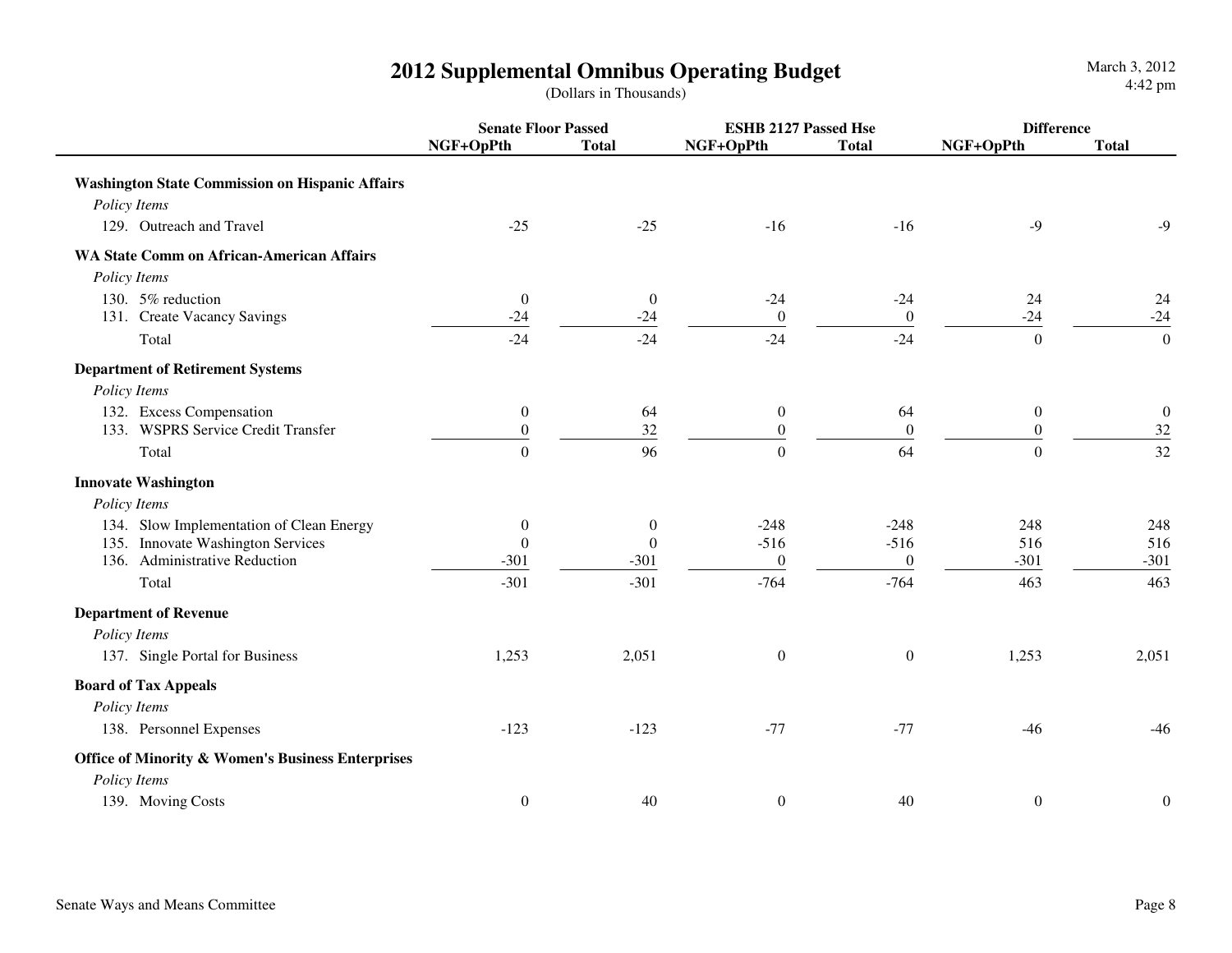|                                                | <b>Senate Floor Passed</b> |                  | <b>ESHB 2127 Passed Hse</b> |              |                  | <b>Difference</b> |  |
|------------------------------------------------|----------------------------|------------------|-----------------------------|--------------|------------------|-------------------|--|
|                                                | NGF+OpPth                  | <b>Total</b>     | NGF+OpPth                   | <b>Total</b> | NGF+OpPth        | <b>Total</b>      |  |
| 140. Central service reduction                 | $\boldsymbol{0}$           | $\boldsymbol{0}$ | $\boldsymbol{0}$            | $-84$        | $\theta$         | 84                |  |
| 141. Correct Spending Authority                | $\boldsymbol{0}$           | 376              | $\boldsymbol{0}$            | 376          | $\boldsymbol{0}$ | $\boldsymbol{0}$  |  |
| Total                                          | $\boldsymbol{0}$           | 416              | $\boldsymbol{0}$            | 332          | $\boldsymbol{0}$ | 84                |  |
| <b>Office of Insurance Commissioner</b>        |                            |                  |                             |              |                  |                   |  |
| Policy Items                                   |                            |                  |                             |              |                  |                   |  |
| 142. Affordable Care Act Implementation        | $\theta$                   | $\boldsymbol{0}$ | $\boldsymbol{0}$            | 446          | $\overline{0}$   | $-446$            |  |
| <b>Consolidated Technology Services</b>        |                            |                  |                             |              |                  |                   |  |
| Policy Items                                   |                            |                  |                             |              |                  |                   |  |
| 143. Office Building Debt Service              | $\boldsymbol{0}$           | 12,595           | $\boldsymbol{0}$            | 12,595       | $\mathbf{0}$     | $\mathbf{0}$      |  |
| 144. Information Technology Savings            | $\boldsymbol{0}$           | $\boldsymbol{0}$ | $\boldsymbol{0}$            | $-10,750$    | $\boldsymbol{0}$ | 10,750            |  |
| Total                                          | $\overline{0}$             | 12,595           | $\boldsymbol{0}$            | 1,845        | $\boldsymbol{0}$ | 10,750            |  |
| <b>Department of Enterprise Services</b>       |                            |                  |                             |              |                  |                   |  |
| Policy Items                                   |                            |                  |                             |              |                  |                   |  |
| 145. Legislative Facility Support              | $-185$                     | $-185$           | $-185$                      | $-185$       | $\Omega$         | $\boldsymbol{0}$  |  |
| 146. Shift CPARB to Capital Budget             | $-230$                     | $-230$           | $\theta$                    | $\Omega$     | $-230$           | $-230$            |  |
| 147. Excess Compensation                       | $\mathbf{0}$               | 135              | $\overline{0}$              | 135          | $\Omega$         | $\Omega$          |  |
| 148. Central Services Savings                  | $\Omega$                   | $\theta$         | $\boldsymbol{0}$            | $-5,886$     | $\theta$         | 5,886             |  |
| 149. Capital Projects Board                    | $\mathbf{0}$               | $\theta$         | $-75$                       | $-75$        | 75               | 75                |  |
| Total                                          | $-415$                     | $-280$           | $-260$                      | $-6,011$     | $-155$           | 5,731             |  |
| <b>Washington State Liquor Control Board</b>   |                            |                  |                             |              |                  |                   |  |
| Policy Items                                   |                            |                  |                             |              |                  |                   |  |
| 150. Distribution Center Debt                  | $\mathbf{0}$               | 2,900            | $\boldsymbol{0}$            | $\mathbf{0}$ | $\theta$         | 2,900             |  |
| 151. Alcohol Awareness                         | $\theta$                   | 25               | $\theta$                    | 25           | $\theta$         | $\boldsymbol{0}$  |  |
| 152. Tobacco Enforcement                       | $\overline{0}$             | 825              | $\theta$                    | 825          | $\Omega$         | $\boldsymbol{0}$  |  |
| Total                                          | $\overline{0}$             | 3,750            | $\overline{0}$              | 850          | $\overline{0}$   | 2,900             |  |
| <b>Utilities and Transportation Commission</b> |                            |                  |                             |              |                  |                   |  |
| Policy Items                                   |                            |                  |                             |              |                  |                   |  |
| 153. Public Records Management System          | $\boldsymbol{0}$           | 125              | $\boldsymbol{0}$            | 125          | $\boldsymbol{0}$ | $\boldsymbol{0}$  |  |
| 154. Building Security Improvements            | 0                          | 30               | $\mathbf{0}$                | 30           | $\boldsymbol{0}$ | $\boldsymbol{0}$  |  |
| Total                                          | $\boldsymbol{0}$           | 155              | $\boldsymbol{0}$            | 155          | $\boldsymbol{0}$ | $\boldsymbol{0}$  |  |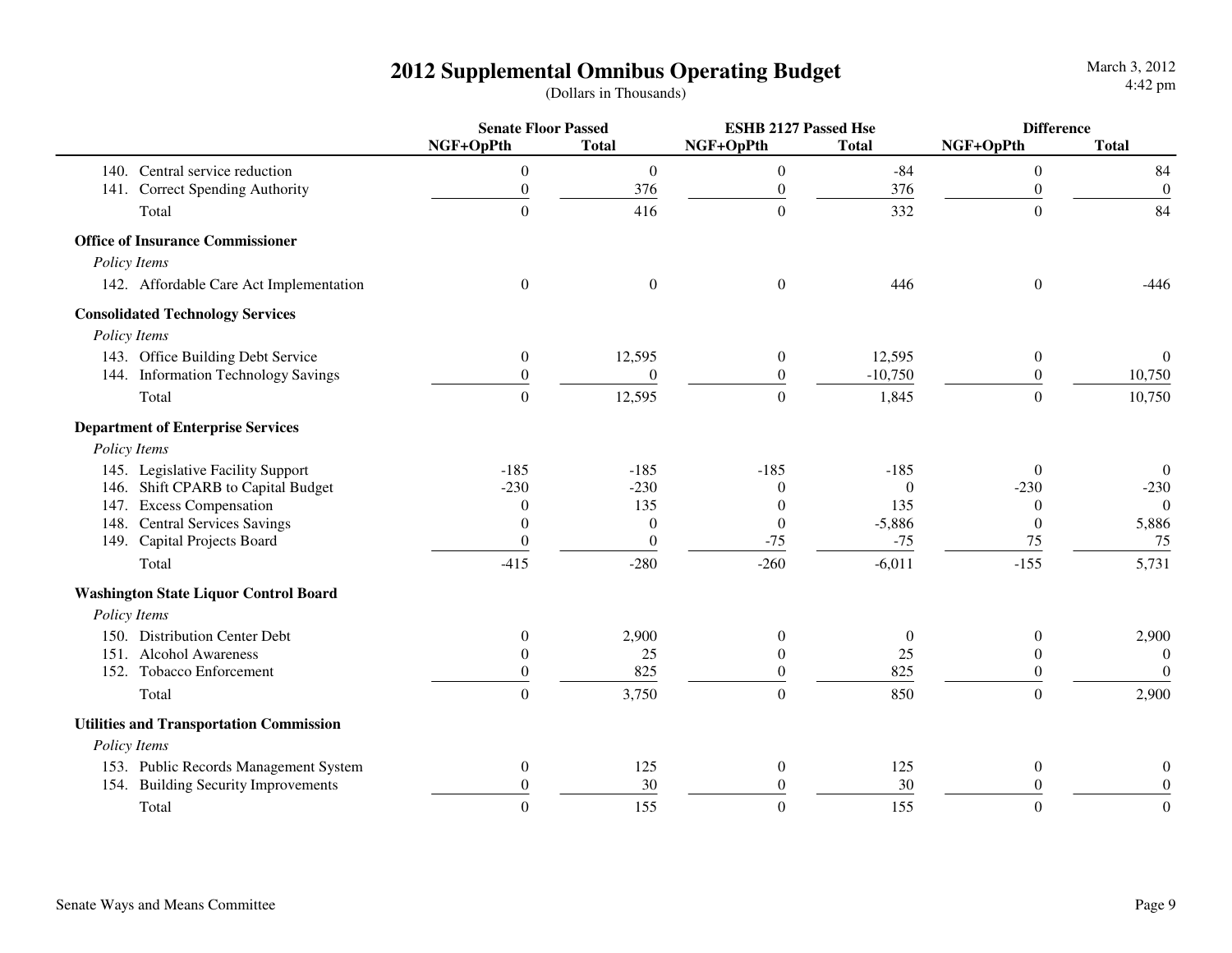|                                               | <b>Senate Floor Passed</b> |                  | <b>ESHB 2127 Passed Hse</b> |                  |                  | <b>Difference</b> |  |
|-----------------------------------------------|----------------------------|------------------|-----------------------------|------------------|------------------|-------------------|--|
|                                               | NGF+OpPth                  | <b>Total</b>     | NGF+OpPth                   | <b>Total</b>     | NGF+OpPth        | <b>Total</b>      |  |
| <b>Military Department</b>                    |                            |                  |                             |                  |                  |                   |  |
| Policy Items                                  |                            |                  |                             |                  |                  |                   |  |
| 155. Disaster Recovery                        | $\boldsymbol{0}$           | $\mathbf{0}$     | $\boldsymbol{0}$            | 30,298           | $\mathbf{0}$     | $-30,298$         |  |
| 156. Next Generation 911 Equipment            | $\boldsymbol{0}$           | 2,070            | $\boldsymbol{0}$            | 2,070            | $\boldsymbol{0}$ | $\theta$          |  |
| Total                                         | $\overline{0}$             | 2,070            | $\boldsymbol{0}$            | 32,368           | $\overline{0}$   | $-30,298$         |  |
| <b>Public Employment Relations Commission</b> |                            |                  |                             |                  |                  |                   |  |
| Policy Items                                  |                            |                  |                             |                  |                  |                   |  |
| 157. Personnel Expenses                       | $-237$                     | $-237$           | $\mathbf{0}$                | $\theta$         | $-237$           | $-237$            |  |
| Training and Education<br>158.                | $-238$                     | $-238$           | $\theta$                    | $\Omega$         | $-238$           | $-238$            |  |
| 159. Marine Employees Commission Costs        | $\theta$                   | $\theta$         | $\theta$                    | 84               | $\theta$         | $-84$             |  |
| 160. 10% Reduction                            | $\theta$                   | $\theta$         | $-474$                      | $-474$           | 474              | 474               |  |
| 161. Higher Education Workload Adjust         | $\boldsymbol{0}$           | $\boldsymbol{0}$ | $-188$                      | $\boldsymbol{0}$ | 188              | $\boldsymbol{0}$  |  |
| Total                                         | $-475$                     | $-475$           | $-662$                      | $-390$           | 187              | $-85$             |  |
| <b>Total Governmental Operations</b>          | $-58,664$                  | 12,139           | $-7,094$                    | 69,668           | $-51,570$        | $-57,529$         |  |
| <b>DSHS</b>                                   |                            |                  |                             |                  |                  |                   |  |
| <b>Children and Family Services</b>           |                            |                  |                             |                  |                  |                   |  |
| Policy Items                                  |                            |                  |                             |                  |                  |                   |  |
| 162. Increase Caseload Ratios                 | $-6,463$                   | $-8,394$         | $\mathbf{0}$                | $\mathbf{0}$     | $-6,463$         | $-8,394$          |  |
| Foster Care Length of Stay<br>163.            | $-781$                     | $-1,260$         | $\theta$                    | $\theta$         | $-781$           | $-1,260$          |  |
| Child Welfare Programs<br>164.                | $-809$                     | $-1,102$         | $-2,194$                    | $-2,564$         | 1,385            | 1,462             |  |
| <b>Selected Services</b><br>165.              | $-4,250$                   | $-5,117$         | $-4,953$                    | $-5,750$         | 703              | 633               |  |
| <b>Contracted Services</b><br>166.            | $-6,721$                   | $-11,923$        | $-6,721$                    | $-11,923$        | $\theta$         | $\Omega$          |  |
| 167.<br><b>Family Assessment</b>              | 1,000                      | 1,616            | 616                         | 1,232            | 384              | 384               |  |
| <b>Extended Foster Care</b><br>168.           | $\boldsymbol{0}$           | $\boldsymbol{0}$ | $\theta$                    | 178              | $\mathbf{0}$     | $-178$            |  |
| 169. Performance Based Contracting            | $\mathbf{0}$               | $\boldsymbol{0}$ | 799                         | 1,598            | $-799$           | $-1,598$          |  |
| 170. DV Prevention Funding                    | $\theta$                   | 86               | $\boldsymbol{0}$            | 86               | $\mathbf{0}$     | $\boldsymbol{0}$  |  |
| Total                                         | $-18,024$                  | $-26,094$        | $-12,453$                   | $-17,143$        | $-5,571$         | $-8,951$          |  |
| <b>Juvenile Rehabilitation</b>                |                            |                  |                             |                  |                  |                   |  |
| Policy Items                                  |                            |                  |                             |                  |                  |                   |  |
| 171. Juvenile Court Funds                     | $\boldsymbol{0}$           | $\boldsymbol{0}$ | $-2,768$                    | $-2,768$         | 2,768            | 2,768             |  |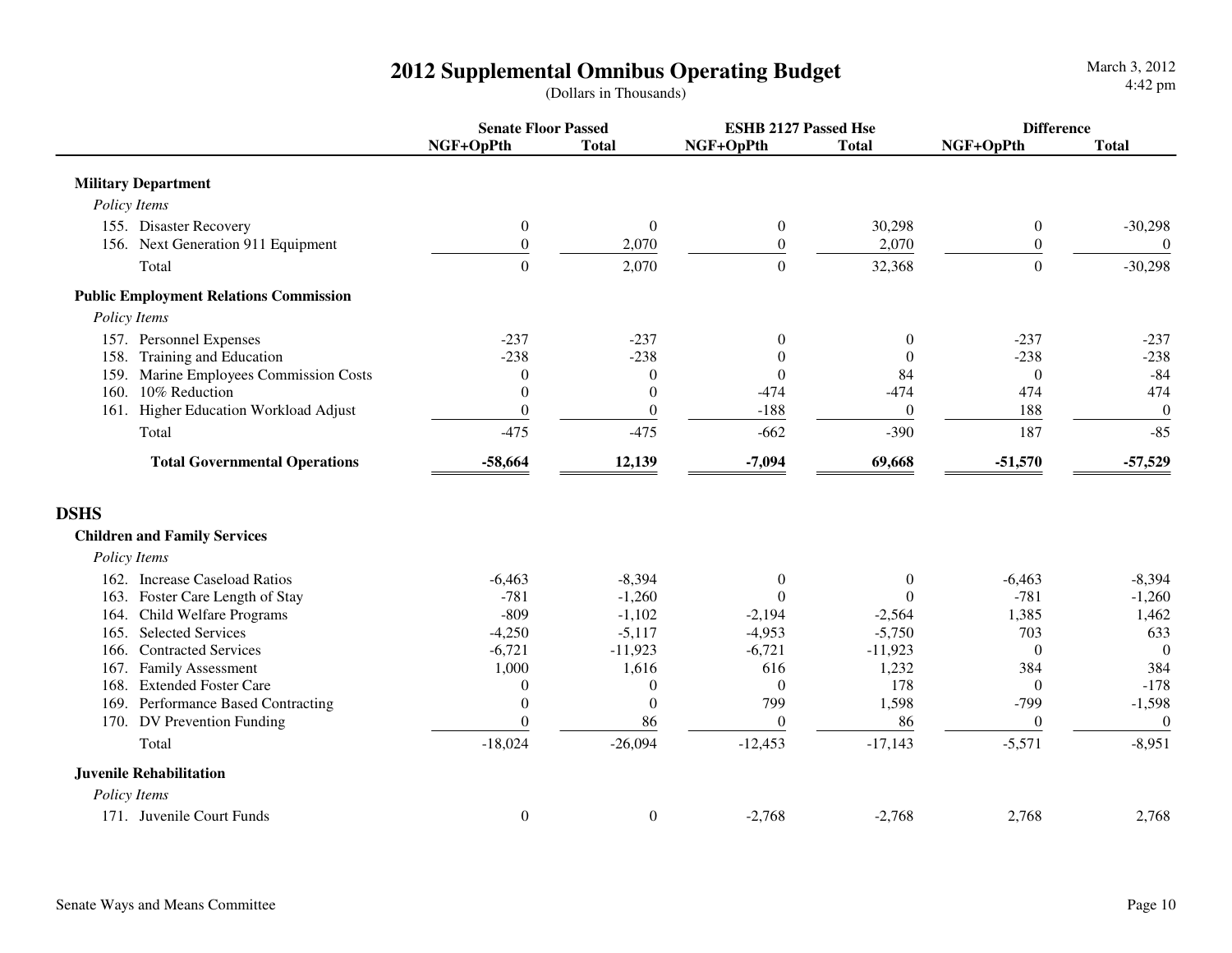|                                               | <b>Senate Floor Passed</b> |                  | <b>ESHB 2127 Passed Hse</b> |              | <b>Difference</b> |              |
|-----------------------------------------------|----------------------------|------------------|-----------------------------|--------------|-------------------|--------------|
|                                               | NGF+OpPth                  | <b>Total</b>     | NGF+OpPth                   | <b>Total</b> | NGF+OpPth         | <b>Total</b> |
| <b>Mental Health</b>                          |                            |                  |                             |              |                   |              |
| Policy Items                                  |                            |                  |                             |              |                   |              |
| 172. RSN Medicaid Rates                       | $\boldsymbol{0}$           | $\boldsymbol{0}$ | $-7,859$                    | $-15,718$    | 7,859             | 15,718       |
| 173. RSN Non-Medicaid Funding                 | $\theta$                   | $\mathbf{0}$     | $-6,596$                    | $-6,596$     | 6,596             | 6,596        |
| 174. Spokane Acute Care Diversion             | $\Omega$                   | $\Omega$         | $-1,313$                    | $-1,313$     | 1,313             | 1,313        |
| 175. Optional Waiver Services                 | $-1,345$                   | $-2,976$         | $\theta$                    | $\Omega$     | $-1,345$          | $-2,976$     |
| 176. DBHR Admin Reductions                    | $\boldsymbol{0}$           | $\boldsymbol{0}$ | $-307$                      | $-503$       | 307               | 503          |
| 177. Evidence Based Practices                 | $\boldsymbol{0}$           | $\theta$         | 669                         | 736          | $-669$            | $-736$       |
| 178. Jail Services                            | $\theta$                   | $\Omega$         | $-2,673$                    | $-2,673$     | 2,673             | 2,673        |
| 179. Close Decertified Wards                  | $-3,949$                   | $-3,949$         | $-5,924$                    | $-5,924$     | 1,975             | 1,975        |
| Total                                         | $-5,294$                   | $-6,925$         | $-24,003$                   | $-31,991$    | 18,709            | 25,066       |
| <b>Developmental Disabilities</b>             |                            |                  |                             |              |                   |              |
| Policy Items                                  |                            |                  |                             |              |                   |              |
| 180. Critical Community Placements            | 1,337                      | 2,621            | 1,337                       | 2,621        | $\mathbf{0}$      | $\Omega$     |
| 181.<br><b>State Only Employment</b>          | $\theta$                   | $\Omega$         | $-1,736$                    | $-264$       | 1,736             | 264          |
| 182. Residential Services Reductions          | $\theta$                   | $\theta$         | $-7,375$                    | $-14,750$    | 7,375             | 14,750       |
| 183.<br><b>Community Residential Rates</b>    | $\theta$                   | $\Omega$         | $\boldsymbol{0}$            | 29,500       | $\overline{0}$    | $-29,500$    |
| 184. Funding for Initiative 1163              | 3,561                      | 6,235            | 3,561                       | 6,235        | $\theta$          | $\theta$     |
| 185. Instruction and Support                  | $\theta$                   | $\theta$         | $-2,319$                    | $-4,638$     | 2,319             | 4,638        |
| 186. Capture Savings in Programs              | $\theta$                   | $\theta$         | $-10,954$                   | $-10,954$    | 10,954            | 10,954       |
| 187. RHC Savings                              | $\theta$                   | $\theta$         | $-6,134$                    | $-6,134$     | 6,134             | 6,134        |
| Correct Program Allotment<br>188.             | $-8,340$                   | $-8,340$         | $\overline{0}$              | $\theta$     | $-8,340$          | $-8,340$     |
| 189. Current Year Variance                    | $-9,096$                   | $-9,096$         | $\Omega$                    | $\Omega$     | $-9,096$          | $-9,096$     |
| <b>Transition High School Clients</b><br>190. | $\overline{0}$             | $\theta$         | 376                         | 752          | $-376$            | $-752$       |
| Recover Adult Family Home Cost<br>191.        | $\theta$                   | $\Omega$         | $\theta$                    | 84           | $\boldsymbol{0}$  | $-84$        |
| 192. Future Use Study-Rainier                 | 100                        | 100              | $\Omega$                    | $\Omega$     | 100               | 100          |
| 193. Student Transition Funding               | $\Omega$                   | $\Omega$         | 250                         | 250          | $-250$            | $-250$       |
| 194. MPC restructure                          | 1,500                      | 3,000            | $\theta$                    | $\theta$     | 1,500             | 3,000        |
| Total                                         | $-10,938$                  | $-5,480$         | $-22,994$                   | 2,702        | 12,056            | $-8,182$     |
| <b>Long-Term Care</b>                         |                            |                  |                             |              |                   |              |
| Policy Items                                  |                            |                  |                             |              |                   |              |
| 195. Expand Family Caregiver Support          | $-1,769$                   | $-8,693$         | $\boldsymbol{0}$            | $\mathbf{0}$ | $-1,769$          | $-8,693$     |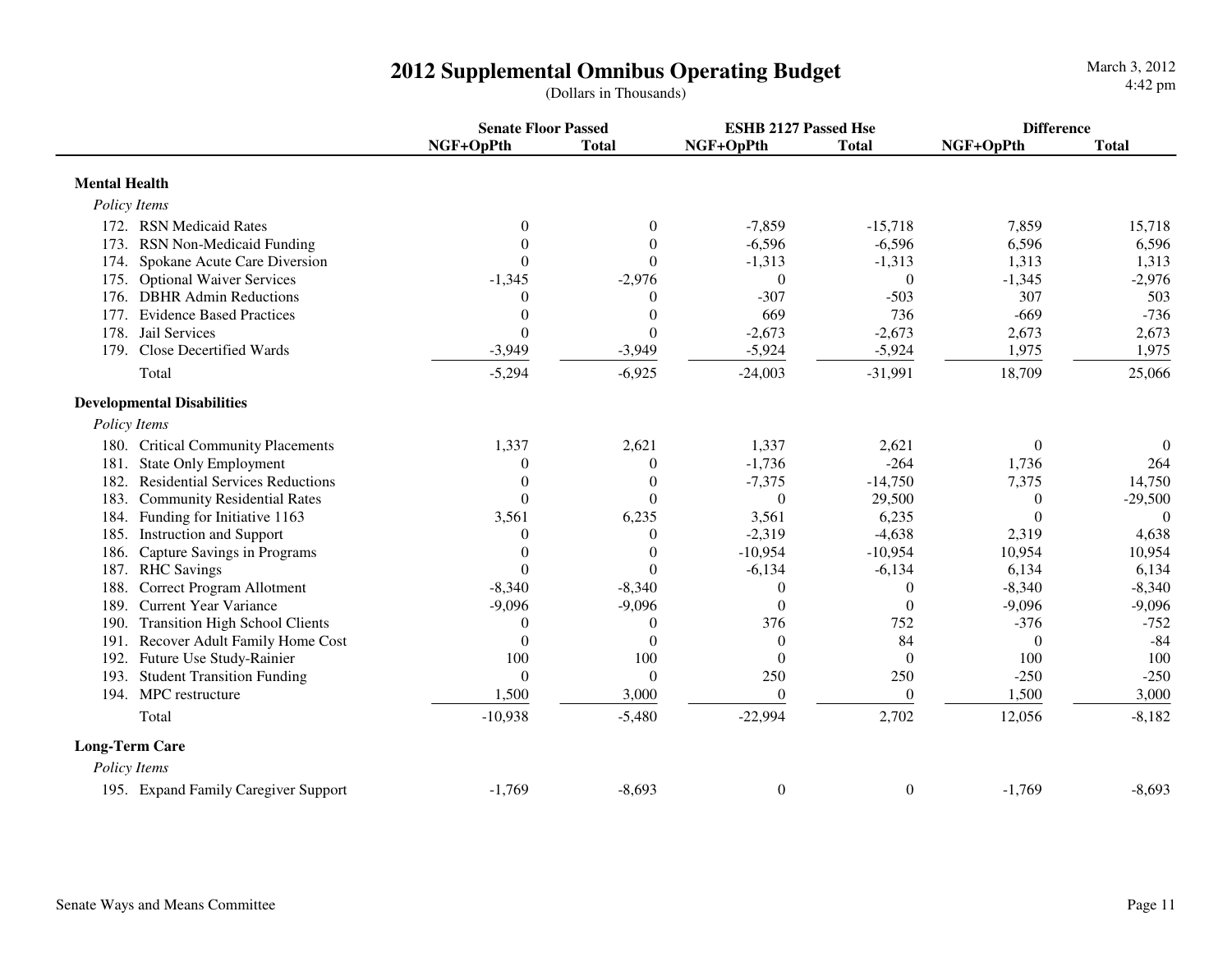|              |                                         | <b>Senate Floor Passed</b> |                | <b>ESHB 2127 Passed Hse</b> |              | <b>Difference</b> |                  |
|--------------|-----------------------------------------|----------------------------|----------------|-----------------------------|--------------|-------------------|------------------|
|              |                                         | NGF+OpPth                  | <b>Total</b>   | NGF+OpPth                   | <b>Total</b> | NGF+OpPth         | <b>Total</b>     |
|              | 196. Funding for Initiative 1163        | 10,794                     | 18,889         | 10,795                      | 18,890       | $-1$              | $-1$             |
| 197.         | Nursing Home Rates                      | $\Omega$                   | $\Omega$       | $-15,976$                   | 10,540       | 15,976            | $-10,540$        |
| 198.         | Recover Adult Family Home Cost          | $\theta$                   | $\Omega$       | $-907$                      | 985          | 907               | $-985$           |
| 199.         | <b>Adult Day Health</b>                 | $\theta$                   | $\overline{0}$ | $-1,247$                    | $-2,494$     | 1,247             | 2,494            |
| 200.         | <b>BH Rate Reduction</b>                | $-1,711$                   | $-3,423$       | $-1,176$                    | $-2,352$     | $-535$            | $-1,071$         |
| 201.         | MPC restructure                         | 50                         | 100            | $\theta$                    | $\theta$     | 50                | 100              |
| 202.         | <b>Close Decertified Wards</b>          | 1,993                      | 3,986          | 2,150                       | 4,300        | $-157$            | $-314$           |
| 203.         | Improve Vulnerable Safety               | $\mathbf{0}$               | 6,851          | $\mathbf{0}$                | 6,851        | $\boldsymbol{0}$  | $\boldsymbol{0}$ |
|              | Total                                   | 9,357                      | 17,710         | $-6,361$                    | 36,720       | 15,718            | $-19,010$        |
|              | <b>Economic Services Administration</b> |                            |                |                             |              |                   |                  |
| Policy Items |                                         |                            |                |                             |              |                   |                  |
|              | 204. Retained Child Support             | $\theta$                   | 405            | $\boldsymbol{0}$            | 405          | $\theta$          | $\overline{0}$   |
| 205.         | Eliminate DL Medical Program            | $-4,685$                   | $-4,685$       | $\Omega$                    | $\Omega$     | $-4,685$          | $-4,685$         |
| 206.         | <b>Electronic Benefit System</b>        | $\Omega$                   | $\Omega$       | $-1,100$                    | $-1,100$     | 1,100             | 1,100            |
| 207.         | <b>ESA Staffing Under Expenditures</b>  | $-8,094$                   | $-14,716$      | $-8,094$                    | $-14,716$    | $\overline{0}$    | $\theta$         |
| 208.         | Eliminate State Food Asst Program       | $-13,884$                  | $-13,884$      | $\mathbf{0}$                | $\theta$     | $-13,884$         | $-13,884$        |
| 209.         | <b>Incapacity Exams</b>                 | $\Omega$                   | $\Omega$       | $-4,474$                    | $\Omega$     | 4,474             | $\Omega$         |
| 210.         | Early SSI Project                       | $\theta$                   | $\Omega$       | $-1,056$                    | $-1,056$     | 1,056             | 1,056            |
| 211.         | Seasional Child Care Subsidy            | $\Omega$                   | $\Omega$       | $-1,025$                    | $-1,025$     | 1,025             | 1,025            |
|              | 212. TANF WCCC Under Expenditures       | $-202,000$                 | $-202,000$     | $-77,000$                   | $-77,000$    | $-125,000$        | $-125,000$       |
|              | Total                                   | $-228,663$                 | $-234,880$     | $-92,749$                   | $-94,492$    | $-135,914$        | $-140,388$       |
|              | <b>Alcohol and Substance Abuse</b>      |                            |                |                             |              |                   |                  |
| Policy Items |                                         |                            |                |                             |              |                   |                  |
|              | 213. Medical Services Caseload Adjust   | $\Omega$                   | $\Omega$       | $-1,380$                    | $-1,812$     | 1,380             | 1,812            |
| 214.         | <b>DBHR</b> Admin Reductions            | $\Omega$                   | $\Omega$       | $-404$                      | $-746$       | 404               | 746              |
| 215.         | <b>Non-IMD Residential Pilots</b>       | $\theta$                   | $\Omega$       | $\Omega$                    | 242          | $\overline{0}$    | $-242$           |
| 216.         | Long-Term Residential                   | $-2,719$                   | $-2,719$       | $-2,118$                    | $-2,118$     | $-601$            | $-601$           |
| 217.         | <b>DL/ADATSA</b> Treatment              | $-5,101$                   | $-19,839$      | $\boldsymbol{0}$            | $\theta$     | $-5,101$          | $-19,839$        |
| 218.         | <b>Involuntary Treatment Beds</b>       | $-2,050$                   | $-2,050$       | $\Omega$                    | $\Omega$     | $-2,050$          | $-2,050$         |
| 219.         | Limit CD Assessments                    | $-188$                     | $-188$         | $-188$                      | $-188$       | $\theta$          | $\Omega$         |
| 220.         | <b>Chemical Dependency Services</b>     | $\boldsymbol{0}$           | $\overline{0}$ | $-5,100$                    | $-5,100$     | 5,100             | 5,100            |
|              | Total                                   | $-10,058$                  | $-24,796$      | $-9,190$                    | $-9,722$     | $-868$            | $-15,074$        |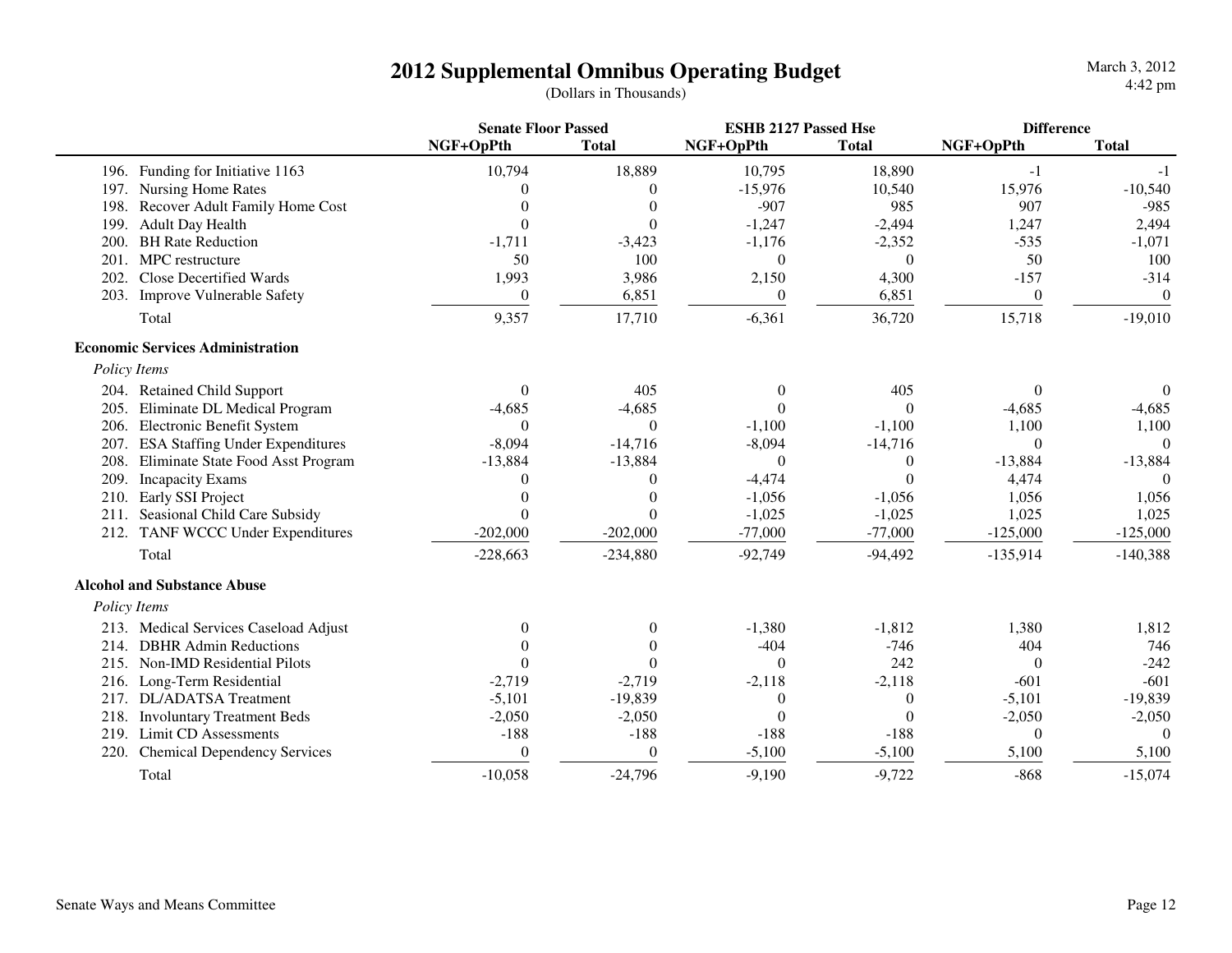**Senate Floor Passed ESHB 2127 Passed Hse DifferenceNGF+OpPth Total NGF+OpPth Total NGF+OpPth Total Vocational Rehabilitation** *Policy Items*221. Basic Support Grantt t contract to the contract of the contract of the contract of the contract of the contract of the contract of the contract of the contract of the contract of the contract of the contract of the contract of the contract  **Administration and Supporting Services** *Policy Items*222. Provider One Phase Two  $\begin{array}{ccc} 0 & 0 & 0 & 299 & 0 \end{array}$  -299  $-250$ 223. Gang Preventionn  $0$  0 250 250 -250 -250 224. Community Initiative Funding -450 -450 -200 -200 -250 -250 $-597$ 225. Various Other Programs -597 -597 0 -597 0 267 226. Juvenile Detention Alternatives 0 0 0 -267 -267 -267 267  $-98$ 227. SCC Ombudsman -98 -98 <sup>0</sup> <sup>0</sup> -98 -98 228. Transfer Council and Fam to DEL  $\begin{array}{ccc} 0 & -431 & 0 & 0 & 0 \end{array}$  -431 Total $-1,145$   $-1,576$   $-217$   $82$   $-928$   $-1,658$  **Special Commitment Center** *Policy Items*229. Fund McNeil Island Operations 1,530 1,530 2,300 2,300 2,300 -770 -770 -770 8 230. SCC Legal Costs #  $-10,693$   $-10,693$   $-10,701$   $-10,701$  8  $-762$ Total $-9,163$   $-9,163$   $-9,163$   $-8,401$   $-8,401$   $-762$   $-762$  **Payments to Other Agencies** *Policy Items*231. SCC Legal Costs #  $-2.987$   $-2.987$   $-2.987$   $-2.987$   $-2.987$   $-2.987$  0 0  **Total DSHS -276,915 -294,191 -182,573 -128,450 -94,342 -165,741 Other Human Services Washington State Health Care Authority** *Policy Items*232. Establish State Drug Formulary 1.768 -3,536 -1,768 -3,536 0 0 0<br>233. Administrative Reductions -4.391 -7.501 0 0 -4.391 -7.501  $-7.501$ 233. Administrative Reductions -4,391 -7,501 0 0 -4,391 -7,501 $-4.539$ 234. Capture Vacancy Savings -2,719 -4,539 0 0 -2,719 -4,539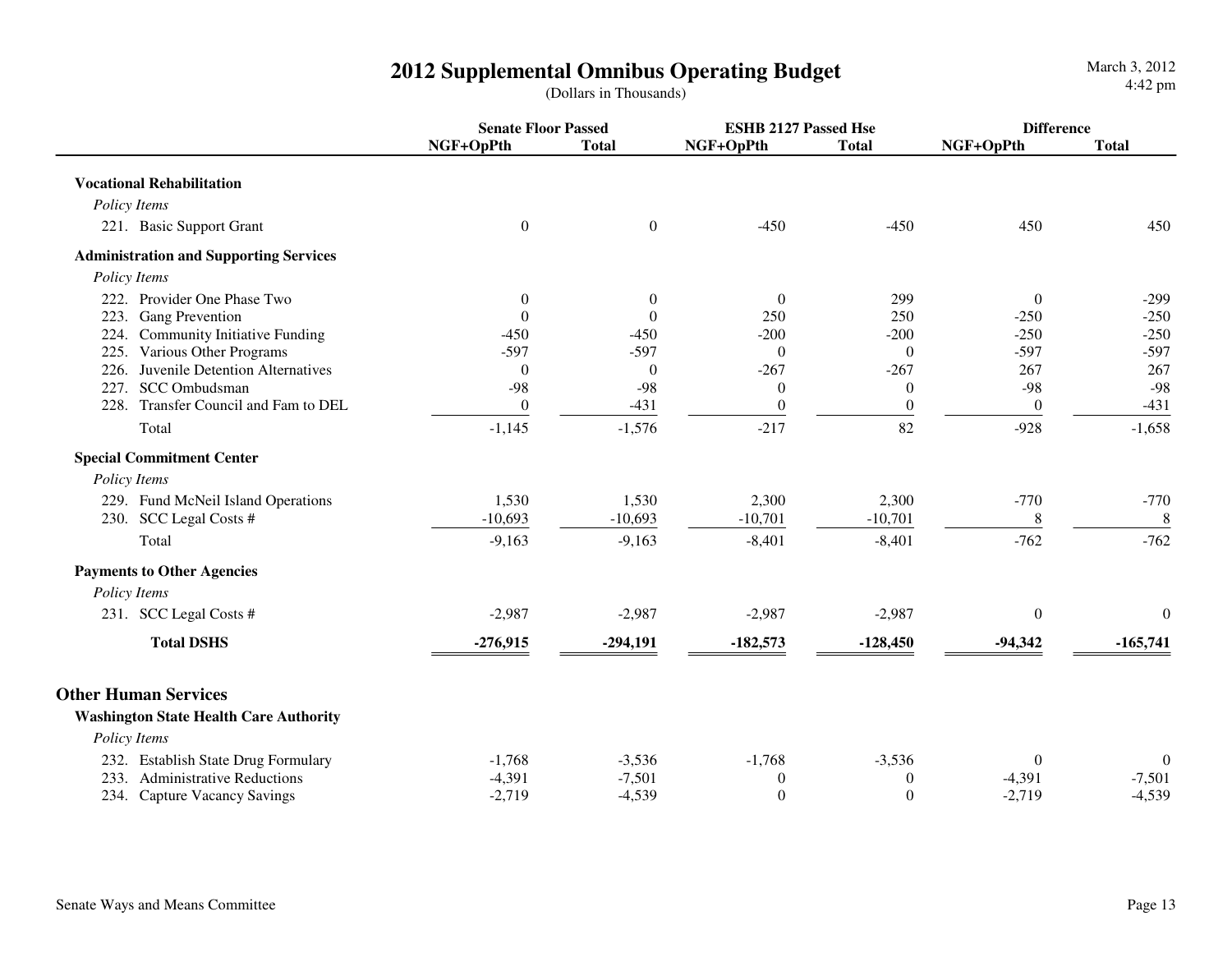|                                                      | <b>Senate Floor Passed</b> |                  | <b>ESHB 2127 Passed Hse</b> |                  |              | <b>Difference</b> |  |
|------------------------------------------------------|----------------------------|------------------|-----------------------------|------------------|--------------|-------------------|--|
|                                                      | NGF+OpPth                  | <b>Total</b>     | NGF+OpPth                   | <b>Total</b>     | NGF+OpPth    | <b>Total</b>      |  |
| 235. Reimbursement Methods Waiver                    | 4,400                      | 8,800            | 8,805                       | 17,610           | $-4,405$     | $-8,810$          |  |
| 236.<br>Affordable Care Act Implementation           | $\theta$                   | $\Omega$         | 2,114                       | 2,114            | $-2,114$     | $-2,114$          |  |
| 237.<br><b>Basic Health Stabilization</b>            | $-5,000$                   | $\Omega$         | $\overline{0}$              | $\theta$         | $-5,000$     | $\Omega$          |  |
| 238.<br>Health Information Technology                | 47                         | 144,493          | 349                         | 144,493          | $-302$       | $\Omega$          |  |
| Disability Lifeline Medical<br>239.                  | $-40,957$                  | $-85,078$        | $\theta$                    | $\Omega$         | $-40,957$    | $-85,078$         |  |
| <b>School Based Medical</b><br>240.                  | $-3,375$                   | $\Omega$         | $\theta$                    | $\Omega$         | $-3,375$     | $\Omega$          |  |
| <b>Indigent Assistance DSH</b><br>241.               | $-13,140$                  | $-26,280$        | $-13,140$                   | $-26,280$        | $\theta$     | $\Omega$          |  |
| <b>CPE Grants</b><br>242.                            | $-4,845$                   | $-4,845$         | $\theta$                    | $\Omega$         | $-4,845$     | $-4,845$          |  |
| <b>Critical Access Hospital Rates</b><br>243.        | $\boldsymbol{0}$           | $\theta$         | $-12,632$                   | $-25,264$        | 12,632       | 25,264            |  |
| Implement Provider One Phase 2<br>244.               | $\theta$                   | $\Omega$         | 2,580                       | 24,470           | $-2,580$     | $-24,470$         |  |
| 245. Medicaid False Claims Act                       | $-3,608$                   | 5,759            | $\boldsymbol{0}$            | 0                | $-3,608$     | 5,759             |  |
| School Employees' Benefits Proposal<br>246.          | $\boldsymbol{0}$           | 12,393           | $\boldsymbol{0}$            | $\theta$         | $\theta$     | 12,393            |  |
| Total                                                | $-75,356$                  | 39,666           | $-13,692$                   | 133,607          | $-61,664$    | $-93,941$         |  |
| <b>Human Rights Commission</b>                       |                            |                  |                             |                  |              |                   |  |
| Policy Items                                         |                            |                  |                             |                  |              |                   |  |
| 247. Staff Reduction                                 | $-448$                     | $-448$           | $-448$                      | $-448$           | $\mathbf{0}$ | $\theta$          |  |
| <b>WA State Criminal Justice Training Commission</b> |                            |                  |                             |                  |              |                   |  |
| Policy Items                                         |                            |                  |                             |                  |              |                   |  |
| 248. Rural Drug Task Force                           | $\theta$                   | $\theta$         | $-1,250$                    | $-1,250$         | 1,250        | 1,250             |  |
| 249. Local Government Cost Sharing *                 | $\Omega$                   | $\Omega$         | $-4,602$                    | $\Omega$         | 4,602        | $\Omega$          |  |
| 250. Pass-Through Funding                            | $\Omega$                   | $\theta$         | $-634$                      | $-634$           | 634          | 634               |  |
| 251. Municipal Criminal Justice Account              | $\Omega$                   | $\theta$         | $\theta$                    | $-115$           | $\theta$     | 115               |  |
| Total                                                | $\theta$                   | $\theta$         | $-6,486$                    | $-1,999$         | 6,486        | 1,999             |  |
|                                                      |                            |                  |                             |                  |              |                   |  |
| <b>Department of Labor and Industries</b>            |                            |                  |                             |                  |              |                   |  |
| Policy Items                                         |                            |                  |                             |                  |              |                   |  |
| 252. Crime Victims' Compensation                     | $\theta$                   | $\theta$         | $-979$                      | $-979$           | 979          | 979               |  |
| <b>Medical Provider Network</b><br>253.              | $\Omega$                   | 820              | $\theta$                    | 820              | 0            | $\Omega$          |  |
| 254. Nationwide Information Exchange                 | $\theta$                   | 314              | $\Omega$                    | 314              | $\theta$     | $\Omega$          |  |
| 255.<br><b>Indirect Programs</b>                     | $-325$                     | $\boldsymbol{0}$ | $-325$                      | $\boldsymbol{0}$ | $\mathbf{0}$ | $\Omega$          |  |
| SB 6392 Farm Internship Program<br>256.              | 223                        | 223              | $\theta$                    | $\Omega$         | 223          | 223               |  |
| Total                                                | $-102$                     | 1,357            | $-1,304$                    | 155              | 1,202        | 1,202             |  |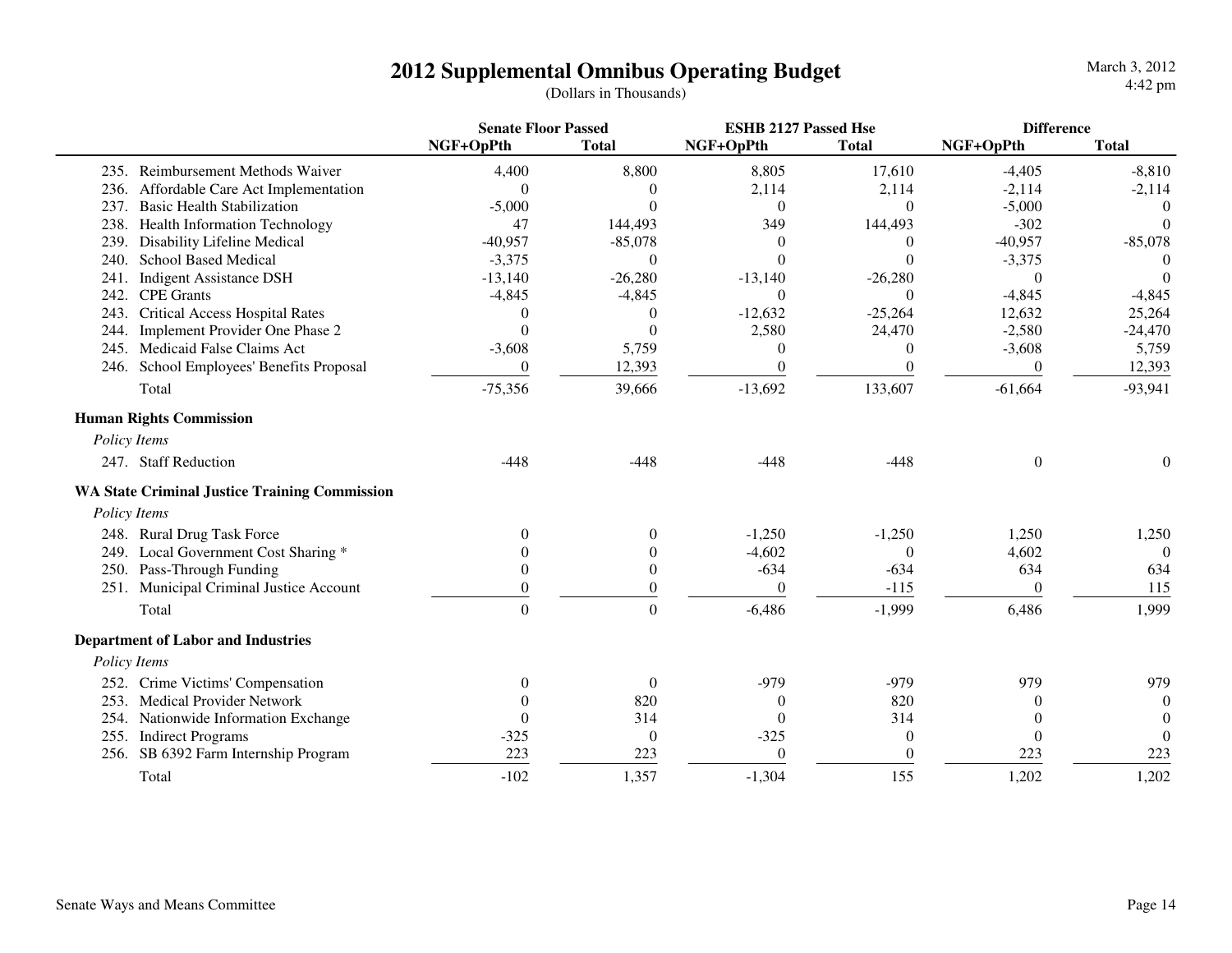**Senate Floor Passed ESHB 2127 Passed Hse DifferenceNGF+OpPth Total NGF+OpPth Total NGF+OpPth Total Department of Health** *Policy Items*257. HIV-AIDS Program <sup>0</sup> <sup>0</sup> -1,902 -1,902 1,902 1,902 258. Reduce Environmental Health Prevent -1,241 -1,241 1 0 0  $-1,241$   $-1,241$ 259. Drinking Water Program  $0$  0  $-362$   $-362$   $362$   $362$ 208 260. Public Health Laboratories 0 0 0 -208 -208 -208 208<br>261. Radiation Laboratory 0 0 -137 -137 137 137 261. Radiation Laboratoryy 137 137 137 137 262. Wastewater Support/Water Protection  $0$  0 0  $-405$  -405  $-405$  405  $405$  405  $-405$  405  $-405$  405  $-405$  405  $-405$  405  $-405$  405  $-405$  405  $-405$  405  $-405$  405  $-405$  405  $-405$  405  $-405$  405  $-405$  405  $-405$  4 65 263. Water Recreation Local Health 0 0 0 -65 -65 65 65 64 264. Zoonotic Disease Surveillance  $\begin{array}{cccc} 0 & 0 & -64 & -64 & 64 \end{array}$  $-411$ 265. Reduce Healthcare & Emergency Svcs  $-411$   $-411$   $0$   $0$   $0$   $-411$ 61 266. AHEC Rural Health Contracts  $\begin{array}{cccc} 0 & 0 & -61 & -61 & -61 \\ 267. & 208. & -350 & -350 & -350 \end{array}$  350 350 267. EMS-Trauma Council Contracts 0 0 0 -350 -350 -350 350 350  $-6.000$ 268. Family Planning Grants **-6,000** -6,000 -6,000 -6,000 0 0 -6,000  $\theta$ 269. Funding for Initiative 1163 0 4,429 0 4,429 0 0 $\Omega$ 270. Environmental Health Transfer  $-16,703$  0 0 0 -16,703  $-95$ 271. Adoptee Information Access and the control of the control of the control of the control of the control of the control of the control of the control of the control of the control of the control of the control of the co  $-162$ 272. Hospitals and Community Benefits  $0 \qquad 0 \qquad 0 \qquad 162 \qquad 0$  $-30$ 273. Medication Assistant Endorsement 0 0 0 30 0 -30 $-220$ 274. Enhance Physician Outreach 0 0 0 220 0 -220 $\Omega$ 275. Nursing Profession Investigation 0 352 0 352 0 352 0 352 0 352 0 352 0 352 0 352 0 352 0 352 0 352 0 352 0 352 0 352 0 352 0 352 0 352 0 352 0 352 0 352 0 352 0 352 0 352 0 352 0 352 0 352 0 352 0 352 0 352 0 352 0 35  $-5.000$ 276. Blue Ribbon Public Health Funds -5,000 -5,000 -5,000 -5,000 0 0 -5,000 19 277. Military Spouses and Partners  $\begin{pmatrix} 0 & 19 & 0 \\ 0 & 0 & 0 \end{pmatrix}$  (19) 50 278. Career Pathway/Medical Assistants 0 50 0 0 0 5021 279. Mental Health Professionals and the contract of the contract of the contract of the contract of the contract of the contract of the contract of the contract of the contract of the contract of the contract of the contr 148 280. Reflexologistss a contract of the contract of the contract of the contract of the contract of the contract of the contract of the contract of the contract of the contract of the contract of the contract of the contract of the contract 28 281. Dental Anesthesia Assistants 0 28 0 0 0 28 $\overline{0}$ 282. Tobacco Quitlinee e 0  $1,700$  0  $1,700$  0 0 0  $\Omega$ 283. ARRA Administrative Funding 0 -832 0 -832 0 -832 0 0 250 284. Temporary Farmworker Housing 250 250 250 0 0 250 250  $\overline{0}$ 285. Transfer DD Council to Commerce 2.234 -2,234 -142 -2,234 -2,234 -2,234 0  $\overline{0}$ 286. Transfer Site Use Permit to Health# 0 79 0 79 0 0

 $-29,247$   $-8,642$   $-3,696$   $-447$   $-25,551$   $-9,089$ 

Senate Ways and Means Committee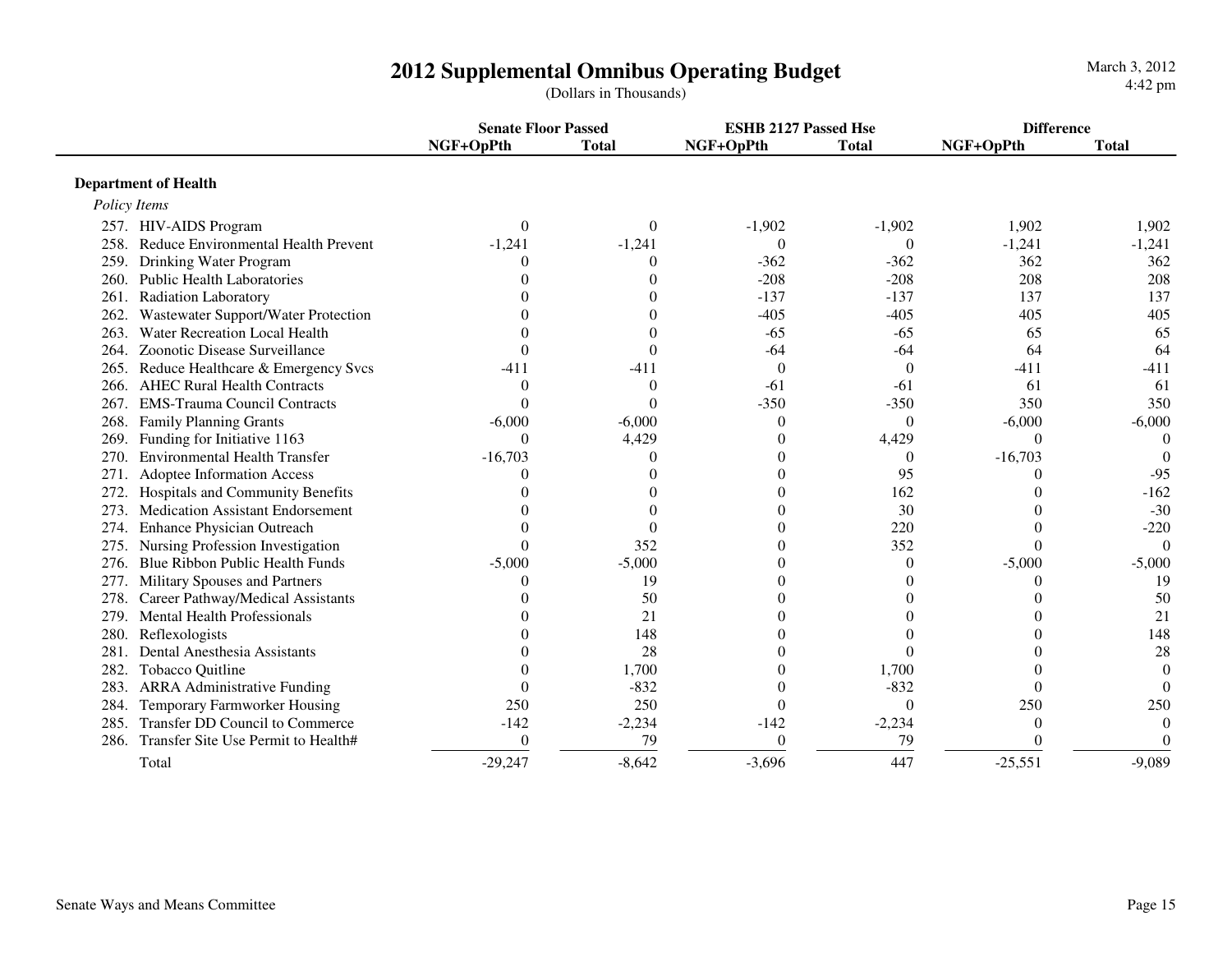| <b>Senate Floor Passed</b><br><b>ESHB 2127 Passed Hse</b><br>NGF+OpPth<br>NGF+OpPth<br><b>Total</b><br>NGF+OpPth<br><b>Total</b><br><b>Total</b><br><b>Department of Corrections</b><br>Policy Items<br>287. Reimburse Scherf Trial Expenditures<br>1,041<br>1,041<br>1,041<br>1,041<br>$\theta$<br>$\theta$<br>567<br>567<br>567<br>567<br>288. Hepatitis Immunizations<br>$\theta$<br>$\Omega$<br>289. Community Supervision Violators<br>$-15,168$<br>$-15,168$<br>$-15,820$<br>$-15,820$<br>652<br>652<br>Chemical Dependency Funding<br>$-5,064$<br>$-5,064$<br>5,064<br>5,064<br>290.<br>$\overline{0}$<br>$\theta$<br><b>Administrative Costs/Vacancies</b><br>$-7,206$<br>$-3,500$<br>$-3,500$<br>$-3,706$<br>$-3,706$<br>291.<br>$-7,206$<br>Prison Safety & Radios<br>2,000<br>3,113<br>3,113<br>292.<br>2,000<br>$-1,113$<br>$-1,113$<br><b>Hospital Rates</b><br>$-3,200$<br>$-4,657$<br>$-4,657$<br>293.<br>$-3,200$<br>1,457<br>1,457<br><b>Correctional Officer Uniforms</b><br>311<br>311<br>$-311$<br>294.<br>$-311$<br>$\mathbf{0}$<br>$\theta$<br>Furniture Factory COP<br>$-2,045$<br>$-2,045$<br>295.<br>$-2,045$<br>$-2,045$<br>$\boldsymbol{0}$<br>$\mathbf{0}$<br>206<br>206<br>206<br>206<br>$\boldsymbol{0}$<br>296.<br>Maple Lane Warm Closure<br>$\boldsymbol{0}$<br>$-2$<br>$-2$<br>Total<br>$-23,805$<br>$-23,803$<br>$-23,803$<br>$-23,805$<br><b>Department of Services for the Blind</b><br>Policy Items<br>297. Business Enterprise Program<br>$\boldsymbol{0}$<br>$\overline{0}$<br>$-227$<br>227<br>$\overline{0}$<br>$\mathbf{0}$<br><b>Employment Security Department</b><br>Policy Items |
|---------------------------------------------------------------------------------------------------------------------------------------------------------------------------------------------------------------------------------------------------------------------------------------------------------------------------------------------------------------------------------------------------------------------------------------------------------------------------------------------------------------------------------------------------------------------------------------------------------------------------------------------------------------------------------------------------------------------------------------------------------------------------------------------------------------------------------------------------------------------------------------------------------------------------------------------------------------------------------------------------------------------------------------------------------------------------------------------------------------------------------------------------------------------------------------------------------------------------------------------------------------------------------------------------------------------------------------------------------------------------------------------------------------------------------------------------------------------------------------------------------------------------------------------------------------------------------------------------------------------------------|
|                                                                                                                                                                                                                                                                                                                                                                                                                                                                                                                                                                                                                                                                                                                                                                                                                                                                                                                                                                                                                                                                                                                                                                                                                                                                                                                                                                                                                                                                                                                                                                                                                                 |
|                                                                                                                                                                                                                                                                                                                                                                                                                                                                                                                                                                                                                                                                                                                                                                                                                                                                                                                                                                                                                                                                                                                                                                                                                                                                                                                                                                                                                                                                                                                                                                                                                                 |
|                                                                                                                                                                                                                                                                                                                                                                                                                                                                                                                                                                                                                                                                                                                                                                                                                                                                                                                                                                                                                                                                                                                                                                                                                                                                                                                                                                                                                                                                                                                                                                                                                                 |
|                                                                                                                                                                                                                                                                                                                                                                                                                                                                                                                                                                                                                                                                                                                                                                                                                                                                                                                                                                                                                                                                                                                                                                                                                                                                                                                                                                                                                                                                                                                                                                                                                                 |
|                                                                                                                                                                                                                                                                                                                                                                                                                                                                                                                                                                                                                                                                                                                                                                                                                                                                                                                                                                                                                                                                                                                                                                                                                                                                                                                                                                                                                                                                                                                                                                                                                                 |
|                                                                                                                                                                                                                                                                                                                                                                                                                                                                                                                                                                                                                                                                                                                                                                                                                                                                                                                                                                                                                                                                                                                                                                                                                                                                                                                                                                                                                                                                                                                                                                                                                                 |
|                                                                                                                                                                                                                                                                                                                                                                                                                                                                                                                                                                                                                                                                                                                                                                                                                                                                                                                                                                                                                                                                                                                                                                                                                                                                                                                                                                                                                                                                                                                                                                                                                                 |
|                                                                                                                                                                                                                                                                                                                                                                                                                                                                                                                                                                                                                                                                                                                                                                                                                                                                                                                                                                                                                                                                                                                                                                                                                                                                                                                                                                                                                                                                                                                                                                                                                                 |
|                                                                                                                                                                                                                                                                                                                                                                                                                                                                                                                                                                                                                                                                                                                                                                                                                                                                                                                                                                                                                                                                                                                                                                                                                                                                                                                                                                                                                                                                                                                                                                                                                                 |
|                                                                                                                                                                                                                                                                                                                                                                                                                                                                                                                                                                                                                                                                                                                                                                                                                                                                                                                                                                                                                                                                                                                                                                                                                                                                                                                                                                                                                                                                                                                                                                                                                                 |
|                                                                                                                                                                                                                                                                                                                                                                                                                                                                                                                                                                                                                                                                                                                                                                                                                                                                                                                                                                                                                                                                                                                                                                                                                                                                                                                                                                                                                                                                                                                                                                                                                                 |
|                                                                                                                                                                                                                                                                                                                                                                                                                                                                                                                                                                                                                                                                                                                                                                                                                                                                                                                                                                                                                                                                                                                                                                                                                                                                                                                                                                                                                                                                                                                                                                                                                                 |
|                                                                                                                                                                                                                                                                                                                                                                                                                                                                                                                                                                                                                                                                                                                                                                                                                                                                                                                                                                                                                                                                                                                                                                                                                                                                                                                                                                                                                                                                                                                                                                                                                                 |
|                                                                                                                                                                                                                                                                                                                                                                                                                                                                                                                                                                                                                                                                                                                                                                                                                                                                                                                                                                                                                                                                                                                                                                                                                                                                                                                                                                                                                                                                                                                                                                                                                                 |
|                                                                                                                                                                                                                                                                                                                                                                                                                                                                                                                                                                                                                                                                                                                                                                                                                                                                                                                                                                                                                                                                                                                                                                                                                                                                                                                                                                                                                                                                                                                                                                                                                                 |
|                                                                                                                                                                                                                                                                                                                                                                                                                                                                                                                                                                                                                                                                                                                                                                                                                                                                                                                                                                                                                                                                                                                                                                                                                                                                                                                                                                                                                                                                                                                                                                                                                                 |
|                                                                                                                                                                                                                                                                                                                                                                                                                                                                                                                                                                                                                                                                                                                                                                                                                                                                                                                                                                                                                                                                                                                                                                                                                                                                                                                                                                                                                                                                                                                                                                                                                                 |
|                                                                                                                                                                                                                                                                                                                                                                                                                                                                                                                                                                                                                                                                                                                                                                                                                                                                                                                                                                                                                                                                                                                                                                                                                                                                                                                                                                                                                                                                                                                                                                                                                                 |
|                                                                                                                                                                                                                                                                                                                                                                                                                                                                                                                                                                                                                                                                                                                                                                                                                                                                                                                                                                                                                                                                                                                                                                                                                                                                                                                                                                                                                                                                                                                                                                                                                                 |
| 298. Worker Training Study<br>$\boldsymbol{0}$<br>$\boldsymbol{0}$<br>$\boldsymbol{0}$<br>20<br>$\boldsymbol{0}$<br>$-20$                                                                                                                                                                                                                                                                                                                                                                                                                                                                                                                                                                                                                                                                                                                                                                                                                                                                                                                                                                                                                                                                                                                                                                                                                                                                                                                                                                                                                                                                                                       |
| 299. Unemployment Insurance<br>$\boldsymbol{0}$<br>53<br>$-53$<br>$\theta$<br>$\theta$<br>$\mathbf{0}$                                                                                                                                                                                                                                                                                                                                                                                                                                                                                                                                                                                                                                                                                                                                                                                                                                                                                                                                                                                                                                                                                                                                                                                                                                                                                                                                                                                                                                                                                                                          |
| $\boldsymbol{0}$<br>$-73$<br>$\boldsymbol{0}$<br>$\Omega$<br>73<br>$\mathbf{0}$<br>Total                                                                                                                                                                                                                                                                                                                                                                                                                                                                                                                                                                                                                                                                                                                                                                                                                                                                                                                                                                                                                                                                                                                                                                                                                                                                                                                                                                                                                                                                                                                                        |
| <b>Total Other Human Services</b><br>-99,904<br>$-128,958$<br>8,128<br>$-49,656$<br>108,032<br>$-79,302$                                                                                                                                                                                                                                                                                                                                                                                                                                                                                                                                                                                                                                                                                                                                                                                                                                                                                                                                                                                                                                                                                                                                                                                                                                                                                                                                                                                                                                                                                                                        |
| <b>Natural Resources</b>                                                                                                                                                                                                                                                                                                                                                                                                                                                                                                                                                                                                                                                                                                                                                                                                                                                                                                                                                                                                                                                                                                                                                                                                                                                                                                                                                                                                                                                                                                                                                                                                        |
| <b>Columbia River Gorge Commission</b>                                                                                                                                                                                                                                                                                                                                                                                                                                                                                                                                                                                                                                                                                                                                                                                                                                                                                                                                                                                                                                                                                                                                                                                                                                                                                                                                                                                                                                                                                                                                                                                          |
| Policy Items                                                                                                                                                                                                                                                                                                                                                                                                                                                                                                                                                                                                                                                                                                                                                                                                                                                                                                                                                                                                                                                                                                                                                                                                                                                                                                                                                                                                                                                                                                                                                                                                                    |
| 300. Technical Analysis & Support<br>$\mathbf{0}$<br>$\theta$<br>$-18$<br>$-36$<br>18<br>36                                                                                                                                                                                                                                                                                                                                                                                                                                                                                                                                                                                                                                                                                                                                                                                                                                                                                                                                                                                                                                                                                                                                                                                                                                                                                                                                                                                                                                                                                                                                     |
| 301. Legal & Land Use Planning<br>$\theta$<br>18<br>36<br>$\overline{0}$<br>$-18$<br>$-36$                                                                                                                                                                                                                                                                                                                                                                                                                                                                                                                                                                                                                                                                                                                                                                                                                                                                                                                                                                                                                                                                                                                                                                                                                                                                                                                                                                                                                                                                                                                                      |
| $\overline{0}$<br>36<br>72<br>$\overline{0}$<br>$-36$<br>$-72$<br>Total                                                                                                                                                                                                                                                                                                                                                                                                                                                                                                                                                                                                                                                                                                                                                                                                                                                                                                                                                                                                                                                                                                                                                                                                                                                                                                                                                                                                                                                                                                                                                         |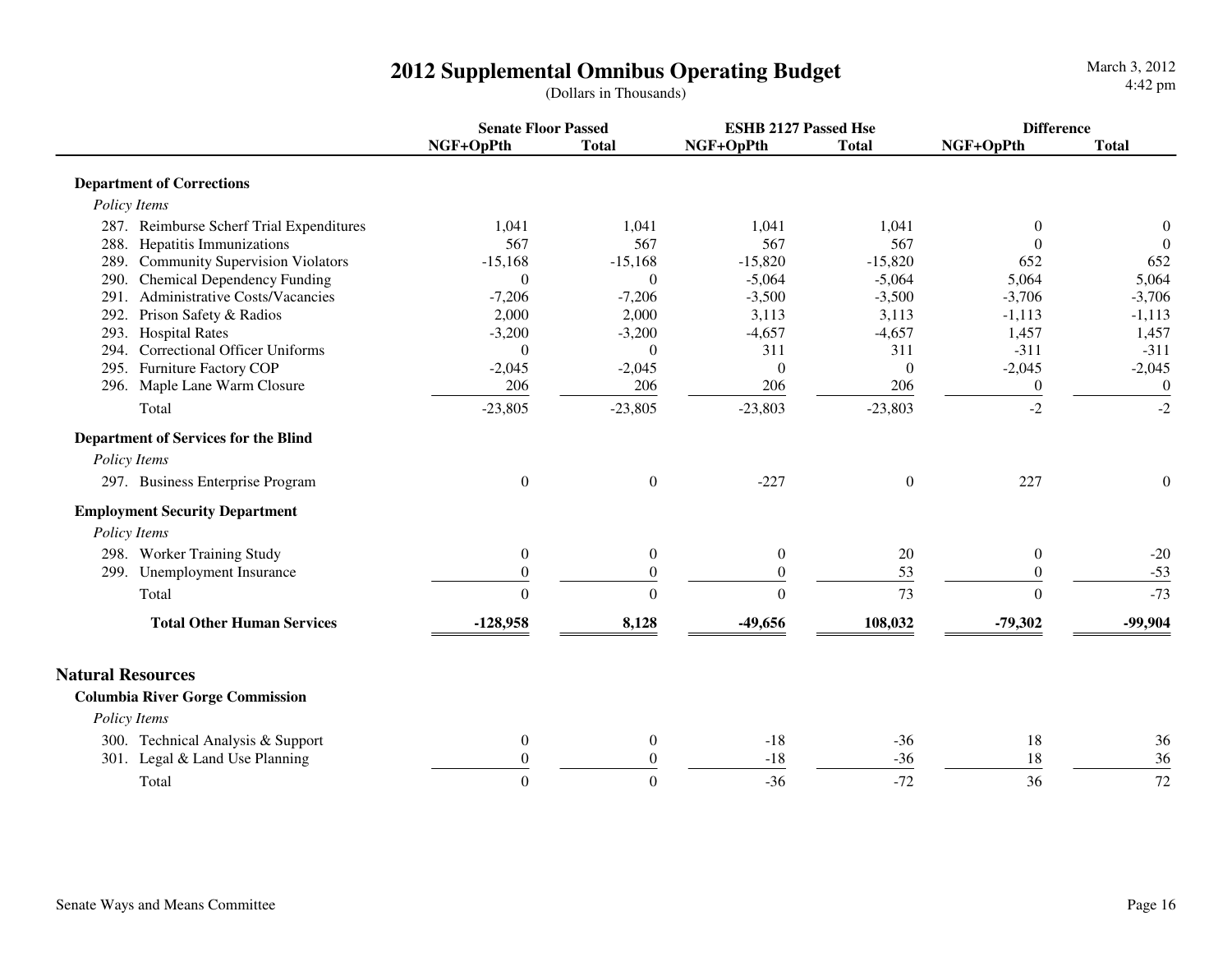|                                                    | <b>Senate Floor Passed</b> |              | <b>ESHB 2127 Passed Hse</b> |              | <b>Difference</b> |              |
|----------------------------------------------------|----------------------------|--------------|-----------------------------|--------------|-------------------|--------------|
|                                                    | NGF+OpPth                  | <b>Total</b> | NGF+OpPth                   | <b>Total</b> | NGF+OpPth         | <b>Total</b> |
| <b>Department of Ecology</b>                       |                            |              |                             |              |                   |              |
| Policy Items                                       |                            |              |                             |              |                   |              |
|                                                    |                            |              |                             |              |                   |              |
| 302. Water Resources Staff Reduction               | $\mathbf{0}$               | $\theta$     | $-237$                      | $-237$       | 237               | 237          |
| 303. Toxic Cleanup Staff Reduction                 | $\overline{0}$             | $\Omega$     | $\boldsymbol{0}$            | $-1,440$     | $\boldsymbol{0}$  | 1,440        |
| 304. Haz Waste Toxics Staff Reduction              | $\Omega$                   | $-864$       | $\theta$                    | $-864$       | $\Omega$          | $\Omega$     |
| 305. Spills Admin Staff Reduction                  | $\Omega$                   | $-267$       | $\theta$                    | $-267$       | $\Omega$          | $\theta$     |
| 306. Public Participation Grant Reduct             | $\Omega$                   | $-1,382$     | $\theta$                    | $-1,382$     | $\theta$          | $\Omega$     |
| Padilla Bay Program/Facility Reduct<br>307.        | $-30$                      | $-30$        | $-90$                       | $-90$        | 60                | 60           |
| Sewage Treatment Oper Certification<br>308.        | $\Omega$                   | $\theta$     | $-67$                       | $-67$        | 67                | 67           |
| 309. Product Stewardship and Other Red             | 0                          | $-1,583$     | $\Omega$                    | $-1,583$     | $\Omega$          | $\theta$     |
| <b>Expedite Water Discharge Permits</b><br>310.    | 0                          | 860          | $\Omega$                    | 860          | 0                 |              |
| 311. Johns Creek Hydrogeology Study                | $\Omega$                   | 126          | 0                           | 126          | $\Omega$          |              |
| 312. Woodstove Fee Increase *                      | $-128$                     | $\Omega$     | 0                           | $\Omega$     | $-128$            |              |
| 313. Completed Hanford Tank Litigation             | $\theta$                   | $-656$       | $\Omega$                    | $-656$       | $\Omega$          |              |
| 314. Hanford Tank Closure and Cleanup              | 0                          | 931          | $\theta$                    | 931          | 0                 |              |
| 315. Puget Sound Federal Funding                   | 0                          | 22,890       | $\theta$                    | 22,890       | $\Omega$          | ∩            |
| <b>Environmental Assessment Fund Shift</b><br>316. | 0                          | 0            | $-5,605$                    | $\Omega$     | 5,605             | $\Omega$     |
| Watershed Grants/Tech Asst<br>317.                 | $\Omega$                   | $\Omega$     | $-3,302$                    | $-3,302$     | 3,302             | 3,302        |
| 318. Reduce Management Staff                       | $-281$                     | $-281$       | $\Omega$                    | 0            | $-281$            | $-281$       |
| Close Walla Walla Office<br>319.                   | $-10$                      | $-10$        |                             | 0            | $-10$             | $-10$        |
| Climate Change<br>320.                             | $-150$                     | $-150$       |                             | 0            | $-150$            | $-150$       |
| Reduce Lab Services<br>321.                        | $-246$                     | $-246$       |                             | 0            | $-246$            | $-246$       |
| Reduce WA Conservation Corps<br>322.               | $-555$                     | $-555$       |                             | 0            | $-555$            | $-555$       |
| Solid Waste Reductions<br>323.                     | $\mathbf{0}$               | $-1,694$     |                             | 0            | $\theta$          | $-1,694$     |
| <b>Stream Flow Data and Assessment</b><br>324.     | $-218$                     | $-218$       |                             | 0            | $-218$            | $-218$       |
| 325. Reduce Motor Vehicle Emissions                | $-119$                     | $-119$       |                             | 0            | $-119$            | $-119$       |
| 326. Water Quantity Reduction                      | $-500$                     | $-500$       |                             | 0            | $-500$            | $-500$       |
| 327.<br>Air Operating Permits                      | $-552$                     | $\Omega$     |                             | 0            | $-552$            | $\Omega$     |
| 328.<br><b>Reclamation Funds</b>                   | $-1,010$                   | $\Omega$     |                             | 0            | $-1,010$          | $\Omega$     |
| 329.<br><b>Administrative Reduction</b>            | $-363$                     | $-1,290$     |                             | 0            | $-363$            | $-1,290$     |
| <b>Wood Stoves</b><br>330.                         | $\mathbf{0}$               | 2,000        |                             | $\theta$     | $\theta$          | 2,000        |
| <b>State Natural Resources</b><br>331.             | 188                        | 188          | $\Omega$                    | $\Omega$     | 188               | 188          |
| <b>Toxics Fund Shift</b><br>332.                   | $-36,098$                  | $\Omega$     | $\Omega$                    | $\Omega$     | $-36,098$         | $\Omega$     |
| State Environmental Policy Act<br>333.             | $\theta$                   | $\theta$     | 180                         | 180          | $-180$            | $-180$       |
| 334. Shift Agricultural Burning to Fee             | $-186$                     | $-24$        | $-222$                      | $-60$        | 36                | 36           |
|                                                    |                            |              |                             |              |                   |              |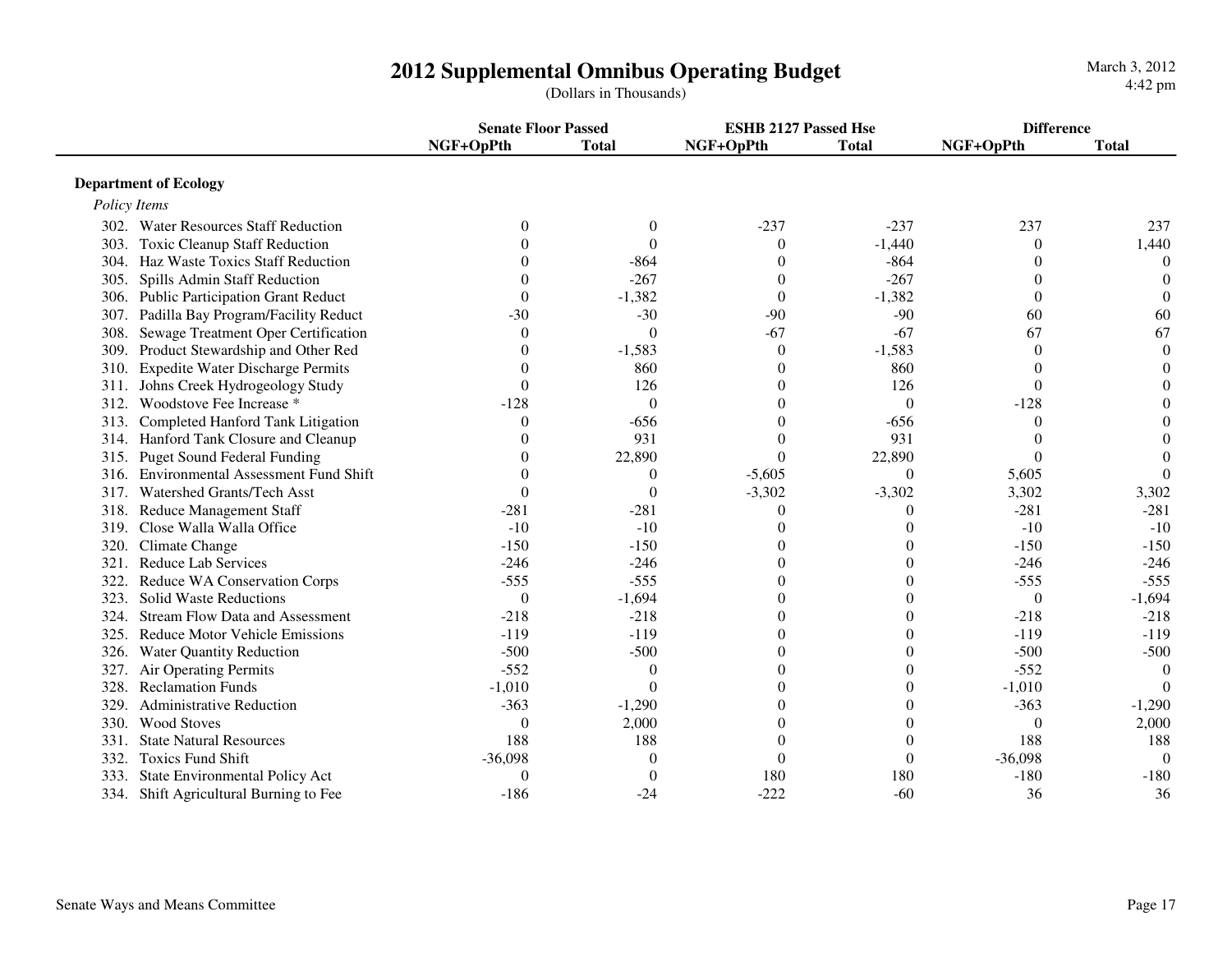**Senate Floor Passed ESHB 2127 Passed Hse DifferenceNGF+OpPth Total NGF+OpPth Total NGF+OpPth Total**335. Transfer Site Use Permit to Health# 0 -79 0 -79 0 02.087 Total $1 -40,258$   $17,047$   $-9,343$   $14,960$   $-30,915$   $2,087$  **Washington Pollution Liability Insurance Program** *Policy Items*336. Oil Heat Program Funding  $\begin{pmatrix} 0 & 0 & -73 & 0 & -73 & 0 \end{pmatrix}$  **State Parks and Recreation Commission** *Policy Items*337. Recreational Resources <br>338. Discover Pass Revenue Reduction <br>338. Discover Pass Revenue Reduction <br>0 0 0 -9.400 0 9.400 9.400 338. Discover Pass Revenue Reduction  $\begin{array}{cccc} 0 & 0 & 0 & -9,400 & 0 \\ 339. & Infractions & 0 & 592 & 0 & 0 \end{array}$ 592 339. Infractionss and  $\frac{1}{592}$  0 0 0 592 4,000 340. Park Transition Fundss and the set of  $\frac{0}{2}$  and  $\frac{4,000}{2}$  and  $\frac{0}{2}$  and  $\frac{0}{2}$  and  $\frac{0}{2}$  and  $\frac{4,000}{2}$ Totaland the contract of the contract of the contract of the contract of the contract of the contract of the contract of the contract of the contract of the contract of the contract of the contract of the contract of the contr  **Recreation and Conservation Funding Board** *Policy Items*341. Private/Local Fundingg and  $\begin{array}{ccccccc} 0 & 0 & -250 & 0 & -250 & 0 \end{array}$  $342.$  Policy Director Funding Shift  $\begin{pmatrix} -40 & 0 & -40 & 0 \\ 0 & -40 & 0 & 0 \end{pmatrix}$ 120 343. Lead Entity Program Grants  $\begin{array}{ccc} 0 & 0 & -120 & -120 \end{array}$  -120 -120 120  $\Omega$ 344. Salmon Recovery Office Funds -33 -33 -33 -33 0 0 $-107$ 345. Administrationn  $-107$   $-107$   $-107$   $-107$   $-107$   $-107$ Total $-180$   $-390$   $-193$   $-403$   $13$   $13$  **Environmental and Land Use Hearings Office** *Policy Items*346. Board Vacancies and Other Savings -227 -227 -227 -227 0 012 347. State Natural Resources 12 12 0 0 12 1212 Total $-215$   $-215$   $-227$   $-227$   $12$   $12$  **State Conservation Commission** *Policy Items*348. Conservation District Grants 0 0 0 -340 -340 -340 340 340 340 1.837 349. Grants and Administration 0 0 0 -1,837 -1,837 1,837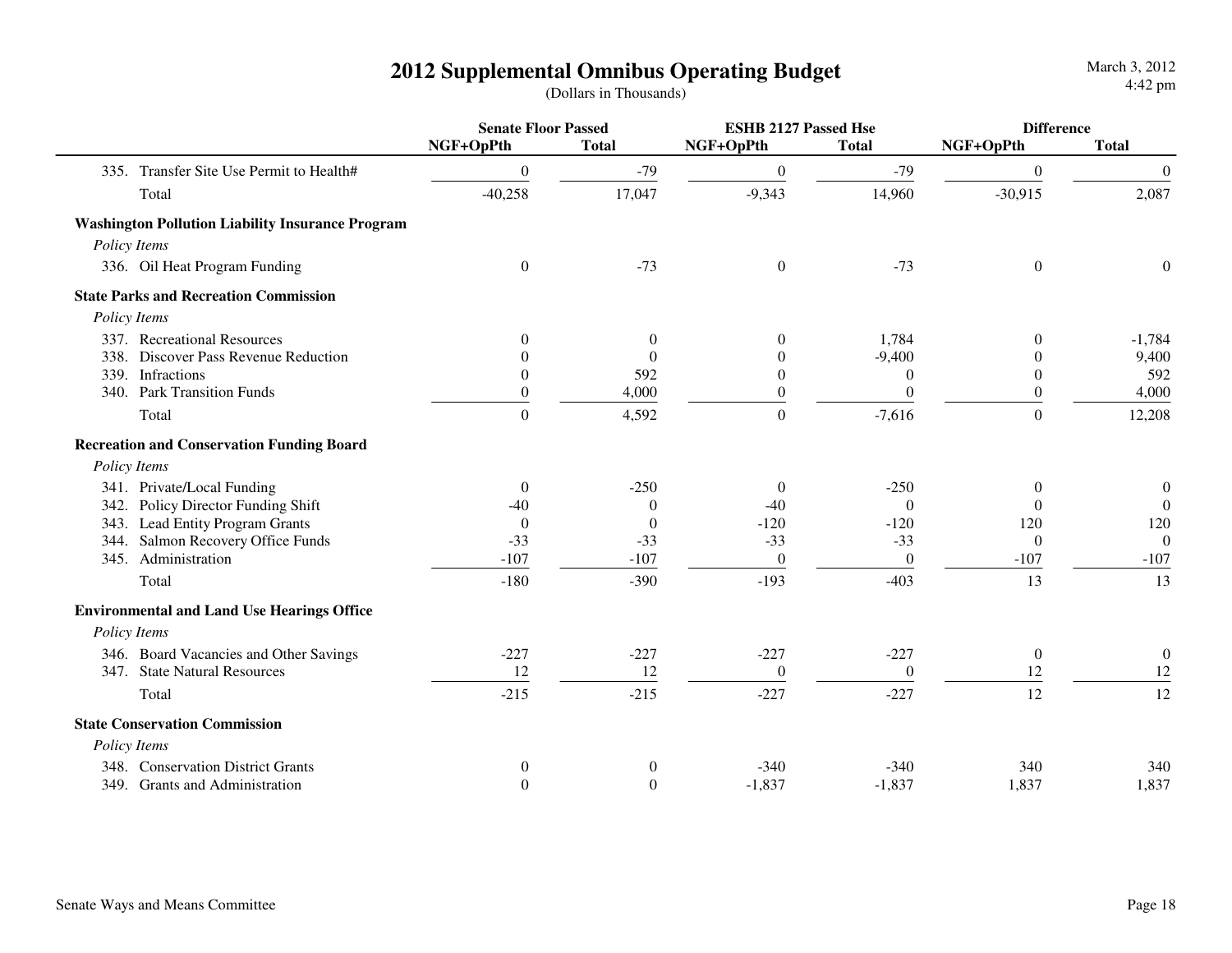**Senate Floor Passed ESHB 2127 Passed Hse DifferenceNGF+OpPth Total NGF+OpPth Total NGF+OpPth Total**350. Agency Operationss  $\frac{335}{2}$   $\frac{-335}{335}$   $\frac{-335}{2}$   $\frac{0}{2}$   $\frac{0}{335}$   $\frac{-335}{335}$   $\frac{-335}{335}$ 1.842 Total $-335$   $-335$   $-335$   $-2,177$   $-2,177$   $1,842$   $1,842$  **Department of Fish and Wildlife** *Policy Items*351. PS Crab and Shrimp Mgmt  $0$  0  $-280$  0  $280$  0  $0$  $\overline{0}$ 352. PS Urchin/Sea Cucumber  $\begin{array}{cccc} 0 & 0 & -186 & 0 & 186 \\ 353. \text{Enforcement Costs Shift} & 0 & 0 & -1.500 & 0 & 1.500 \end{array}$  $\overline{0}$ 353. Enforcement Costs Shift <br>354. Charge Fees for Hydraulic Permits\* <br>354. Charge Fees for Hydraulic Permits\* <br>0 0 1,500 0 1,500 0 1,500 0 1,500  $\overline{0}$ 354. Charge Fees for Hydraulic Permits\*  $0$  0 0 -750 0 750 0 750<br>355. Reduce Fish Program Dedicated Accts 0 -1.055 0 0 0  $-1.055$ 355. Reduce Fish Program Dedicated Accts 0 -1,055 0 0 0 -1,0551,055 356. Fish Program Dedicated Accts 0 0 0 0 -1,055 0 0  $-470$ 357. Wildfire Season Costss and the set of  $\frac{0}{234}$   $\frac{234}{470}$   $\frac{470}{234}$   $\frac{234}{470}$   $\frac{470}{470}$ 105 358. Wolf Population Monitoring  $\begin{array}{ccc} 0 & 355 & 0 & 250 \end{array}$  $\overline{0}$ 359. Black Bear Monitoring & Management 0 200 0 200 0 0 $\Omega$ 360. Mountain Goat & Bighorn Sheep Rcvry 0 350 0 350 0 350 0 350 0 350 0 350 0 350 0 350 0 350 0 350 0 350 0 350 0 0 350 0 350 0 350 0 350 0 350 0 350 0 350 0 350 0 350 0 350 0 350 0 350 0 350 0 350 0 350 0 350 0 350 0 350 1,826 361. Suspend Payment in Lieu of Taxes 0 0 -1,826 -1,826 -1,826 1,826  $\overline{0}$ 362. Nemah Salmon Hatchery 28 0 0 0 -728 0 728  $\Omega$ 363. Geoduck Poaching Enforcement 0 522 0 522 0 0 $-51$ 364. Recreational Resources 0 0 0 51 0 -51896  $365.$  Discover Pass Revenue Reduction  $0$  0 0 0  $0$  -896 0 0 56 366. Infractionss 6 0 0 0 56 0 0 0 0 56  $-235$ 367. Reduce administration **-235** -235 0 0 0 -235  $-50$  $368.$  Renewable Energy Siting  $-50$   $-50$   $0$   $0$   $-50$  $\Omega$ 369. Technical Assistance Salmon Recover  $\begin{array}{cccc} -379 & 0 & 0 & 0 & -379 \\ -552 & -652 & 0 & 0 & 0 \end{array}$  $-652$ 370. PILT Reduction $-652$   $-652$   $-652$   $0$   $-652$   $-652$ 371. Hydraulic Project Permits **182** -182 235 0 0 -182 235 235  $\overline{0}$ 372. Hatcheriess  $-3,087$  0 0 0  $-3,087$  0  $\overline{0}$ 373. Marine Enforcement  $-4.621$  0 0 0  $-4.621$ 50 374. Grizzly Bear Outreach Program  $\begin{array}{ccccccc} 0 & 50 & 0 & 0 & 0 \\ 375. &\text{Livestock} & & 0 & 50 & 0 & 0 \end{array}$ 50 375. Livestock $\mathbf{k}$  0 50 0 0 0 50 376. AIS Preventionn a  $0$  133 0 0 0 133 377. State Environmental Policy Act  $\begin{array}{ccc} 0 & 0 & 14 & 14 & -14 & -14 \end{array}$  $\overline{0}$  $378.$  Samish Salmon Hatchery  $0$  0  $-267$  0 267  $\overline{0}$  $379.$  Aquatics Land Mgmt Fund Shift  $\begin{array}{ccc} 0 & 0 & -4,317 & 0 & 4,317 \end{array}$ 629 380. Management Staff<sup>0</sup> <sup>0</sup> -629 -629 <sup>629</sup> <sup>629</sup>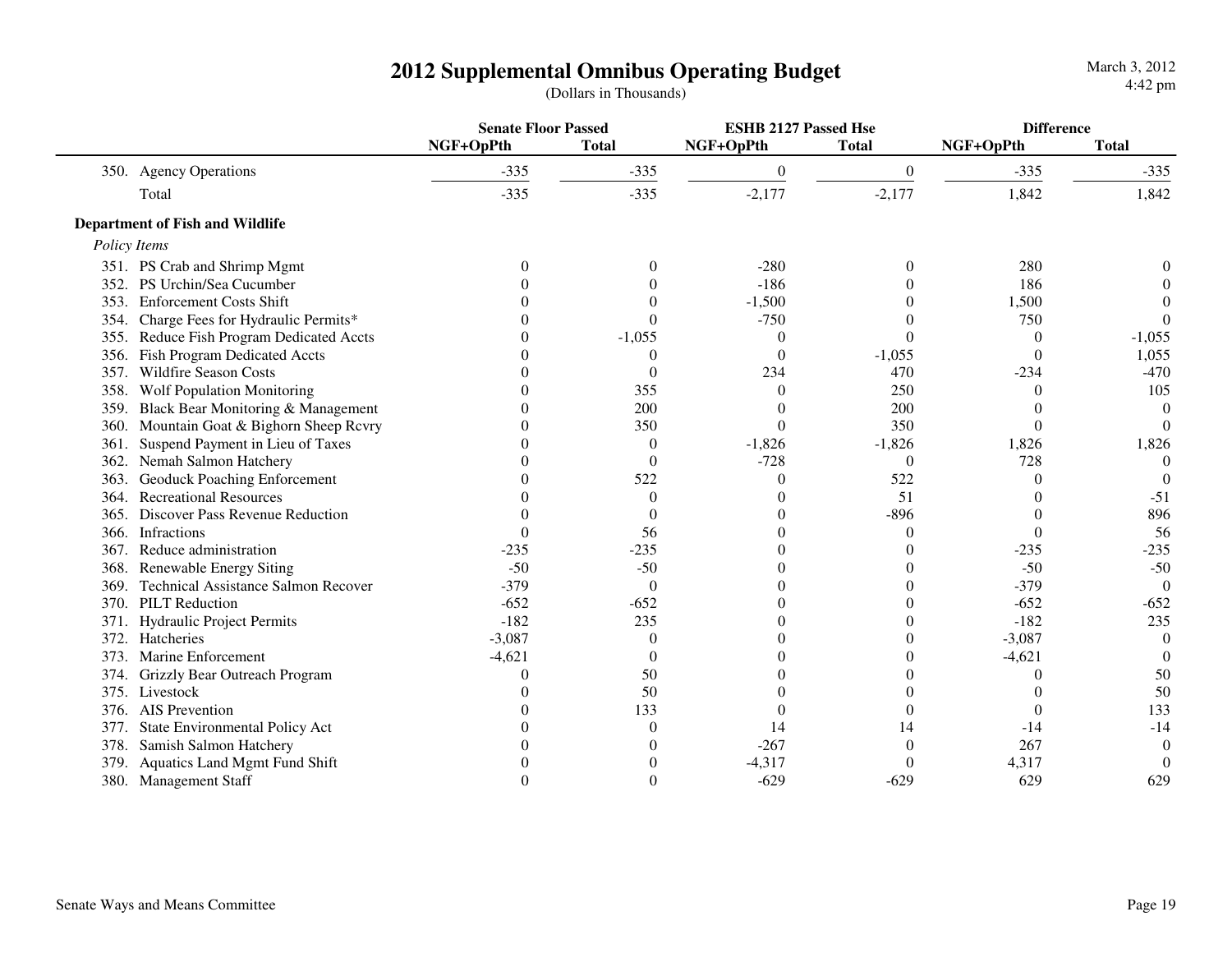|      |                                        | <b>Senate Floor Passed</b> |                  | <b>ESHB 2127 Passed Hse</b> |                | <b>Difference</b> |              |  |
|------|----------------------------------------|----------------------------|------------------|-----------------------------|----------------|-------------------|--------------|--|
|      |                                        | NGF+OpPth                  | <b>Total</b>     | NGF+OpPth                   | <b>Total</b>   | NGF+OpPth         | <b>Total</b> |  |
|      | 381. Suspend Comp for Wildlife Damage  | $\theta$                   | $\boldsymbol{0}$ | $-300$                      | $-300$         | 300               | 300          |  |
|      | 382. Reduction in Hatchery Maintenance | $\overline{0}$             | $\boldsymbol{0}$ | $-42$                       | $-42$          | 42                | 42           |  |
|      | 383. Hoodsport Hatchery Reduction      | $\theta$                   | $\boldsymbol{0}$ | $-254$                      | $-254$         | 254               | 254          |  |
|      | Total                                  | $-9,206$                   | $-41$            | $-10,831$                   | $-3,145$       | 1,625             | 3,104        |  |
|      | <b>Puget Sound Partnership</b>         |                            |                  |                             |                |                   |              |  |
|      | Policy Items                           |                            |                  |                             |                |                   |              |  |
|      | 384. Performance Management System     | $\theta$                   | 343              | $\theta$                    | 343            | $\overline{0}$    | 0            |  |
|      | 385. Technology Spending               | $-128$                     | $-128$           | $-128$                      | $-128$         | $\theta$          | $\Omega$     |  |
|      | 386. Training/Tech Asst, Study         | $-137$                     | $-137$           | $\mathbf{0}$                | $\mathbf{0}$   | $-137$            | $-137$       |  |
|      | 387. Puget Sound Federal Funding       | $\theta$                   | 2,125            | $\mathbf{0}$                | 2,125          | $\boldsymbol{0}$  | $\Omega$     |  |
|      | 388. NW Straits Commission Support     | $\Omega$                   | 400              | $\Omega$                    | 400            | $\overline{0}$    | $\Omega$     |  |
|      | Total                                  | $-265$                     | 2,603            | $-128$                      | 2,740          | $-137$            | $-137$       |  |
|      | <b>Department of Natural Resources</b> |                            |                  |                             |                |                   |              |  |
|      | Policy Items                           |                            |                  |                             |                |                   |              |  |
|      | 389. Survey & Mapping Activity         | $\Omega$                   | $-222$           | $\mathbf{0}$                | $-222$         | $\theta$          | 0            |  |
|      | 390. Trust Land Mgmt Activities        |                            | 4,383            | $\mathbf{0}$                | 4,383          | 0                 |              |  |
| 391. | Silviculture Burn Permit Pgm           | $\Omega$                   | $-129$           | $\Omega$                    | $-129$         | $\Omega$          |              |  |
| 392. | Shift ECY/DFW Grant Funding to FFSA    | $-487$                     | $\theta$         | $-487$                      | $\Omega$       | 0                 | $\Omega$     |  |
| 393. | Increase Adaptive Mgmt Activities      | $\Omega$                   | 1,064            | $\mathbf{0}$                | 1,064          | $\theta$          | $\Omega$     |  |
|      | 394. Land Management Costs             |                            | $\Omega$         | $-2,138$                    | $\Omega$       | 2,138             | $\Omega$     |  |
|      | 395. FPA Fee Increase                  |                            | $\Omega$         | $-1,500$                    | $\Omega$       | 1,500             | $\theta$     |  |
| 396. | Natural Heritage Program               |                            | $\theta$         | 150                         | 150            | $-150$            | $-150$       |  |
| 397. | Discover Pass Revenue Reduction        |                            | $\theta$         | $\mathbf{0}$                | $-896$         | $\overline{0}$    | 896          |  |
|      | 398. Reduce Administration             | $-244$                     | $-244$           | $\theta$                    | $\theta$       | $-244$            | $-244$       |  |
| 399. | Reduce Management                      | $-482$                     | $-482$           | $\theta$                    | $\theta$       | $-482$            | $-482$       |  |
| 400. | Fire Suppression Overtime              | $-623$                     | $-623$           | $\theta$                    | $\theta$       | $-623$            | $-623$       |  |
| 401. | Fire Suppression Cost Shift            | $-595$                     | $\theta$         | 0                           | $\theta$       | $-595$            | $\Omega$     |  |
| 402. | Natural Heritage                       | $-25$                      | $-25$            | 0                           | $\theta$       | $-25$             | $-25$        |  |
| 403. | <b>Geology Services</b>                | $-100$                     | $-100$           | $\Omega$                    | $\overline{0}$ | $-100$            | $-100$       |  |
| 404. | Forest and Fish Support                | $-1,000$                   | $\theta$         | $\Omega$                    | $\overline{0}$ | $-1,000$          | $\Omega$     |  |
| 405. | <b>Forest Practices</b>                |                            | 840              | $\theta$                    | $\theta$       | $\theta$          | 840          |  |
| 406. | Marine Management                      |                            | 2,400            | $\theta$                    | $\theta$       | $\Omega$          | 2,400        |  |
|      | 407. Infractions                       | $\Omega$                   | 56               | $\boldsymbol{0}$            | $\theta$       | $\overline{0}$    | 56           |  |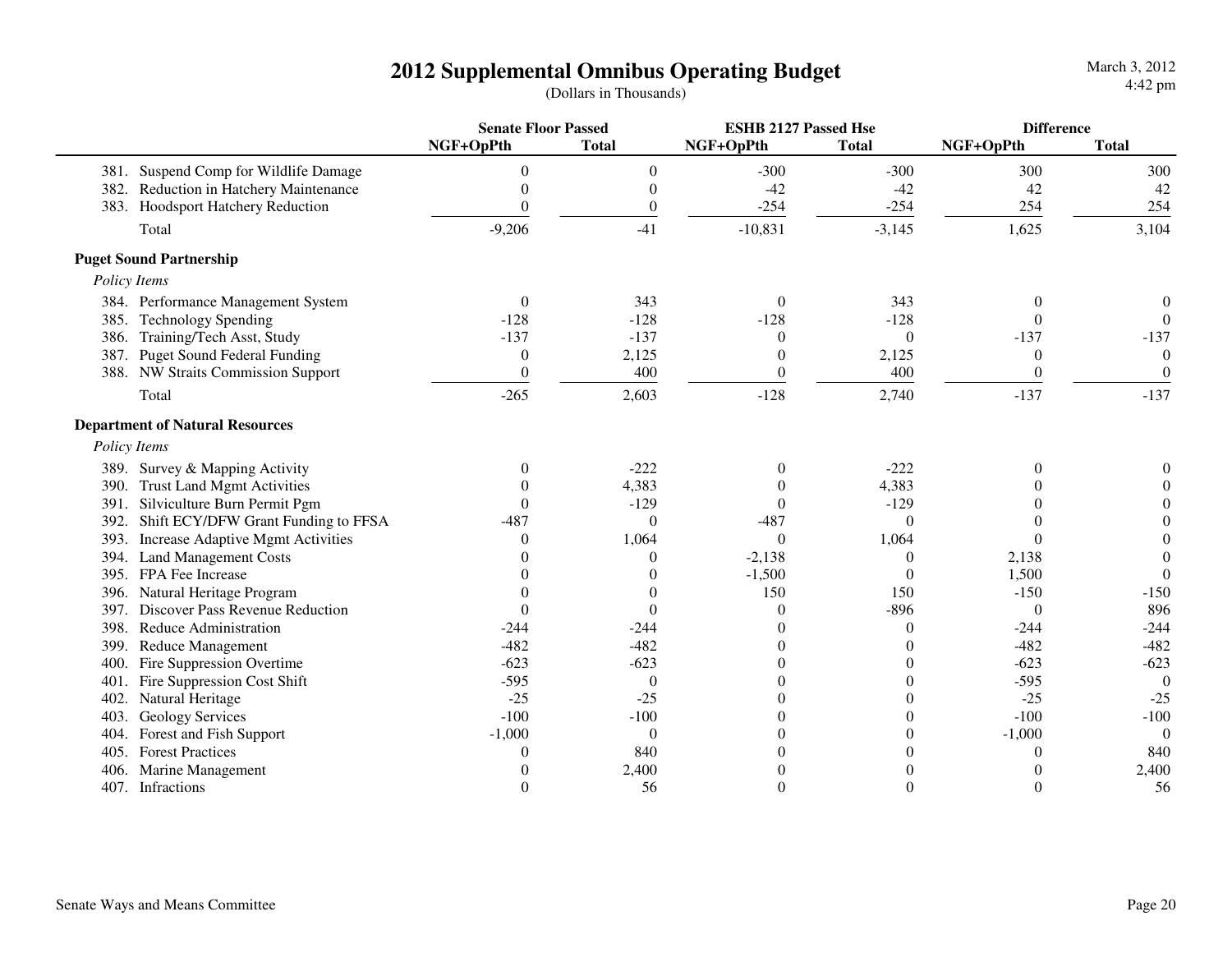|                                           | <b>Senate Floor Passed</b> |                  | <b>ESHB 2127 Passed Hse</b> |                  | <b>Difference</b> |              |
|-------------------------------------------|----------------------------|------------------|-----------------------------|------------------|-------------------|--------------|
|                                           | NGF+OpPth                  | <b>Total</b>     | NGF+OpPth                   | <b>Total</b>     | NGF+OpPth         | <b>Total</b> |
| 408. State Environmental Policy Act       | $\boldsymbol{0}$           | $\boldsymbol{0}$ | 12                          | 12               | $-12$             | $-12$        |
| Total                                     | $-3,556$                   | 6,918            | $-3,963$                    | 4,362            | 407               | 2,556        |
| <b>Department of Agriculture</b>          |                            |                  |                             |                  |                   |              |
| Policy Items                              |                            |                  |                             |                  |                   |              |
| 409. Fair Funding                         | $\Omega$                   | $\Omega$         | $\theta$                    | $-3,500$         | $\overline{0}$    | 3,500        |
| 410. Int'l Marketing Pgm Reduction        |                            | $\Omega$         | $-87$                       | $\theta$         | 87                | $\theta$     |
| 411. Plant Protection Funding             | $\Omega$                   | $\theta$         | $-970$                      | $\Omega$         | 970               | $\mathbf{0}$ |
| Food Safety Fees<br>412.                  | $\Omega$                   | $\theta$         | $-2,209$                    | $\Omega$         | 2,209             | $\mathbf{0}$ |
| <b>Eliminate Special Projects</b><br>413. | $-139$                     | $-139$           | $\theta$                    | $\theta$         | $-139$            | $-139$       |
| 414. Administration                       | $-71$                      | $-360$           | $\Omega$                    | $\Omega$         | $-71$             | $-360$       |
| 415. Plant Protection                     | $-5,022$                   | $\boldsymbol{0}$ | $\mathbf{0}$                | $\theta$         | $-5,022$          | $\mathbf{0}$ |
| Total                                     | $-5,232$                   | $-499$           | $-3,266$                    | $-3,500$         | $-1,966$          | 3,001        |
| <b>Total Natural Resources</b>            | $-59,247$                  | 29,607           | $-30,164$                   | 4,849            | $-29,083$         | 24,758       |
| <b>Transportation</b>                     |                            |                  |                             |                  |                   |              |
| <b>Washington State Patrol</b>            |                            |                  |                             |                  |                   |              |
| Policy Items                              |                            |                  |                             |                  |                   |              |
| 416. Non-Conviction Rapsheet Disclosure*  | $\theta$                   |                  | $\boldsymbol{0}$            | $\boldsymbol{0}$ | $\Omega$          |              |
| <b>Staffing Reductions</b><br>417.        | $\Omega$                   | $\mathbf{0}$     | $-3,483$                    | $-3,483$         | 3,483             | 3,483        |
| 418. Crime Laboratory Charges             | $\theta$                   | $\boldsymbol{0}$ | $-6,109$                    | $\mathbf{0}$     | 6,109             | $\theta$     |
| Total                                     | $\overline{0}$             |                  | $-9,592$                    | $-3,483$         | 9,592             | 3,484        |
| <b>Department of Licensing</b>            |                            |                  |                             |                  |                   |              |
| Policy Items                              |                            |                  |                             |                  |                   |              |
| 419. Body piercing and tattooing          | $\theta$                   | $\boldsymbol{0}$ | $\theta$                    | 57               | $\theta$          | $-57$        |
| 420. Bail practices                       | 0                          | $\boldsymbol{0}$ | $\theta$                    | 18               | $\boldsymbol{0}$  | $-18$        |
| 421. Continuing Education Engineers       | $\overline{0}$             | $\boldsymbol{0}$ | $\Omega$                    | 21               | $\theta$          | $-21$        |
| 422. Amateurs and mixed martial arts      | $\boldsymbol{0}$           | $\boldsymbol{0}$ | $\mathbf{0}$                | 150              | $\boldsymbol{0}$  | $-150$       |
| Total                                     | $\Omega$                   | $\overline{0}$   | $\Omega$                    | 246              | $\Omega$          | $-246$       |
| <b>Total Transportation</b>               | $\bf{0}$                   | 1                | $-9,592$                    | $-3,237$         | 9,592             | 3,238        |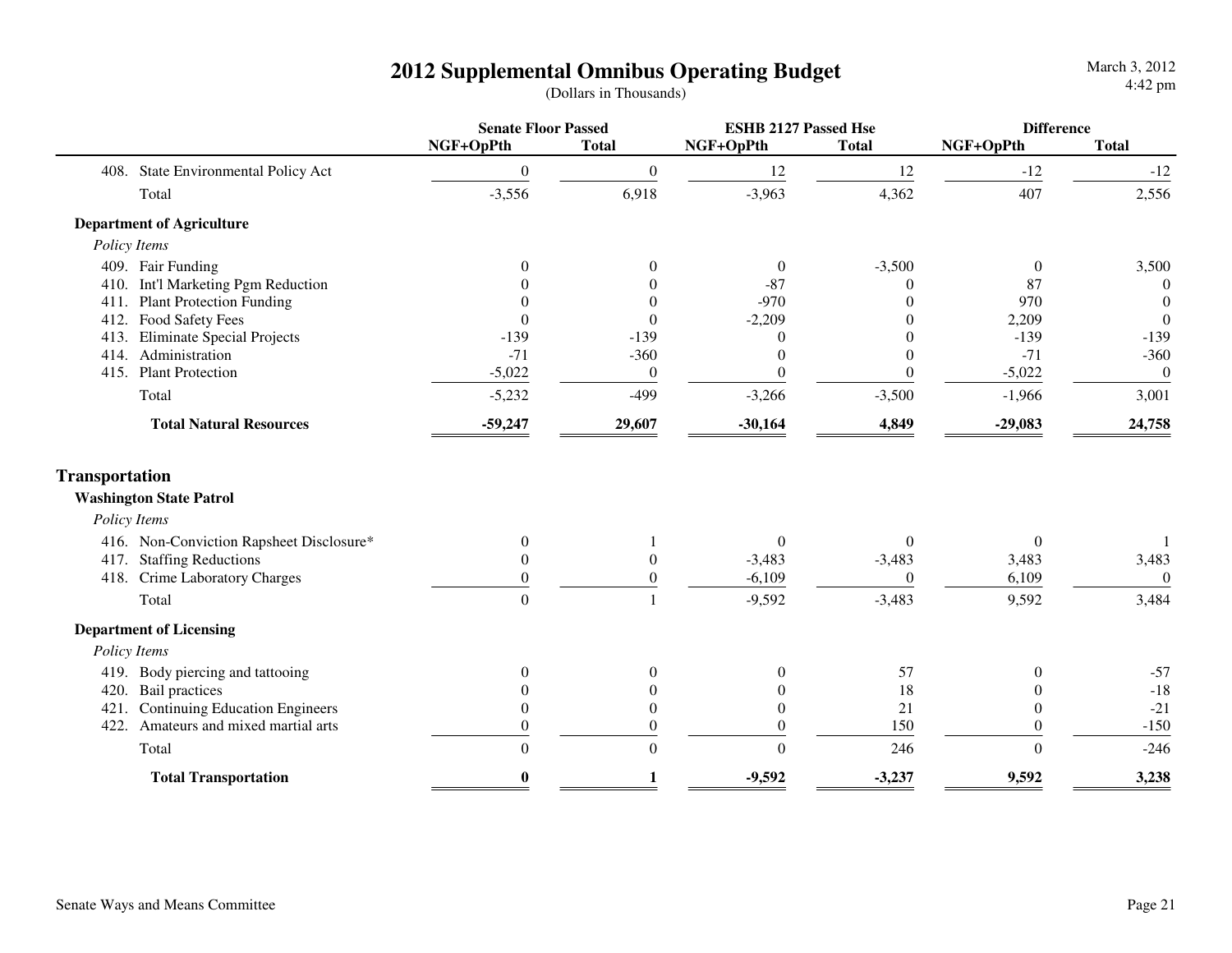**Senate Floor Passed**<br> **ESHB 2127 Passed Hse Difference**<br> **Difference**<br> **Difference**<br> **Difference**<br> **Difference**<br> **Difference NGF+OpPth Total NGF+OpPth Total NGF+OpPth TotalPublic Schools OSPI & Statewide Programs** *Policy Items*423. SBE Reductionn  $-128$   $-128$   $-85$   $-85$   $-43$   $-43$ 424. PESB Reduction $-355$   $-355$   $-355$   $-355$  0 0 425. College Bound Recruiting  $-1,000$   $-1,000$   $-100$   $-100$   $-900$   $-900$  $-608$ 426. Achievers Scholarss  $-675$   $-675$   $-67$   $-67$   $-67$   $-608$   $-608$  $-337$ 427. Building Bridgess and  $-337$   $-337$   $-337$   $0$   $0$   $-337$   $-337$  $-50$ 428. Non-Violence Training  $\begin{array}{cccc} -50 & -50 & -14 & 0 & 0 & -50 \\ 429. & Graduates Program & -135 & -135 & -14 & -14 \end{array}$  $-121$ 429. Graduates Programm  $-135$   $-135$   $-14$   $-14$   $-121$   $-121$ 430. Student Health & Safety **0** 0  $-254$  -254 254 254 254 254 254 5 431. Student Achievement Gap 0 0 -5 -5 5 5 $-2.808$ 432. Navigation 101 $-2,808$   $-2,808$  0 0  $-2,808$   $-2,808$ 433. Open K-12 Education Resources and the control of the control of the control of the control of the control of the control of the control of the control of the control of the control of the control of the control of the  $-80$ 434. State Board of Education Rules 0 0 80 80 -80 -80 $-1.500$ 435. WaKidss  $0 \t 0 \t 1,500 \t 1,500$   $-1,500$   $-1,500$  $-205$ 436. Career Pathwayss  $0$  0  $205$   $205$   $-205$   $-205$  $-1,500$ 437. Community Partnership Schools 0 0 0 1,500 1,500 -1,500 -1,500 438. Urban School Turnaround 0 0 3,000 3,000 -3,000 -3,000 $-1.099$ 439. K-20 Network Reduction -1.221 -1.222 -122 -122 -1099  $-45$ 440. Eliminate Military Compact  $-45$   $-45$   $-45$  0 0  $-45$  $-312$ 441. Reduce Alternative Routes **-312** -312 0 0 -312  $-25$ 442. Project Citizenn  $-25$   $-25$   $0$   $0$   $-25$   $-25$ 443. Opportunity Gap Committee  $-50$   $-50$   $0$   $0$   $-50$   $-50$  $-12,924$ Total1  $-7,141$   $-7,141$   $-7,141$   $-5,783$   $-5,783$   $-12,924$   $-12,924$  **General Apportionment** *Policy Items*444. June 2013 Apportionment # 0 0 0 340,000 -340,000 -340,000 340,000 340,000 340,000  $-10,000$ 445. June 2013 Contingency Funds 0 0 0 10,000 10,000 -10,000 -10,000<br>446. Running Start -8.356 -8.356 0 0 -8.356  $-8.356$ 446. Running Start -8,356 -8,356 0 0 -8,356 -8,356 $\mathbf{1}$ 447. Pension Rate Correction 222 222 221 221 221 1 Total1 -8,134 -8,134 -8,134 -329,779 -329,779 321,645 321,645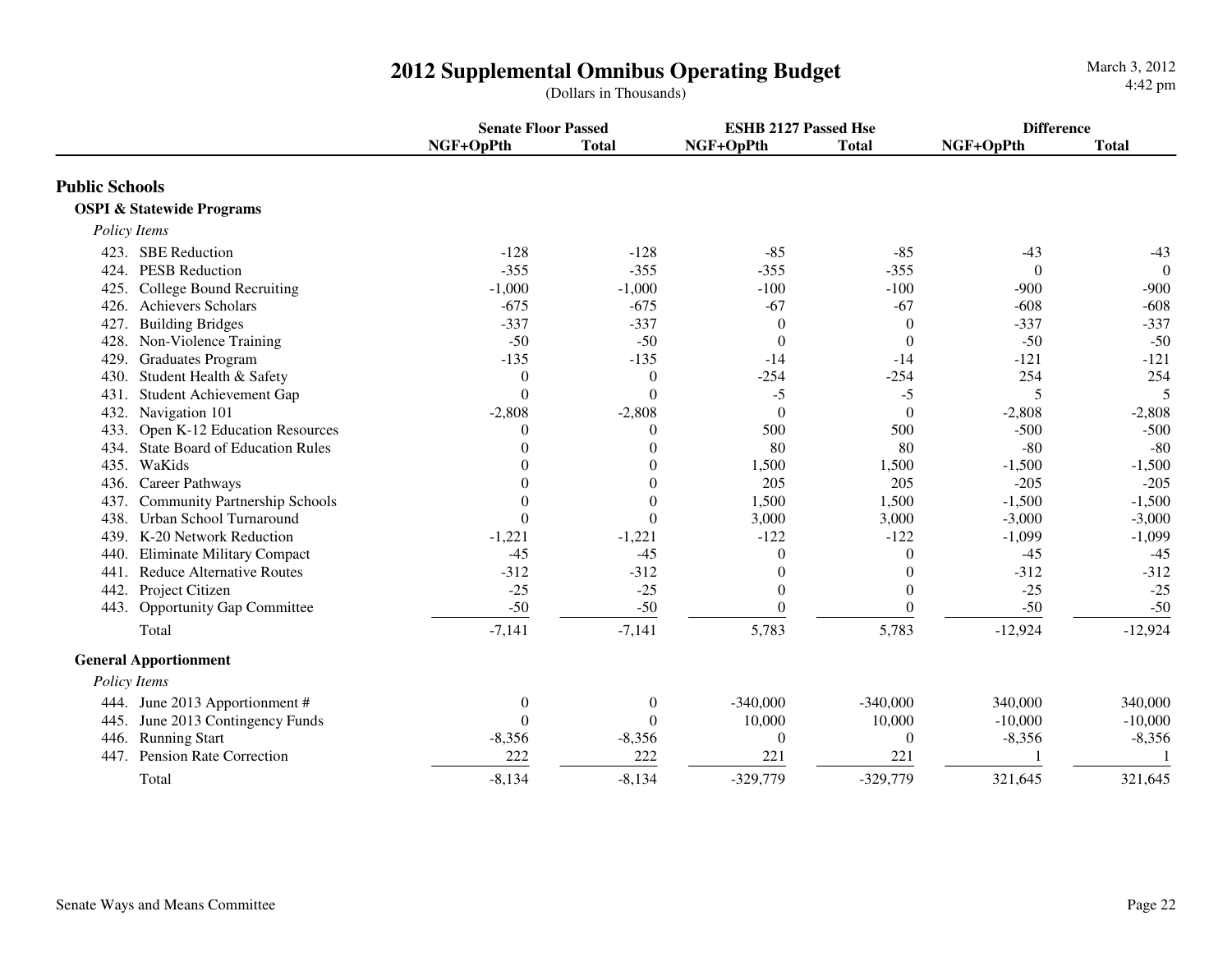|                                             | <b>Senate Floor Passed</b> |                  | <b>ESHB 2127 Passed Hse</b> |                  | <b>Difference</b> |                  |
|---------------------------------------------|----------------------------|------------------|-----------------------------|------------------|-------------------|------------------|
|                                             | NGF+OpPth                  | <b>Total</b>     | NGF+OpPth                   | <b>Total</b>     | NGF+OpPth         | <b>Total</b>     |
| <b>Special Education</b>                    |                            |                  |                             |                  |                   |                  |
| Policy Items                                |                            |                  |                             |                  |                   |                  |
| 448. School Based Medicaid                  | 605                        | 605              | $\boldsymbol{0}$            | $\overline{0}$   | 605               | 605              |
| 449. Pension Rate Correction                | 28                         | $28\,$           | 28                          | $28\,$           | $\boldsymbol{0}$  | $\boldsymbol{0}$ |
| Total                                       | 633                        | 633              | 28                          | 28               | 605               | 605              |
| <b>Educational Service Districts</b>        |                            |                  |                             |                  |                   |                  |
| Policy Items                                |                            |                  |                             |                  |                   |                  |
| 450. Math/Science Prof Development          | $\boldsymbol{0}$           | $\boldsymbol{0}$ | $-3,473$                    | $-3,473$         | 3,473             | 3,473            |
| 451. ESD Administrative Reductions          | $-524$                     | $-524$           | $\boldsymbol{0}$            | $\overline{0}$   | $-524$            | $-524$           |
| Total                                       | $-524$                     | $-524$           | $-3,473$                    | $-3,473$         | 2,949             | 2,949            |
| <b>Levy Equalization</b>                    |                            |                  |                             |                  |                   |                  |
| Policy Items                                |                            |                  |                             |                  |                   |                  |
| 452. Levy Equalization Payment Shift        | $\boldsymbol{0}$           | $\boldsymbol{0}$ | $-74,841$                   | $-74,841$        | 74,841            | 74,841           |
| <b>Institutional Education</b>              |                            |                  |                             |                  |                   |                  |
| Policy Items                                |                            |                  |                             |                  |                   |                  |
| 453. Pension Rate Correction                |                            |                  | $\boldsymbol{0}$            | $\boldsymbol{0}$ | $\mathbf{1}$      | 1                |
| <b>Education of Highly Capable Students</b> |                            |                  |                             |                  |                   |                  |
| Policy Items                                |                            |                  |                             |                  |                   |                  |
| 454. Pension Rate Correction                | $-15$                      | $-15$            | $\mathbf{1}$                | $\mathbf{1}$     | $-16$             | $-16$            |
| <b>Education Reform</b>                     |                            |                  |                             |                  |                   |                  |
| Policy Items                                |                            |                  |                             |                  |                   |                  |
| 455. LASER                                  | $-356$                     | $-356$           | $-35$                       | $-35$            | $-321$            | $-321$           |
| 456. Reading Corps                          | $-950$                     | $-950$           | $-95$                       | $-95$            | $-855$            | $-855$           |
| 457. Leadership Academy                     | $-810$                     | $-810$           | $-81$                       | $-81$            | $-729$            | $-729$           |
| 458. IT Academy                             | $-2,000$                   | $-2,000$         | $-200$                      | $-200$           | $-1,800$          | $-1,800$         |
| Project Lead the Way<br>459.                | $\theta$                   | $\theta$         | 250                         | 250              | $-250$            | $-250$           |
| 460. Skills Centers as Training Hubs        | $\theta$                   | $\Omega$         | 150                         | 150              | $-150$            | $-150$           |
| Expand Aerospace Assembler Program<br>461.  | $\theta$                   | $\Omega$         | 300                         | 300              | $-300$            | $-300$           |
| 462. PASS Program                           | $-1,500$                   | $-1,500$         | $\boldsymbol{0}$            | $\mathbf{0}$     | $-1,500$          | $-1,500$         |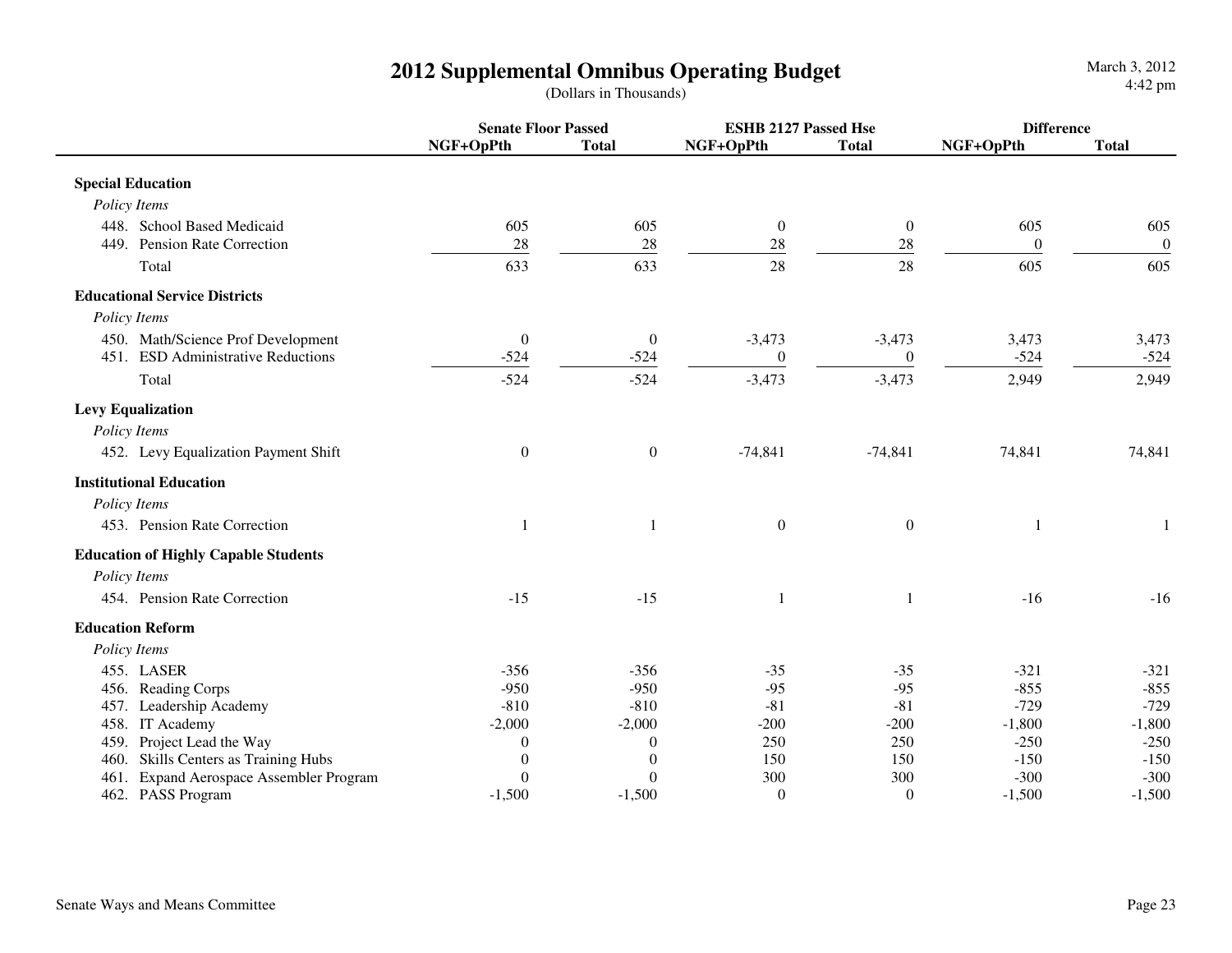|                                               | <b>Senate Floor Passed</b> |              | <b>ESHB 2127 Passed Hse</b> |                | <b>Difference</b> |              |
|-----------------------------------------------|----------------------------|--------------|-----------------------------|----------------|-------------------|--------------|
|                                               | NGF+OpPth                  | <b>Total</b> | NGF+OpPth                   | <b>Total</b>   | NGF+OpPth         | <b>Total</b> |
| 463. Readiness to Learn                       | $-3,235$                   | $-3,235$     | $\mathbf{0}$                | $\overline{0}$ | $-3,235$          | $-3,235$     |
| 464. Beginning Educator Support Team          | $-1,000$                   | $-1,000$     | $-1,000$                    | $-1,000$       | $\theta$          | $\theta$     |
| Principal & Supt Internships<br>465.          | $-477$                     | $-477$       | $-48$                       | $-48$          | $-429$            | $-429$       |
| CTE Start-Up Grants<br>466.                   | $-977$                     | $-977$       | $\theta$                    | $\Omega$       | $-977$            | $-977$       |
| <b>STEM Lighthouses</b><br>467.               | $-135$                     | $-135$       | $-14$                       | $-14$          | $-121$            | $-121$       |
| <b>Regional Technology Centers</b><br>468.    | $-980$                     | $-980$       | $-98$                       | $-98$          | $-882$            | $-882$       |
| <b>Implement Revised Eval Systems</b><br>469. | 5,767                      | 5,767        | $\theta$                    | $\Omega$       | 5,767             | 5,767        |
| Career & Tech Ed Grants<br>470.               | $\theta$                   | $\Omega$     | 100                         | 100            | $-100$            | $-100$       |
| Middle/High Sch Applied Math/Sci/En<br>471.   | $-125$                     | $-125$       | $\theta$                    | $\theta$       | $-125$            | $-125$       |
| <b>OSPI</b> Website<br>472.                   | $-126$                     | $-126$       | $\theta$                    | $\theta$       | $-126$            | $-126$       |
| 473. National Board Bonus Change #            | $-17,738$                  | $-17,738$    | $-8,296$                    | $-8,296$       | $-9,442$          | $-9,442$     |
| Total                                         | $-24,642$                  | $-24,642$    | $-9,067$                    | $-9,067$       | $-15,575$         | $-15,575$    |
| <b>Transitional Bilingual Instruction</b>     |                            |              |                             |                |                   |              |
| Policy Items                                  |                            |              |                             |                |                   |              |
| 474. Pension Rate Correction                  | 5                          | 5            | 5                           | 5              | $\boldsymbol{0}$  | $\mathbf{0}$ |
| <b>Learning Assistance Program (LAP)</b>      |                            |              |                             |                |                   |              |
| Policy Items                                  |                            |              |                             |                |                   |              |
| 475. Pension Rate Correction                  | $\tau$                     | $\tau$       | $8\,$                       | $8\,$          | $-1$              | $-1$         |
| <b>Total Public Schools</b>                   | $-39,810$                  | $-39,810$    | -411,335                    | $-411,335$     | 371,525           | 371,525      |
| <b>Higher Education</b>                       |                            |              |                             |                |                   |              |
|                                               |                            |              |                             |                |                   |              |
| <b>Council for Higher Education</b>           |                            |              |                             |                |                   |              |
| Policy Items                                  |                            |              |                             |                |                   |              |
| 476. Transfer - Cncl for Higher Ed            | $-992$                     | $-3,369$     | $-992$                      | $-3,369$       | $\boldsymbol{0}$  | $\mathbf{0}$ |
| <b>University of Washington</b>               |                            |              |                             |                |                   |              |
| Policy Items                                  |                            |              |                             |                |                   |              |
| 477. Engineering Degree Production            | 3,800                      | 3,800        | $\boldsymbol{0}$            | $\mathbf{0}$   | 3,800             | 3,800        |
| 478. Aerospace Innovation Center              | $\Omega$                   | 1,500        | $\boldsymbol{0}$            | 1,500          | $\theta$          | $\theta$     |
| Higher Education Service Reduction<br>479.    | $\Omega$                   | $\Omega$     | $-13,490$                   | $-13,490$      | 13,490            | 13,490       |
| 480. Increase Engineering Degree Prodctn      | $\theta$                   | $\theta$     | 3,800                       | 3,800          | $-3,800$          | $-3,800$     |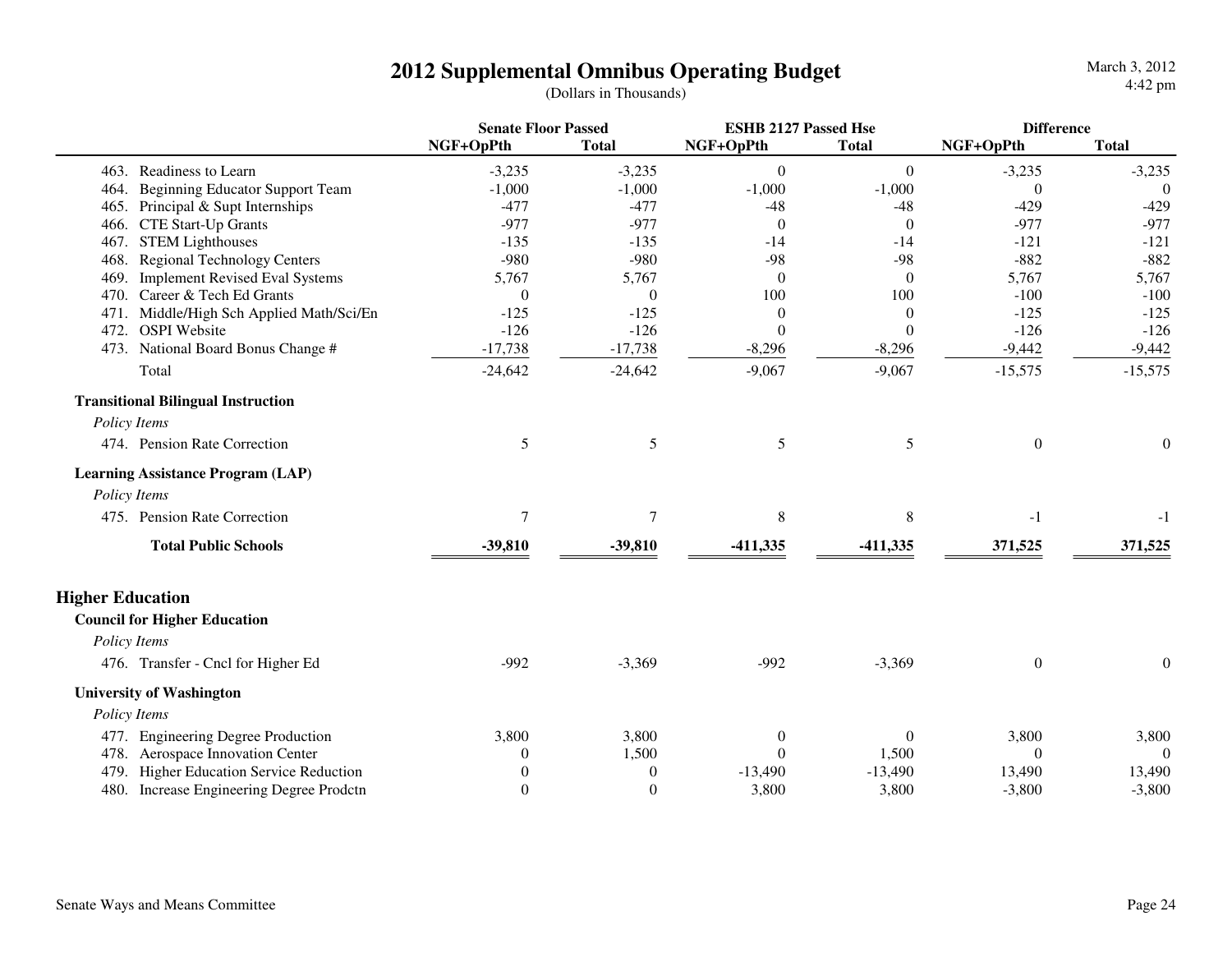March 3, 20124:42 pm

|              |                                           |                  | <b>Senate Floor Passed</b> |                  | <b>ESHB 2127 Passed Hse</b> |                  | <b>Difference</b> |  |
|--------------|-------------------------------------------|------------------|----------------------------|------------------|-----------------------------|------------------|-------------------|--|
|              |                                           | NGF+OpPth        | <b>Total</b>               | NGF+OpPth        | <b>Total</b>                | NGF+OpPth        | <b>Total</b>      |  |
|              | 481. Ruckleshaus Center                   | $-90$            | $-90$                      | $-90$            | $-90$                       | $\boldsymbol{0}$ | $\mathbf{0}$      |  |
| 482.         | Nonresident Tuition                       | $-2,250$         | $\overline{0}$             | $\theta$         | $\Omega$                    | $-2,250$         | $\theta$          |  |
| 483.         | Natural Resource Program Review           | 242              | 242                        | 0                |                             | 242              | 242               |  |
| 484.         | College of Environment                    | $-5,000$         | $\theta$                   | $\Omega$         | $\Omega$                    | $-5,000$         | $\theta$          |  |
| 485.         | <b>Tuition Waivers</b>                    | $-9,956$         | $\theta$                   | $\mathbf{0}$     | $\Omega$                    | $-9,956$         | $\Omega$          |  |
| 486.         | Tax Increment Study                       | $-25$            | $-25$                      | $\boldsymbol{0}$ | $\theta$                    | $-25$            | $-25$             |  |
|              | Total                                     | $-13,279$        | 5,427                      | $-9,780$         | $-8,280$                    | $-3,499$         | 13,707            |  |
|              | <b>Washington State University</b>        |                  |                            |                  |                             |                  |                   |  |
| Policy Items |                                           |                  |                            |                  |                             |                  |                   |  |
|              | 487. Engineering Degree Production        | 3,800            | 3,800                      | $\boldsymbol{0}$ | $\overline{0}$              | 3,800            | 3,800             |  |
| 488.         | <b>Higher Education Service Reduction</b> | $\theta$         | $\theta$                   | $-9,336$         | $-9,336$                    | 9,336            | 9,336             |  |
| 489.         | Increase Engineering Degree Prodctn       | $\Omega$         | $\Omega$                   | 3,800            | 3,800                       | $-3,800$         | $-3,800$          |  |
| 490.         | <b>Ruckleshaus Center</b>                 | 90               | 90                         | 90               | 90                          | $\theta$         | $\Omega$          |  |
| 491.         | Nonresident Tuition                       | $-4,923$         | $-9,846$                   | $\theta$         | $\Omega$                    | $-4,923$         | $-9,846$          |  |
| 492.         | College of Ag, Human, and Natl Res        | $-5,000$         | $\Omega$                   | $\overline{0}$   | $\Omega$                    | $-5,000$         | $\Omega$          |  |
| 493.         | <b>Tuition Waivers</b>                    | $-4,235$         | $-8,470$                   | $\Omega$         | $\Omega$                    | $-4,235$         | $-8,470$          |  |
|              | Total                                     | $-10,268$        | $-14,426$                  | $-5,446$         | $-5,446$                    | $-4,822$         | $-8,980$          |  |
|              | <b>Eastern Washington University</b>      |                  |                            |                  |                             |                  |                   |  |
| Policy Items |                                           |                  |                            |                  |                             |                  |                   |  |
|              | 494. Higher Education Service Reduction   | $\mathbf{0}$     | $\overline{0}$             | $-2,122$         | $-2,122$                    | 2,122            | 2,122             |  |
|              | 495. STEM Degree Production               | $\mathbf{0}$     | $\theta$                   | 1,209            | 1,209                       | $-1,209$         | $-1,209$          |  |
| 496.         | <b>Tuition Waivers</b>                    | $-762$           | $-1,524$                   | $\boldsymbol{0}$ | $\overline{0}$              | $-762$           | $-1,524$          |  |
|              | Total                                     | $-762$           | $-1,524$                   | $-913$           | $-913$                      | 151              | $-611$            |  |
|              | <b>Central Washington University</b>      |                  |                            |                  |                             |                  |                   |  |
| Policy Items |                                           |                  |                            |                  |                             |                  |                   |  |
|              | 497. Higher Education Service Reduction   | $\boldsymbol{0}$ | $\overline{0}$             | $-1,982$         | $-1,982$                    | 1,982            | 1,982             |  |
| 498.         | <b>STEM Degree Production</b>             | $\theta$         | $\theta$                   | 1,125            | 1,125                       | $-1,125$         | $-1,125$          |  |
| 499.         | Nonresident Tuition                       | $-21$            | $\theta$                   | $\boldsymbol{0}$ | $\theta$                    | $-21$            | $\theta$          |  |
| 500.         | <b>Tuition Waivers</b>                    | $-705$           | $\overline{0}$             | $\theta$         | $\Omega$                    | $-705$           | $\theta$          |  |
|              | Total                                     | $-726$           | $\boldsymbol{0}$           | $-857$           | $-857$                      | 131              | 857               |  |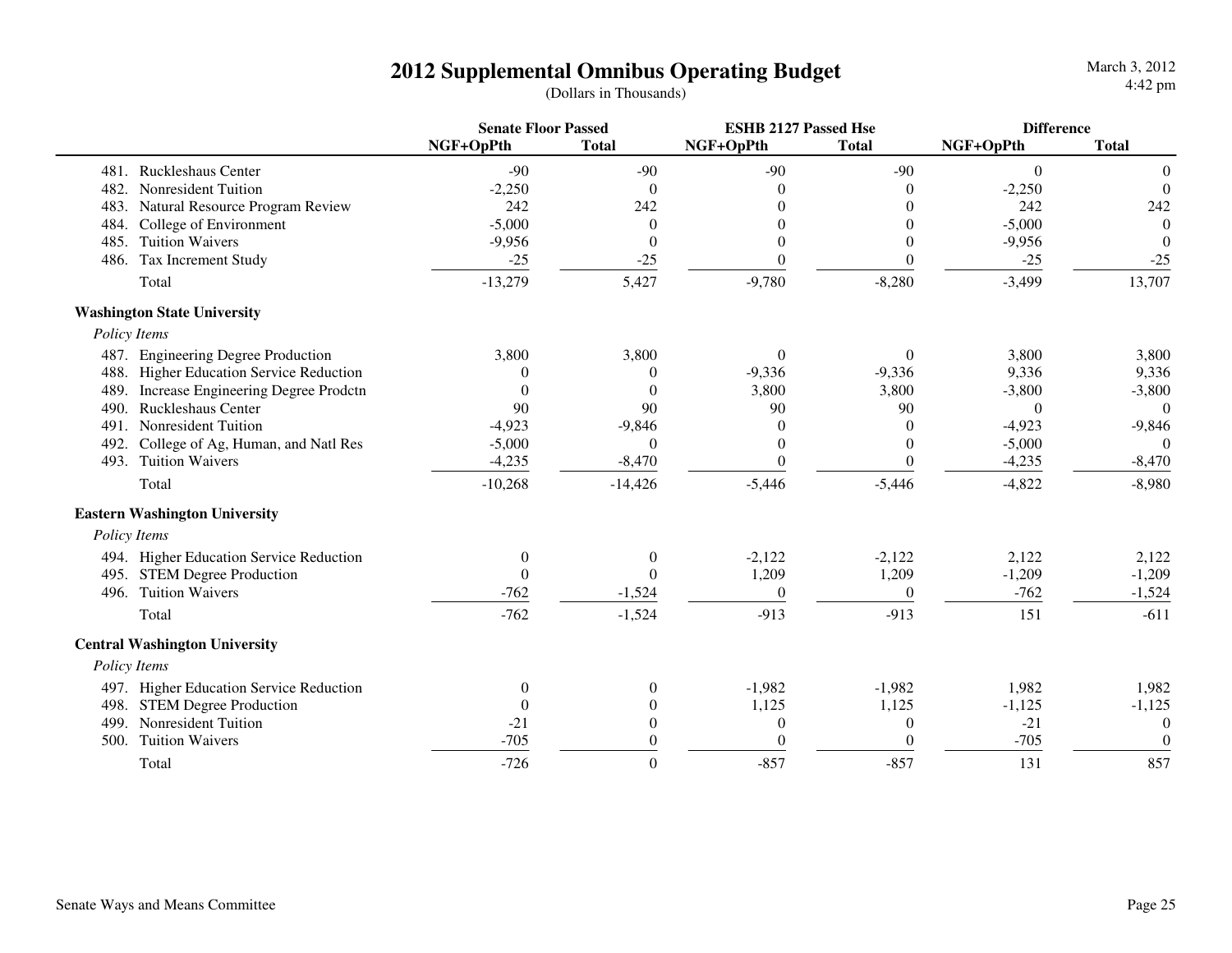|                                                 | <b>Senate Floor Passed</b> |                  | <b>ESHB 2127 Passed Hse</b> |                  | <b>Difference</b> |                  |
|-------------------------------------------------|----------------------------|------------------|-----------------------------|------------------|-------------------|------------------|
|                                                 | NGF+OpPth                  | <b>Total</b>     | NGF+OpPth                   | <b>Total</b>     | NGF+OpPth         | <b>Total</b>     |
| <b>The Evergreen State College</b>              |                            |                  |                             |                  |                   |                  |
| Policy Items                                    |                            |                  |                             |                  |                   |                  |
| 501. Higher Education Service Reduction         | $\theta$                   | $\boldsymbol{0}$ | $-1,102$                    | $-1,102$         | 1,102             | 1,102            |
| 502. STEM Degree Production                     | 0                          | $\mathbf{0}$     | 639                         | 639              | $-639$            | $-639$           |
| 503. Child Welfare/Contracting                  | 0                          | $\mathbf{0}$     | 13                          | 13               | $-13$             | $-13$            |
| <b>Child Protective Services</b><br>504.        | $\theta$                   | $\boldsymbol{0}$ | 50                          | 50               | $-50$             | $-50$            |
| <b>Competency Restoration Treatment</b><br>505. | 17                         | 17               | $\boldsymbol{0}$            | $\mathbf{0}$     | 17                | 17               |
| 506. Tuition Waivers                            | $-332$                     | $\boldsymbol{0}$ | $\boldsymbol{0}$            | $\mathbf{0}$     | $-332$            | $\boldsymbol{0}$ |
| Total                                           | $-315$                     | 17               | $-400$                      | $-400$           | 85                | 417              |
| <b>Western Washington University</b>            |                            |                  |                             |                  |                   |                  |
| Policy Items                                    |                            |                  |                             |                  |                   |                  |
| 507. Higher Education Service Reduction         | $\mathbf{0}$               | $\boldsymbol{0}$ | $-1,988$                    | $-1,988$         | 1,988             | 1,988            |
| 508. STEM Degree Production                     | $\Omega$                   | $\mathbf{0}$     | 1,427                       | 1,427            | $-1,427$          | $-1,427$         |
| <b>Nonresident Tuition</b><br>509.              | $-898$                     | $\boldsymbol{0}$ | $\mathbf{0}$                | $\boldsymbol{0}$ | $-898$            | $\overline{0}$   |
| 510. Tuition Waivers                            | $-821$                     | $\mathbf{0}$     | $\mathbf{0}$                | $\mathbf{0}$     | $-821$            | $\boldsymbol{0}$ |
| Total                                           | $-1,719$                   | $\overline{0}$   | $-561$                      | $-561$           | $-1,158$          | 561              |
| <b>Office of Student Financial Assistance</b>   |                            |                  |                             |                  |                   |                  |
| Policy Items                                    |                            |                  |                             |                  |                   |                  |
| 511. Transfer - Student Achievement Cncl        | $-322,427$                 | $-340,033$       | $-322,427$                  | $-340,033$       | $\overline{0}$    | $\boldsymbol{0}$ |
| <b>Community &amp; Technical College System</b> |                            |                  |                             |                  |                   |                  |
| Policy Items                                    |                            |                  |                             |                  |                   |                  |
| 512. Higher Education Service Reduction         | $\Omega$                   | $\theta$         | $-34,980$                   | $-34,980$        | 34,980            | 34,980           |
| 513. Workforce Training/Aerospace               | 0                          | $\mathbf{0}$     | 131                         | 131              | $-131$            | $-131$           |
| 514. STEM Degree Production                     | $\theta$                   | $\mathbf{0}$     | 2,000                       | 2,000            | $-2,000$          | $-2,000$         |
| 515. Alternative Financing Debt Service         | $\Omega$                   | $\mathbf{0}$     | $\mathbf{0}$                | 4,756            | $\theta$          | $-4,756$         |
| 516. Tuition Waivers                            | $-13,101$                  | $\boldsymbol{0}$ | $\boldsymbol{0}$            | $\mathbf{0}$     | $-13,101$         | $\theta$         |
| Total                                           | $-13,101$                  | $\Omega$         | $-32,849$                   | $-28,093$        | 19,748            | 28,093           |
| <b>Student Achievement Council</b>              |                            |                  |                             |                  |                   |                  |
| Policy Items                                    |                            |                  |                             |                  |                   |                  |
| 517. Leadership 1000                            | $\boldsymbol{0}$           | $\mathbf{0}$     | 1,000                       | 1,000            | $-1,000$          | $-1,000$         |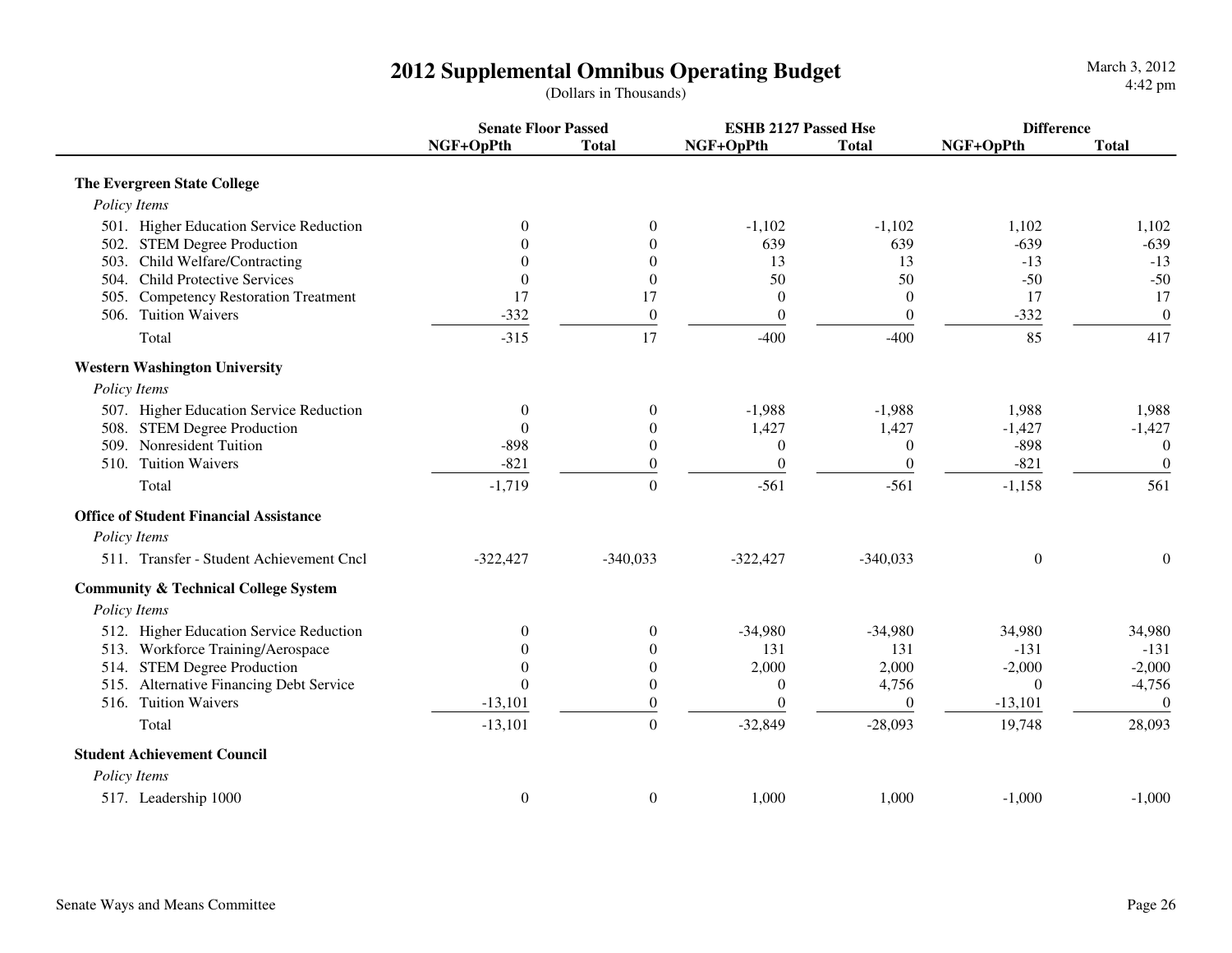|                                                              | <b>Senate Floor Passed</b> |              | <b>ESHB 2127 Passed Hse</b> |              | <b>Difference</b> |                  |
|--------------------------------------------------------------|----------------------------|--------------|-----------------------------|--------------|-------------------|------------------|
|                                                              | NGF+OpPth                  | <b>Total</b> | NGF+OpPth                   | <b>Total</b> | NGF+OpPth         | <b>Total</b>     |
| 518. HELP Work Group                                         | $\theta$                   | $\mathbf{0}$ | 50                          | 50           | $-50$             | $-50$            |
| <b>SNG Reductions</b><br>519.                                | $\Omega$                   | $\Omega$     | $-10,000$                   | $-10,000$    | 10,000            | 10,000           |
| Student Achievement Council<br>520.                          | 1,043                      | 1,043        | 600                         | 600          | 443               | 443              |
| Transfer - From Student Fin Aid Ofc<br>521.                  | 322,427                    | 340,033      | 322,427                     | 340,033      | 0                 | $\theta$         |
| 522. Transfer - From Cncl for Higher Ed                      | 992                        | 3,369        | 992                         | 3,369        | $\theta$          | $\theta$         |
| Total                                                        | 324,462                    | 344,445      | 315,069                     | 335,052      | 9,393             | 9,393            |
| <b>Total Higher Education</b>                                | $-39,127$                  | $-9,463$     | $-59,156$                   | $-52,900$    | 20,029            | 43,437           |
| <b>Other Education</b>                                       |                            |              |                             |              |                   |                  |
| <b>State School for the Blind</b>                            |                            |              |                             |              |                   |                  |
| Policy Items                                                 |                            |              |                             |              |                   |                  |
| 523. Administration & Service Reductions                     | $-288$                     | $-288$       | $-288$                      | $-288$       | $\boldsymbol{0}$  | $\boldsymbol{0}$ |
| <b>Center for Childhood Deafness &amp; Hearing Loss</b>      |                            |              |                             |              |                   |                  |
| Policy Items                                                 |                            |              |                             |              |                   |                  |
| 524. Administration & Service Reductions                     | $-405$                     | $-405$       | $-405$                      | $-405$       | $\boldsymbol{0}$  | $\boldsymbol{0}$ |
| <b>Workforce Training &amp; Education Coordinating Board</b> |                            |              |                             |              |                   |                  |
| Policy Items                                                 |                            |              |                             |              |                   |                  |
| 525. Service Reduction                                       | $-216$                     | $-216$       | $-139$                      | $-139$       | $-77$             | $-77$            |
| 526. Career Pathways                                         | $\theta$                   | $\Omega$     | 205                         | 205          | $-205$            | $-205$           |
| Total                                                        | $-216$                     | $-216$       | 66                          | 66           | $-282$            | $-282$           |
| <b>Department of Early Learning</b>                          |                            |              |                             |              |                   |                  |
| Policy Items                                                 |                            |              |                             |              |                   |                  |
| 527. Agency Administrative Reduction                         | $-746$                     | $-746$       | $-531$                      | $-531$       | $-215$            | $-215$           |
| 528. Seasonal Care Administration                            | $-2,070$                   | $-2,070$     | $-2,070$                    | $-2,070$     | $\theta$          | $\theta$         |
| 529. State Child Care Referral                               | $-574$                     | $-574$       | $\mathbf{0}$                | $\theta$     | $-574$            | $-574$           |
| <b>Training Database Module</b><br>530.                      | $-116$                     | $-116$       | $\boldsymbol{0}$            | $\theta$     | $-116$            | $-116$           |
| Friend & Neighbor Care Training<br>531.                      | $-400$                     | $-400$       | $\theta$                    | $\Omega$     | $-400$            | $-400$           |
| Electronic Benefit System<br>532.                            | $\boldsymbol{0}$           | $\theta$     | 1,100                       | 1,100        | $-1,100$          | $-1,100$         |
| Program Shift to Federal Funding<br>533.                     | $-712$                     | $-712$       | $-712$                      | $-712$       | $\overline{0}$    | $\mathbf{0}$     |
| 534. Race to the Top                                         | $\overline{0}$             | 17,900       | $\boldsymbol{0}$            | 17,900       | $\overline{0}$    | $\boldsymbol{0}$ |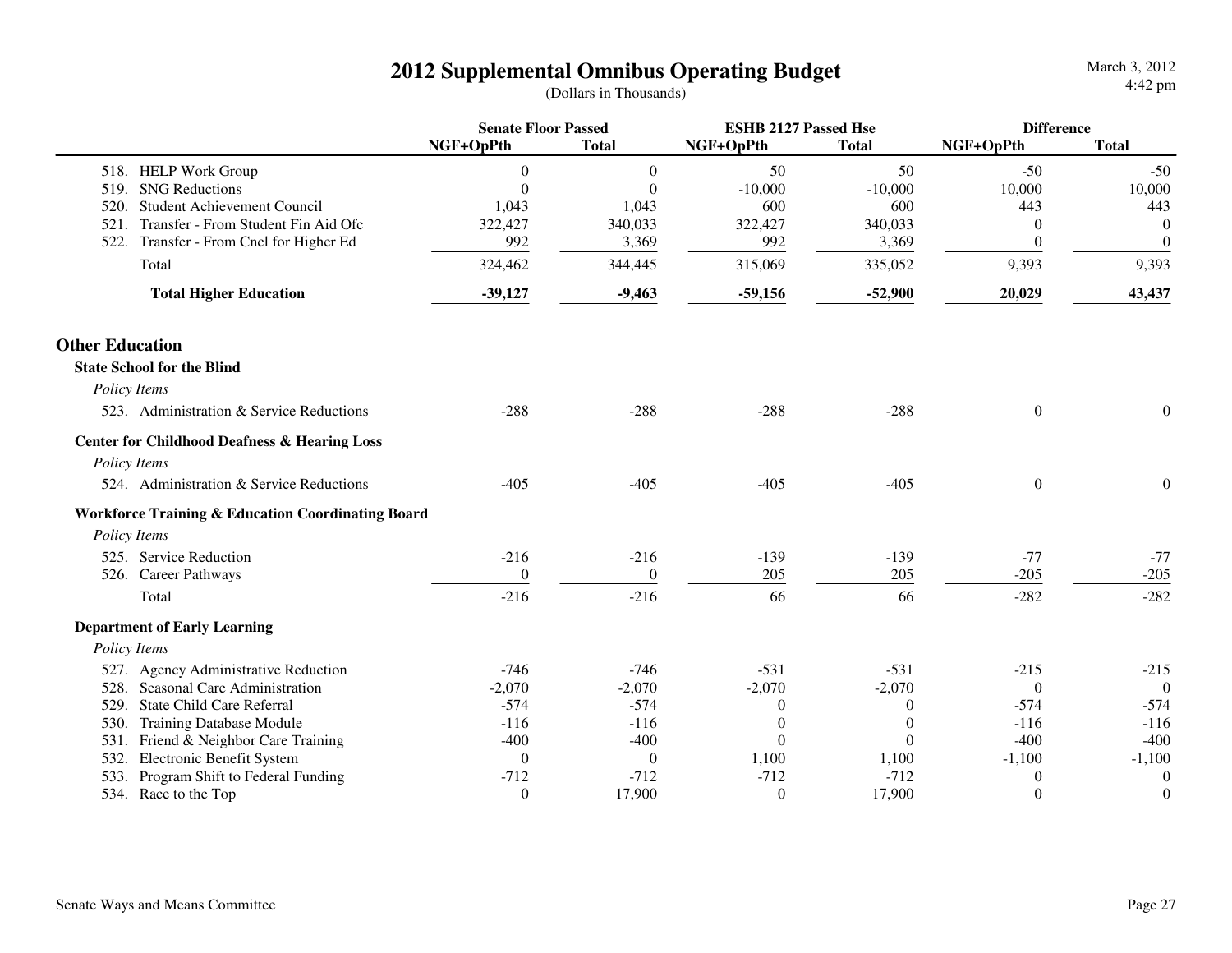|                      |                                               | <b>Senate Floor Passed</b> |                  |              | <b>ESHB 2127 Passed Hse</b> |                  | <b>Difference</b> |  |
|----------------------|-----------------------------------------------|----------------------------|------------------|--------------|-----------------------------|------------------|-------------------|--|
|                      |                                               | NGF+OpPth                  | <b>Total</b>     | NGF+OpPth    | <b>Total</b>                | NGF+OpPth        | <b>Total</b>      |  |
|                      | 535. Seasonal Child Care Subsidy              | $\mathbf{0}$               | $\theta$         | 1,025        | 1,025                       | $-1,025$         | $-1,025$          |  |
| 536.                 | Council for Child & Fam Transfer              | $\Omega$                   | 431              | $\mathbf{0}$ | 431                         | $\mathbf{0}$     | $\theta$          |  |
|                      | Total                                         | $-4,618$                   | 13,713           | $-1,188$     | 17,143                      | $-3,430$         | $-3,430$          |  |
|                      | <b>Total Other Education</b>                  | $-5,527$                   | 12,804           | $-1,815$     | 16,516                      | $-3,712$         | $-3,712$          |  |
|                      | <b>Special Appropriations</b>                 |                            |                  |              |                             |                  |                   |  |
|                      | <b>Special Appropriations to the Governor</b> |                            |                  |              |                             |                  |                   |  |
|                      | Policy Items                                  |                            |                  |              |                             |                  |                   |  |
|                      | 537. Education Legacy Trust Account           | 25,000                     | 25,000           | $\mathbf{0}$ | $\overline{0}$              | 25,000           | 25,000            |  |
|                      | 538. FDA Excess Fund Distribution             | $\theta$                   | 10,000           | $\theta$     | 10,000                      | $\Omega$         | $\Omega$          |  |
| 539.                 | <b>Disaster Response Account</b>              | 1,150                      | 1,150            | $\Omega$     | $\Omega$                    | 1,150            | 1,150             |  |
| 540.                 | <b>Auditor Reduction</b>                      | $-510$                     | $-876$           | $-510$       | $-876$                      | 0                | $\Omega$          |  |
| 541.                 | <b>Attorney General Reduction</b>             | $-2,701$                   | $-8,315$         | $-2,701$     | $-8,315$                    | 0                | $\Omega$          |  |
| 542.                 | Sec of State Archive Reduction                | $-339$                     | $-724$           | $-339$       | $-724$                      | $\theta$         | $\theta$          |  |
| 543.                 | <b>Central Services Savings</b>               | $-189$                     | $-386$           | $-181$       | $-363$                      | $-8$             | $-23$             |  |
| 544.                 | <b>ARROW Commission</b>                       | 200                        | 200              | $\mathbf{0}$ | $\overline{0}$              | 200              | 200               |  |
| 545.                 | <b>Criminal Justice Costs</b>                 | 511                        | 511              | 511          | 511                         | $\Omega$         | $\Omega$          |  |
| 546.                 | OFM, OWMBE, & OAH Services                    | $\theta$                   | $\mathbf{0}$     | $-542$       | $-1,408$                    | 542              | 1,408             |  |
| 547.                 | <b>Central Service Reforms</b>                | $-4,480$                   | $-8,253$         | $\theta$     | $\theta$                    | $-4,480$         | $-8,253$          |  |
| 548.                 | Commute Trip Reduction                        | 0                          | $\theta$         | $-84$        | $-84$                       | 84               | 84                |  |
| 549.                 | <b>Consolidated Tech. Services</b>            | $\Omega$                   | $\boldsymbol{0}$ | $-4,428$     | $-10,739$                   | 4,428            | 10,739            |  |
| 550.                 | <b>Enterprise Services</b>                    |                            | $\overline{0}$   | $-3,111$     | $-5,877$                    | 3,111            | 5,877             |  |
| 551.                 | <b>Education Study</b>                        |                            | $\overline{0}$   | 250          | 250                         | $-250$           | $-250$            |  |
| 552.                 | <b>Information Technology</b>                 |                            | $\overline{0}$   | $-6,517$     | $-6,517$                    | 6,517            | 6,517             |  |
| 553.                 | <b>Local Governments</b>                      | 0                          | $\boldsymbol{0}$ | $\theta$     | 7,190                       | $\theta$         | $-7,190$          |  |
|                      | 554. Life Sciences Discovery Fund             | $\theta$                   | $\overline{0}$   | 4,000        | 4,000                       | $-4,000$         | $-4,000$          |  |
|                      | 555. Income and Tax Burden Study              | $\Omega$                   | $\theta$         | 50           | 50                          | $-50$            | $-50$             |  |
|                      | Total                                         | 18,642                     | 18,307           | $-13,602$    | $-12,902$                   | 32,244           | 31,209            |  |
| <b>Sundry Claims</b> |                                               |                            |                  |              |                             |                  |                   |  |
|                      | Policy Items                                  |                            |                  |              |                             |                  |                   |  |
|                      | 556. Sundry Claims                            | 278                        | 278              | 278          | 278                         | $\boldsymbol{0}$ | $\boldsymbol{0}$  |  |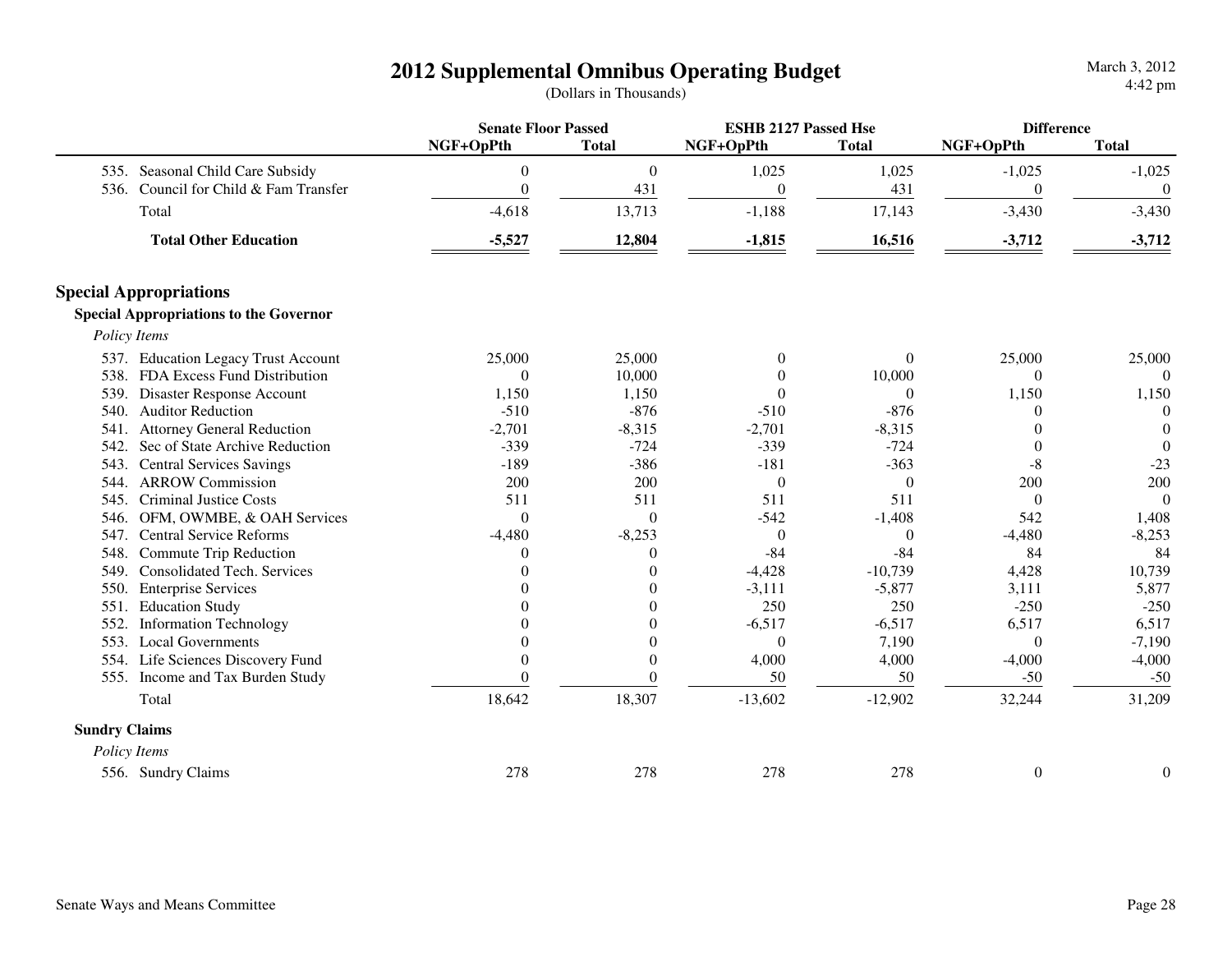March 3, 20124:42 pm

|                                                | <b>Senate Floor Passed</b> |              | <b>ESHB 2127 Passed Hse</b> |                | <b>Difference</b> |              |
|------------------------------------------------|----------------------------|--------------|-----------------------------|----------------|-------------------|--------------|
|                                                | NGF+OpPth                  | <b>Total</b> | NGF+OpPth                   | <b>Total</b>   | NGF+OpPth         | <b>Total</b> |
| <b>State Employee Compensation Adjustments</b> |                            |              |                             |                |                   |              |
| Policy Items                                   |                            |              |                             |                |                   |              |
| <b>PEBB Funding Rate Reduction</b><br>557      | $-33,124$                  | $-57,510$    | $-33,124$                   | $-57,510$      | $\Omega$          | $\theta$     |
| Pension Reform<br>558.                         | $-133,000$                 | -194,076     | $\Omega$                    | $\theta$       | $-133,000$        | $-194,076$   |
| Total                                          | $-166, 124$                | $-251,586$   | $-33,124$                   | $-57,510$      | $-133,000$        | $-194,076$   |
| <b>Contributions to Retirement Systems</b>     |                            |              |                             |                |                   |              |
| Policy Items                                   |                            |              |                             |                |                   |              |
| Align Rates With Other State Plans<br>559.     | $-17,062$                  | $-17,062$    | $\boldsymbol{0}$            | $\overline{0}$ | $-17,062$         | $-17,062$    |
| <b>Total Special Appropriations</b>            | $-164,266$                 | $-250,063$   | $-46,448$                   | $-70,134$      | $-117,818$        | $-179,929$   |
| <b>Total 2012 Supplemental</b>                 | $-772,876$                 | $-528,270$   | $-812,765$                  | $-470,197$     | 39,889            | $-58,073$    |

#### *Comments:*

#### **Legislative**

#### **House of Representatives**

- 4.**EFFICIENCY REDUCTION -** A 5 percent efficiency reduction is taken in Fiscal Year 2013.
- 5.LEGISLATIVE SUPPORT CONSOLIDATION - Pursuant to SB 6509/HB 2705 (legislative support functions), savings are achieved by facility management, production and audio-visual services, information distribution, and other administrative and support services are consolidated into Office of Legislative Support Services. The amount reflected in this item is the amount of funding transferred to the new office. The savings from this consolidation are reflected in other items in the Senate, House of Representatives, Joint Legislative Audit and Review Committee, Statute Law Committee, Office of the State Actuary, Joint Legislative Systems Committee, and Legislative Evaluation and Accountability Program Committee budgets.

#### **Senate**

- 11.**EFFICIENCY REDUCTION -** A 5 percent efficiency reduction is taken in Fiscal Year 2013.
- 12.LEGISLATIVE SUPPORT CONSOLIDATION - Pursuant to SB 6509/HB 2705 (legislative support functions), savings are achieved by facility management, production and audio-visual services, information distribution, and other administrative and support services are consolidated into Office of Legislative Support Services. The amount reflected in this item is the amount of funding transferred to the new office. The savings from this consolidation are reflected in other items in the Senate, House of Representatives, Joint Legislative Audit and Review Committee, Statute Law Committee, Office of the State Actuary, Joint Legislative Systems Committee, and Legislative Evaluation and Accountability Program Committee budgets.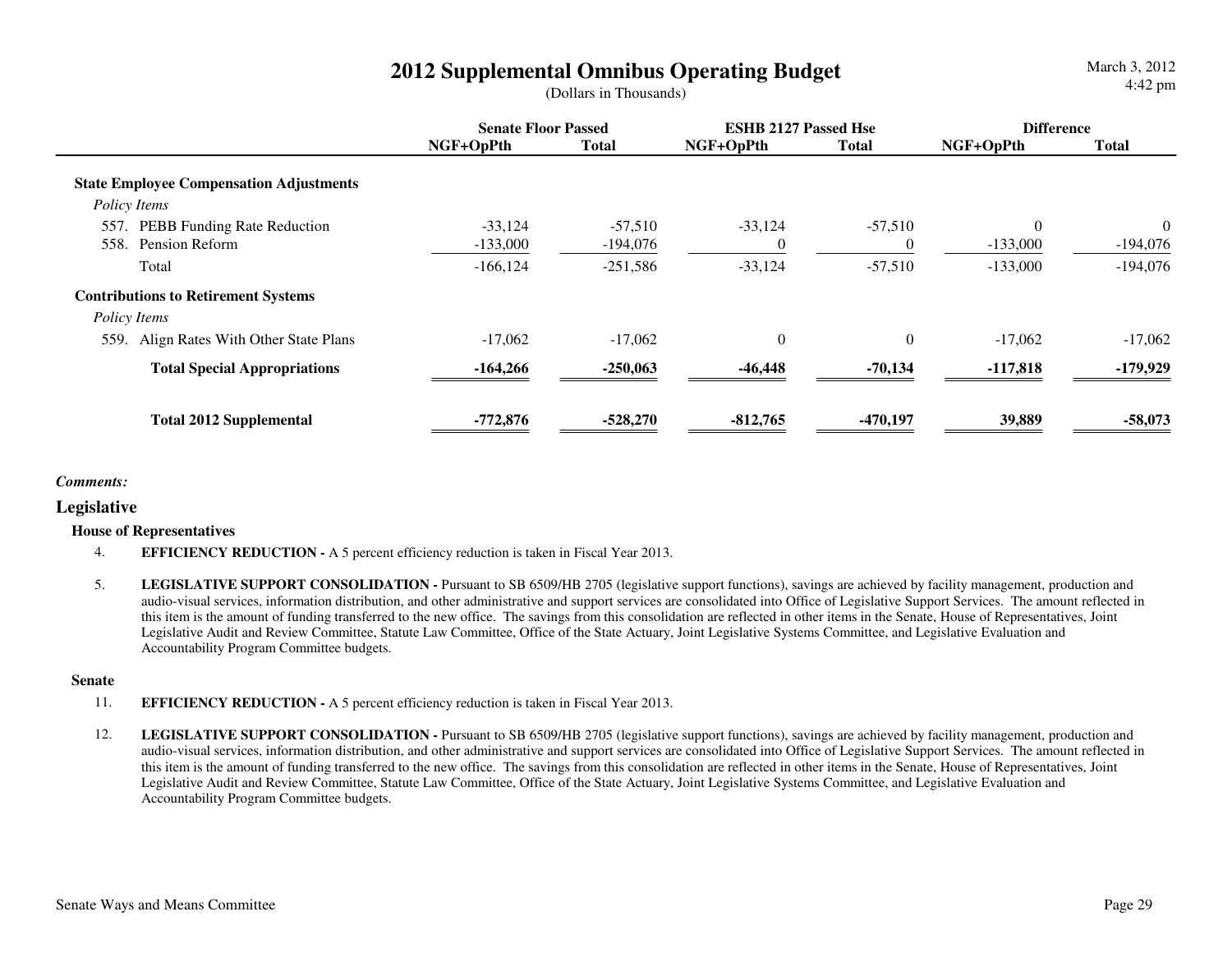#### **Joint Legislative Audit & Review Committee**

15.**EFFICIENCY SAVINGS** - The Joint Legislative Audit and Review Committee will reduce General Fund-State expenditures by 5 percent in the 2011-13 biennium. Savings is achieved by consolidating accounting and payroll staff with other legislative entities, and restructuring remaining administrative functions.

#### **Legislative Evaluation & Accountability Pgm Cmte**

- 16.**EDUCATION DATA CENTER -** This item reflects the transfer of funding to the Office of Financial Management for the purposes of the Education Data Center.
- 18.**EFFICIENCY REDUCTION -** A 5 percent efficiency reduction is taken in Fiscal Year 2013.

#### **Joint Legislative Systems Committee**

20.**EFFICIENCY REDUCTION -** A 5 percent efficiency reduction is taken in Fiscal Year 2013.

#### **Statute Law Committee**

22.**EFFICIENCY REDUCTION -** A 5 percent efficiency reduction is taken in Fiscal Year 2013.

#### **Office of Legislative Support Services**

23.LEGISLATIVE SUPPORT CONSOLIDATION - Pursuant to SB 6509/HB 2705 (legislative support functions), savings are achieved by facility management, production and audio-visual services, information distribution, and other administrative and support services are consolidated into Office of Legislative Support Services. The amount reflected in this item is the amount of funding transferred to the new office. The savings from this consolidation are reflected in other items in the Senate, House of Representatives, Joint Legislative Audit and Review Committee, Statute Law Committee, Office of the State Actuary, Joint Legislative Systems Committee, and Legislative Evaluation and Accountability Program Committee budgets.

#### **Judicial**

#### **Supreme Court**

25.**JUDGE PRO TEMPORE RETIREMENT COSTS -** Funding is provided for costs associated with the retirement of a Supreme Court Justice.

#### **State Law Library**

27.LAW LIBRARY TRANSFER - For FY 2013, a portion of the funding for the State Law Library is shifted from General Fund-State to the Judicial Infomration Systems Account. (General Fund-State, Judicial Information Systems Account)

#### **Administrative Office of the Courts**

- 28.**SUPERIOR COURT JUDGE -** Funding is requested for the second superior court judicial position in Okanogan County.
- 33.**OFFICE OF PUBLIC GUARDIANSHIP -** Due to fund balance in the Judicial Stablization Trust Account, funding for FY 2013 is provided to continue guardianship services for those low-income incapacitated persons who were receiving services on June 30, 2012. (General Fund-State, Judicial Stabilization Trust Account)
- 34.**JSTA FEE INCREASE -** For FY 2013, funding is providing as a result of the revenue generated from the \$10 increase in temporary surcharges pursuant to Substitute Senate Bill No. 6608 (judicial stabilization trust account surcharge) which allows offsetting of General Fund-State activities. (General Fund-State, Judicial Stabilization Trust Account)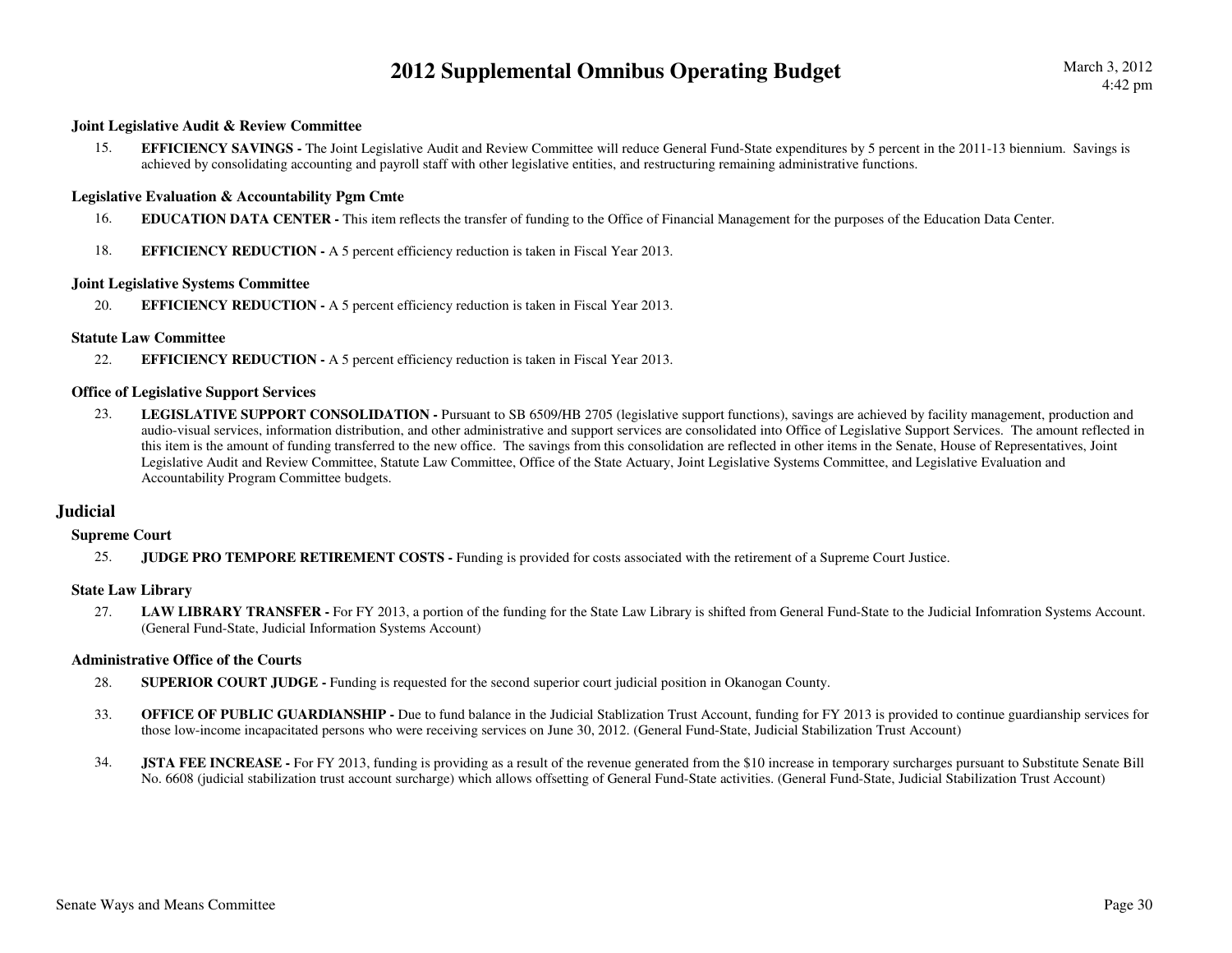#### **Office of Public Defense**

35. **CIVIL COMMITMENT LEGAL COSTS -** Funding for the legal costs associated with the representation of indigent respondents qualified for appointed counsel in sexually violent predator civil commitment cases, as provided in chapter 71.09 RCW and Substitute Senate Bill No. 6493 (sexual predator commitment).

#### **Governmental Operations**

#### **Office of the Governor**

- 39.**EXECUTIVE OPERATIONS - Funding for staff to respond to citizen inquiries to the Governor is reduced.**
- 41. **EDUCATION OMBUDSMAN -** Funding is reduced for the Office of the Education Ombudsman which will result in fewer staff to provide information to parents, students, and others regarding their rights and responsibilities regarding the state's public elementary and secondary education system.
- 42. **GOVERNOR'S TRANSITION TEAM -** Funding is provided for the incoming Governor's transition team for the period of November 2012 through January 2013 to become familiar with critical issues and to identify new agency leadership so that statewide executive operations will be maintained.

#### **Office of the Lieutenant Governor**

43.**ADMINISTRATIVE COSTS -** The Lieutenant Governor's Office will reduce expenditures for travel, training, equipment replacement, and goods and services.

#### **Public Disclosure Commission**

**AGENCY STAFF AND EQUIPMENT** - The agency will eliminate one full-time staff position January 1, 2012, and reduce the work hours of two staff positions from full-time to 44.part-time. Staff reductions will likely result in less timely campaign finance information provided to the public and delayed implementation of campaign disclosure requirements under Chapter 145, Laws of 2011. The agency will also reduce expenditures in software, equipment, and training.

#### **Office of the Secretary of State**

- 45. **LOWER ARCHIVE CENTRAL SERVICE RATES -** Archives and Records Management will reduce billing to customer agencies by 10 percent. This reduction may result in delays in service, staff layoffs, and division-wide temporary layoff days. (Public Records Efficiency, Preservation and Access Account-State)
- 46.**CHARITABLE ORGANIZATION EDUCATION -** Due to reduced numbers of charitable organization registrations, funds to educate charitable organizations, their board members, and the general public about administration, fiduciary responsibility, ethics, and other best practices are reduced to available funding levels. (Charitable Organization Education Account-State)
- 47. **LOCAL GOVERNMENT ARCHIVES -** Due to reduced numbers of documents recorded by counties, the funds for local government record archives are reduced to reflect available funding levels. (Local Government Archives Account-State)
- 48.**STATE LIBRARY FUNDING SHIFT** - A portion of the Fiscal Year 2013 funding for the State Library is shifted from the state General Fund to the State Heritage Center Account. (State Heritage Center Account-State)

#### **Governor's Office of Indian Affairs**

49.**COMPUTER AND WEB EXPENSES -** The agency will forgo updating its web site; renewing subscriptions; and replacing computers, printers, and software.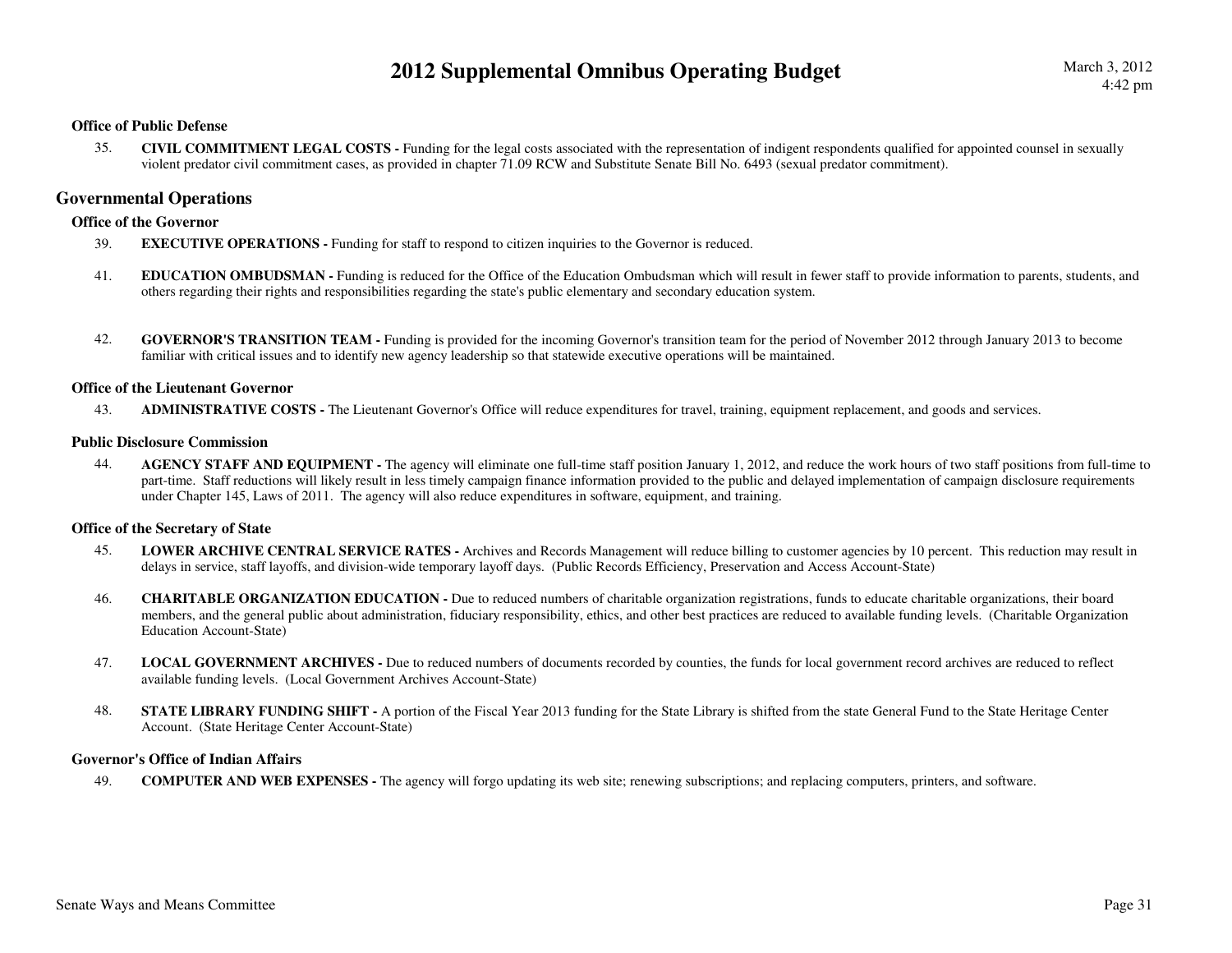#### **Comm on Asian-Pacific-American Affairs**

50.**STAFF AND TRAVEL** - Funding is reduced for travel, goods, and services in Fiscal Year 2012. The salary and benefits for a .2 FTE position will be eliminated in Fiscal Year 2013.

#### **Office of the State Treasurer**

- 51.**EXCESS AUTHORITY -** The Treasurer's Service Account is reduced to reflect anticipated expenditures. (Treasurer's Service Account-State)
- 52.**EFFICIENCY REDUCTION -** A five percent efficiency reduction is taken.

#### **Office of the State Auditor**

53.**STREAMLINE STATE AGENCY AUDITS** - The State Auditor's Office performs several types of audits for the state which are traditionally funded from three separate accounts. This reduction first updates the allocation model to better reflect the audit plan for the remainder of the biennium. In addition to this realignment, funding for all state agency audits is reduced by 10 percent. Using risk-based auditing, the office will perform fewer audits focusing on higher-risk agencies and programs. (Auditing Services Revolving Account-State)

#### **Commission on Salaries for Elected Officials**

55.**HOLD VACANCY AND REDUCE SERVICES -** Funding is adjusted to reflect an expected delay in filling an executive assistant position and decreased usage of Attorney General services, travel costs, and other goods and services.

#### **Office of the Attorney General**

- 56.LEGAL SERVICE BILLINGS - Legal services to state agencies are reduced in two ways. First, agency budgets are reduced by \$3.9 million in cases where the Attorney General estimates it will not be billing agencies for the full amount of legal services budgeted. Second, all agency legal services budgets are reduced by 5 percent, except for the Department of Social and Health Services' legal services budget, which is not reduced. (Legal Services Revolving Account-State)
- 59.**T.R. V DREYFUS DSHS LITIGATION -** Funding is provided for the Office of the Attorney General to provide additional legal services to the Department of Social and Health Services associated with children's mental health litigation (T.R. v Dreyfus). (Legal Services Revolving Account-State)
- 60. **CIVIL COMMITMENT LEGAL COSTS -** General Fund-State and FTE authority are provided for legal costs associated with the evaluation, filing, prosecution, response to petitions for release, and appeal of sexually violent predator civil commitment cases, as provided in chapter 71.09 RCW. The Attorney General may enter into an interagency agreement with a county prosecutor to perform prosecution services pursuant to chapter 71.09 RCW. Funding and responsibility for the Joint Forensic Unit are transferred from the Department of Social and Health Services to the Attorney General. These services will be funded directly through the General Fund, and therefore a reduction is made to the Legal Services Revolving Fund's billing authority.
- 63.**MEDICAID FALSE CLAIMS ACT** - Funds are provided for implementation of Substitute Senate Bill No. 5978. The bill establishes new tools for detecting and prosecuting Medicaid fraud, and new penalties for engaging in it. Additionally, to better track the effectiveness of fraud enforcement efforts, funds recovered from fraudulent activities will be deposited into a new state account that is to be used only for payment of Medicaid services and for fraud prevention, detection, and enforcement activities. (General Fund-State, Medicaid Fraud Penalty Account-State, General Fund-Federal)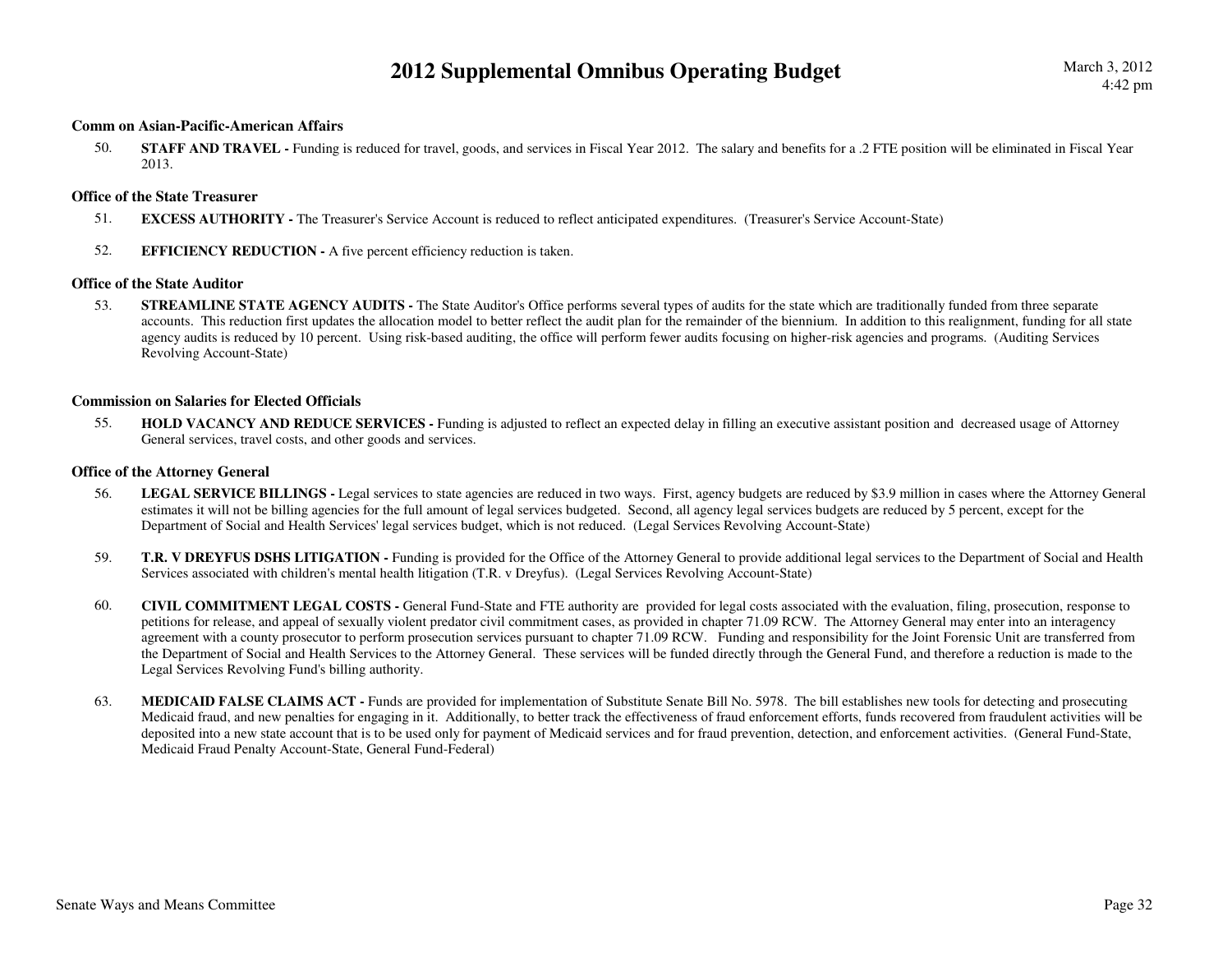March 3, 20124:42 pm

65. **MOORE ET. AL. V HCA LITIGATION -** The major class action lawsuit against the Health Care Authority (Moore, et al. v. Health Care Authority) requires additional legal services due to the addition of a new claim by plaintiffs and adverse rulings by the trial court. The potential liability to the State of Washington in an adverse judgment has increased and could exceed \$150 million. (Legal Services Revolving Account-State)

#### **Caseload Forecast Council**

- 66.**TRAVEL AND CONSULTATION** - Funding is reduced to reflect the Caseload Forecast Council's reduction in out-of-state travel and training of its five new staff, relying on mentoring by existing staff. Additionally, the agency will reduce purchased services, such as consultations with outside experts and the Attorney General's Office.
- 67.**SELF INSURANCE PREMIUM -** Funding is reduced to reflect consolidation savings in its self-insurance premium after absorbing the Sentencing Guidelines Commission.

#### **Department of Financial Institutions**

68. **CONSUMER PROTECTION AND REGULATION -** Funding is provided to modify the agency's licensing software program in order to allow the agency to participate in the National Multistate Licensing System for certain license types. (Financial Services Regulation Account-Nonappropriated)

#### **Department of Commerce**

- 69. **BSD MANUFACTURING INNOVATION -** The Washington Manufacturing Innovation and Modernization Extension Service Program was designed to provide small manufacturers (100 or fewer employees in Washington) with a voucher to pay for innovation and modernization services. Funding for this program is eliminated because no manufacturer used these services. (Manufacturing Innovation and Modernization Account-State)
- 70.**REDUCE WEATHERIZATION ACTIVITIES** - Funding is reduced to match declining revenue. This will result in less home weatherization assistance activities provided for low-income individuals. (Low-Income Weatherization Assistance Account-State)
- 87.**INCREASE FEDERAL AUTHORITY** - Federal expenditure authority and FTEs are increased to reflect new grant awards for the 2011-13 biennium. (General Fund-Federal)
- 90.**CSHD ASSET BUILDING PROGRAM -** State funding is eliminated for the Washington Asset Building Coalition in FY 2013.
- 91.**CSHD NEW AMERICANS PROGRAM -** Funding for the New Americans program is eliminated in the FY 2013.
- 99. **CSHD HOUSING/ESSENTIAL NEEDS PGM -** Funding is provided for the Housing and Essential Needs program, pursuant to Chapter 36, Laws of 201 ( ESHB 2082) to reflect 25 percent participation beginning April 1, 2012 for the remainder of the biennium. (General Fund-State, Housing Trust Account-State)
- 100.**IPPD STATE ENERGY POLICY - Funding for the State Energy Policy unit is eliminated.**
- 104.LGID GROWTH MANAGEMENT GRANTS - Grants to local governments for growth management planning and implementation are reduced. The majority of the reduction was applied to a competitive grant pool where funds had not yet been obligated.
- 105.LGID LOCAL GOVERNMENT FISCAL NOTES - Funding is eliminated as of January 1, 2012, for the Local Government Fiscal Note Program, which assesses the fiscal impact of proposed legislation on local government entities. (County Research Services Account-State, City and Town Research Services Account-State)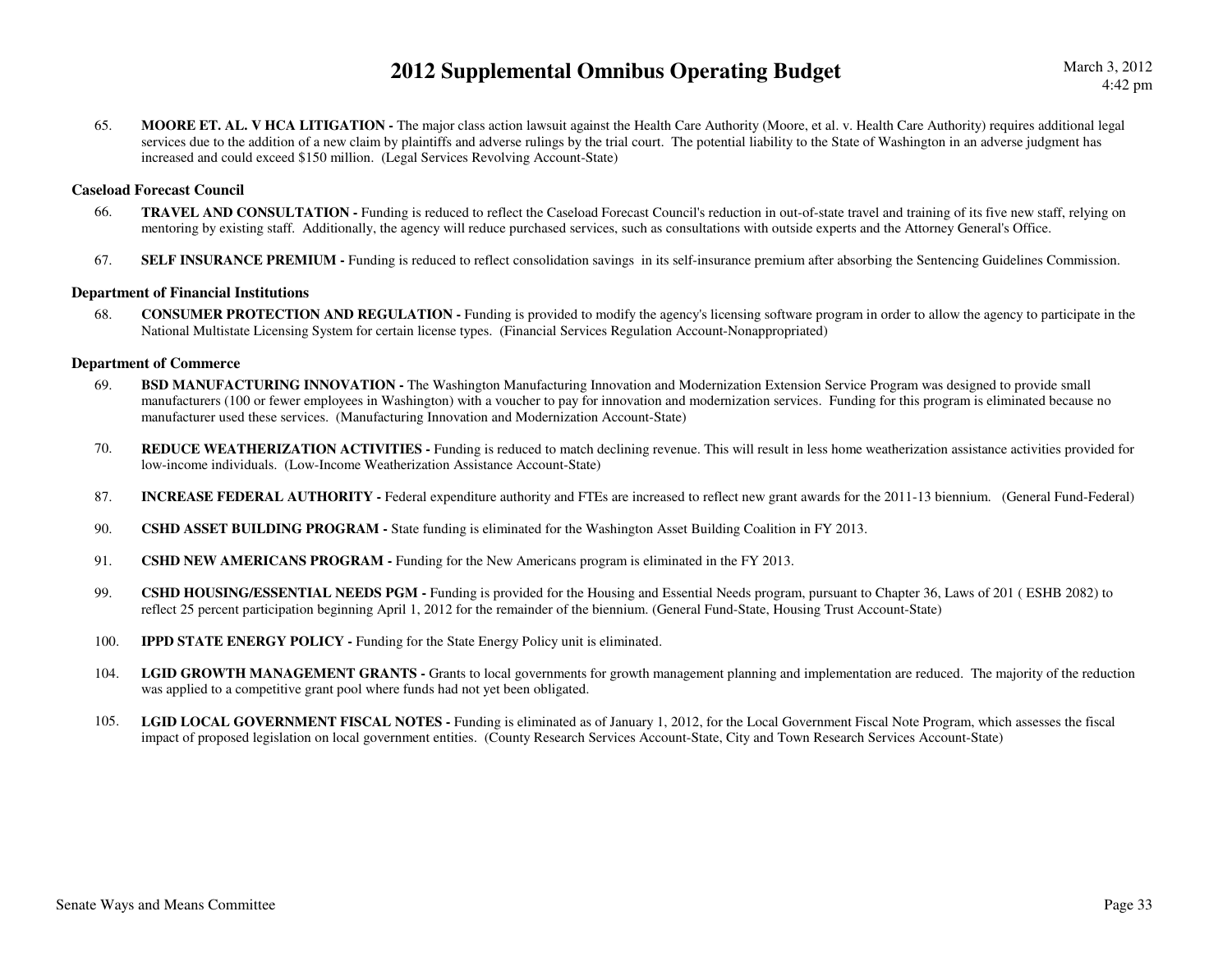March 3, 20124:42 pm

- 106. **LGID CHANGE MRSC FUND SOURCE -** Funding for the Municipal Research and Services Center is changed from the City and Town Research Services Account and the County Research Services Account to the Liquor Revolving Account. (County Research Services Account-State, City and Town Research Services Account-State, Liquor Revolving Account-State)
- 109.**HEN UNDER SPENDING -** Savings are taken to reflect the underexpenditure in the Housing and Essential Needs program in fiscal year 2012 up to April 1, 2012.
- 110.**BSD INTERNATIONAL TRADE ACTIVITIES - Funding for International Trade is reduced by 5 percent.**
- 111.**CSHD HOMELESS ASSISTANCE -** Funding from the state general fund for homeless assistance is eliminated in FY 2013.
- 112.**LGID 10% REDUCTION -** A 10 percent reduction is taken to all programs in the Local Government and Infrastructure Division.
- 113. **TRANSFER DEVELOPMENT DISABILITIES C -** The Developmental Disabilities Council (Council) and the Endowment Trust Fund (Fund) are transferred from the Department of Health to the Department of Commerce effective July 1, 2012. (General Fund-State, General Fund-Federal, Community and Economic Development Fee Account-State)

#### **Economic & Revenue Forecast Council**

114.**ADMINISTRATIVE EFFICIENCY -** Funding is reduced for the purchase of data sets that provide insights into the national and international economic climate.

#### **Office of Financial Management**

- 115.**VACATED SPACE LEASE OBLIGATIONS** - Funding is provided for lease obligations in several buildings that the agency vacated to move to the new 1500 Jefferson Building and the General Administration Building. (General Fund-State, Personnel Services Account-State, Data Processing Revolving Account-State)
- 117.**STAFF POSITIONS** - Budget, accounting, forecasting, and policy staff positions are reduced. Capacity and timeliness in meeting requirements in these areas will be affected.
- 118.**PERFORMANCE AUDIT COORDINATOR -** Funding is provided to establish a position to serve as the executive branch coordinator for State Auditor's Office performance audits. This position will be the single point of contact to coordinate responses from agencies affected by the performance audits and to help develop action plans to audit findings. Because these audits will increasingly focus on business practices in multiple agencies, greater coordination of responses is needed. (Performance Audit of Government Account-Nonappropriated)
- 119.**OFFICE OF CHIEF INFORMATION OFFICER** - Funding is provided for additional staff to perform information technology business analysis and total cost of ownership assessments. (Data Processing Revolving Account-State)
- 120. **GEOGRAPHIC INFORMATION SYSTEMS -** Funding is provided for the administration and operation of a Geographic Information System service for which customer agencies will provide reimbursement for operational costs. (Data Processing Revolving Account-Nonappropriated)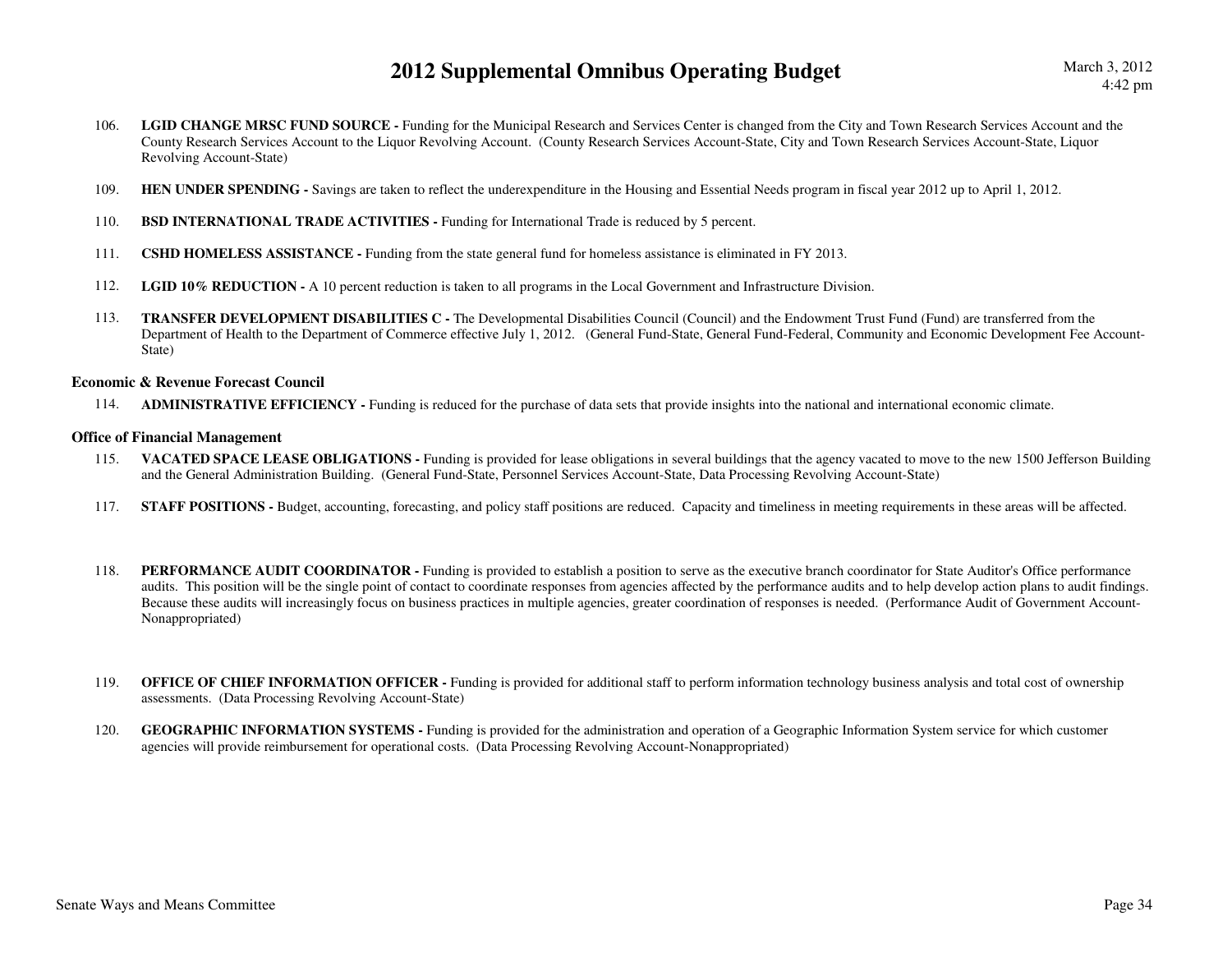- 121.**FOREST FIRE PROTECTION STUDY** - Funding is provided to contract for an analysis of the efficiency and effectiveness of the state's funding mechanisms for fire prevention and suppression activities. (Forest Fire Protection Assessment Account)
- 124. **MULTI-AGENCY PERMIT TEAM -** An ongoing private/local appropriation is established to allow the Office of Regulatory Assistance to use the multiagency permitting team account to support multiagency permitting and to make improvements to online services and tools. (General Fund-Private/Local)

#### **Office of Administrative Hearings**

- 125. **ADMINISTRATIVE REDUCTION -** One administrative position is eliminated and the agency will continue to use the Department of Enterprise Services' Small Agency Client Services for agency accounting. Savings will be passed on to client agencies as a central service rate reduction. (Administrative Hearings Revolving Account-State)
- 127.**DOT TOLL VIOLATION ADJUDICATION -** The Office of Administrative Hearings (OAH) is given expenditure authority to cover the cost of adjudicating toll violation hearings. As a revolving fund agency, OAH will bill the Washington State Department of Transportation (WSDOT) for services performed. An interagency agreement has been executed and took full effect September 1, 2011. WSDOT is implementing a new toll collection and enforcement program that includes providing opportunities for individuals to dispute liability for a toll violation through an administrative process. WSDOT will issue notices of civil penalty (NOCPs) to individuals who do not pay the toll as required by law. Individuals may contest the NOCP by requesting a written review or in-person administrative hearing. WSDOT is contracting with OAH to provide Administrative Law Judges to review, hear and decide NOCP contests. (Administrative Hearings Revolving Account-State)

#### **State Lottery Commission**

ADMINISTRATIVE REDUCTIONS - Funding is reduced for administrative and operating costs that do not impact revenue generating activities. Administrative reductions 128.include eliminating vacant positions, reducing expenditures for training and travel, and eliminating a contract position. (Lottery Administrative Account-State) Beyond these savings, the Lottery shall consider methods of achieving other efficiencies, including reductions in unproductive marketing expenses, reductions in contracted services, adjustments to prize payments, and disbursements of unclaimed prize monies in order to increase distributions to beneficiaries.

#### **Washington State Commission on Hispanic Affairs**

129.**OUTREACH AND TRAVEL -** Funding is reduced for outreach and travel reimbursement for commission meetings.

#### **WA State Comm on African-American Affairs**

131. **CREATE VACANCY SAVINGS -** The Commission delayed hiring its executive director until October 2011 to create savings in Fiscal Year 2012. In Fiscal Year 2013, funding for outreach and travel are reduced.

#### **Department of Retirement Systems**

- 132.**EXCESS COMPENSATION** - Funding is provided for administrative expenses, including information technology changes and staff training, to implement House Bill 2441 (retirement/excess compensation). (Department of Retirement Systems Expense Account - State)
- 133. **WSPRS SERVICE CREDIT TRANSFER -** Funding is provided for administrative expenses, including information technology changes and staff training, to implement Senate Bill 5159 (transfer of service into the Washington state patrol retirement system). (Department of Retirement Systems Expense Account - State)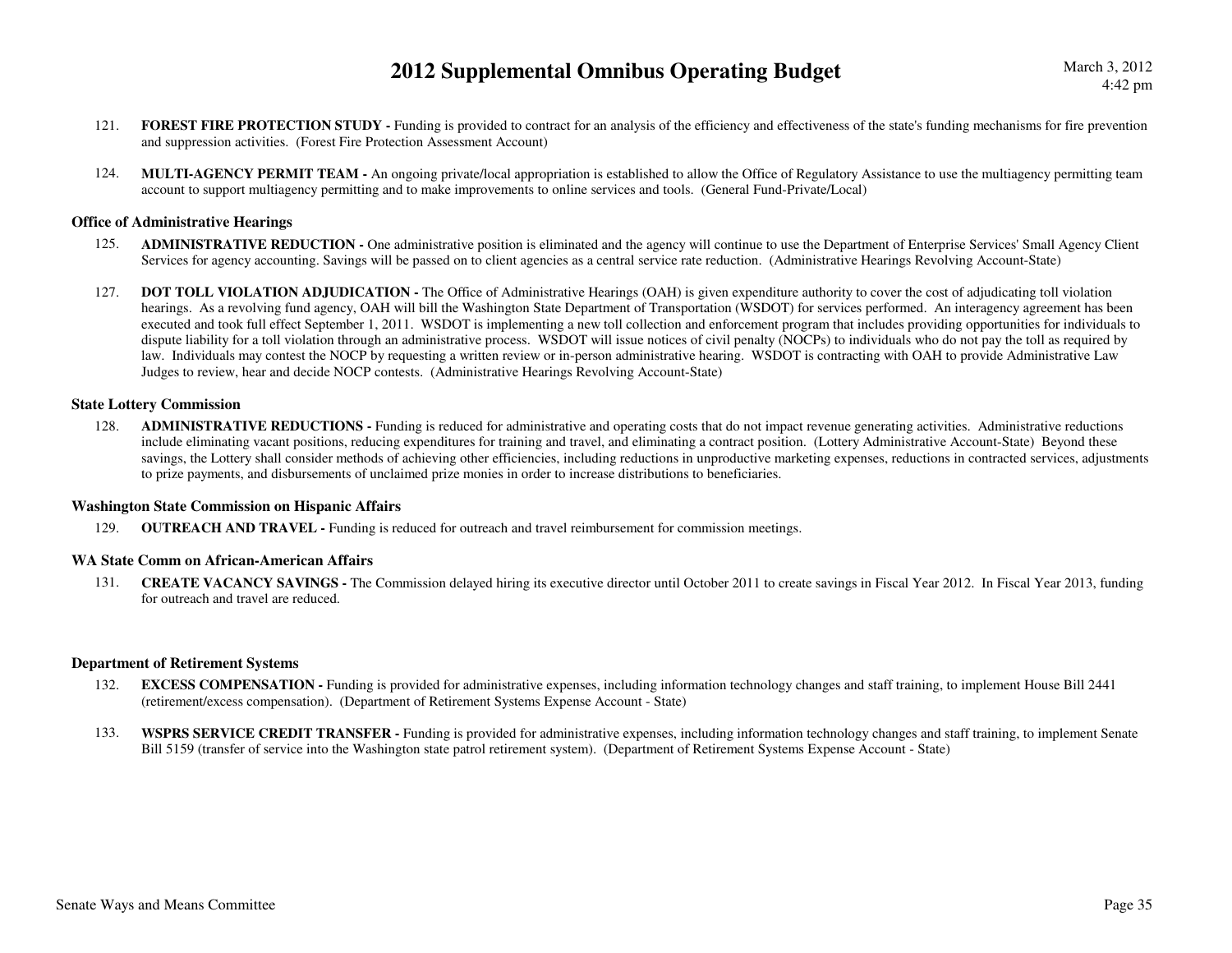#### **Innovate Washington**

ADMINISTRATIVE REDUCTION - This 5 percent reduction will preclude filling some management and administrative positions that support the agency's mission to lead the 136.implementation of the clean energy initiative.

#### **Department of Revenue**

137.**SINGLE PORTAL FOR BUSINESS** - Funding is provided for for the implementation of Egrossed Substitute Senate Bill 6356 (single portal for business) which requires the create of a single web portal for businesses to conduct activity with the state such as paying fees and taxes, licensing, and obtaining public records. (General Fund-State, Master License Account-State

#### **Board of Tax Appeals**

138.**PERSONNEL EXPENSES** - Funding is reduced to reflect a reduction of three hearing officers' work hours from full-time to part-time and implement one temporary layoff day for all employees.

#### **Office of Minority & Women's Business Enterprises**

- 139. **MOVING COSTS -** Expenditure authority is provided for one-time costs associated with relocating the Office of Minority & Women's Business Enterprises to the General Administration Building. (OMWBE Enterprises Account-State)
- 141. **CORRECT SPENDING AUTHORITY -** This adjustment allows the Office of Minority and Women's Business Enterprises (OMWBE) to use existing fund balance to maintain 2009-11 staffing levels. OMWBE will reduce its assessments to state agencies for the 2011-13 biennium by 18 percent (\$590,000) of its maintenance level operating budget. OMWBE's existing fund balance will offset the reduction in revenue. (OMWBE Enterprises Account-State)

#### **Consolidated Technology Services**

143.**OFFICE BUILDING DEBT SERVICE -** Expenditure authority is provided for the Consolidated Technology Services (CTS) agency to pay the debt service on the new 1500 Jefferson Building. CTS and other building tenants received expenditure authority to pay its portion of the debt service. This funding authority allows CTS to pay debt service for the entire building on behalf of the other tenants. (Data Processing Revolving Account-Nonappropriated)

#### **Department of Enterprise Services**

- 145.**LEGISLATIVE FACILITY SUPPORT -** Funding is reduced for operations and maintenance services provided to legislative agencies located on the Capitol Campus.
- 146.**SHIFT CPARB TO CAPITAL BUDGET - Funding for the Capital Projects Advisory Review Board is moved to the capital budget.**
- 147. **EXCESS COMPENSATION -** Funding is provided to implement House Bill 2441 (Excess Compensation). The Department of Enterprise Services shall modify the Human Resource System to capture the payroll information necessary to implement the bill. (Data Processing Revolving Account)

#### **Washington State Liquor Control Board**

DISTRIBUTION CENTER DEBT - Funding is provided to pay off the outstanding COP on the distribution center following the passage of I-1183. The debt will paid using the 150.liquor excise tax account rather than the liquor revolving account. (liquor excise tax account, liquor revolving account)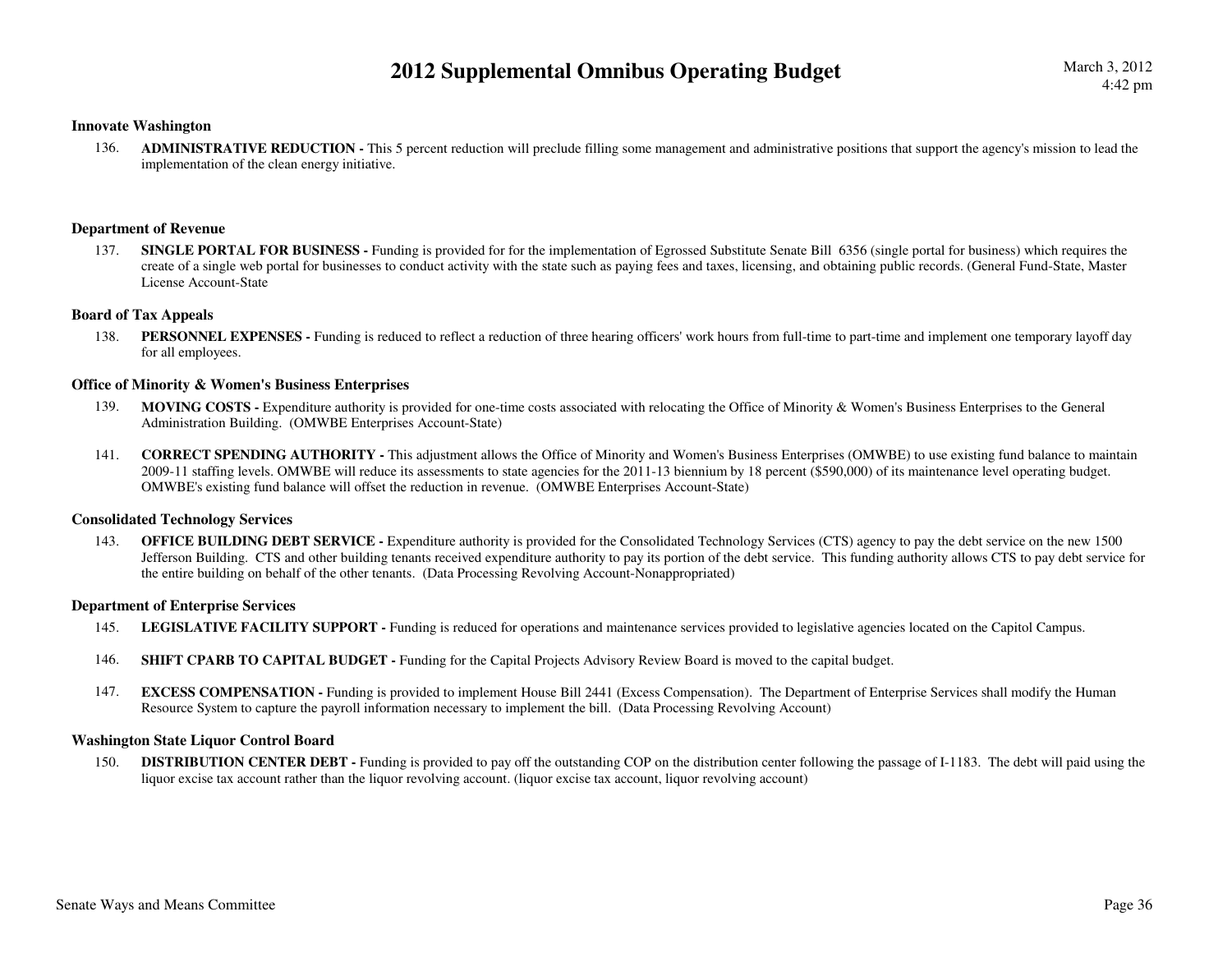- 151.**ALCOHOL AWARENESS -** Funding is provided for alcohol awareness and education activities. (General Fund Private Local)
- 152.**TOBACCO ENFORCEMENT** - Funding is provided for tobacco enforcement activities including inspection of tobacco retailers for compliance with tobacco laws. (General Fund Federal)

#### **Utilities and Transportation Commission**

- 153. **PUBLIC RECORDS MANAGEMENT SYSTEM -** One-time funding is provided to complete the transition from legacy Lotus Notes Domino architecture to a single Microsoft platform. This allocation is made from the remaining unspent funds from the 2009-11 biennium for this project. (Public Service Revolving Account-State)
- 154.**BUILDING SECURITY IMPROVEMENTS -** One-time funding is provided for security upgrades to the Utilities and Transportation Commission office building in Olympia. Walls and doors will be added to restrict access within the building to the hearing room and public restrooms. (Public Service Revolving Account-State)

#### **Military Department**

156.**NEXT GENERATION 911 EQUIPMENT -** Additional expenditure authority is provided to allow the Department to reimburse counties for the purchase of Next Generation 911 capable equipment for use in their Public Safety Answering Points. (Enhanced E911 Account-State)

#### **Public Employment Relations Commission**

- 157. PERSONNEL EXPENSES Funding is adjusted to reflect savings achieved by holding two entry-level positions vacant in FY 2013 and by filling two positions at a lower classification after the retirement of senior labor relations adjudicator/mediators.
- 158.**TRAINING AND EDUCATION** - Funding is reduced to reflect lower levels of expenditure on training, education, and out-of-state travel. Additionally, funds for the recruitment of a new executive director are eliminating and a half-time labor relations adjudicator position will not be filled in FY 2013.

#### **DSHS**

#### **Children and Family Services**

- 162. **INCREASE CASELOAD RATIOS -** Effective May 1, 2012, the client-to-social worker ratios for Child and Family Welfare, Family Voluntary Services, and Home Study will increase to achieve savings in case management and associated supervisory and clerical staff positions. (General Fund-State, General Fund-Federal)
- 163. **FOSTER CARE LENGTH OF STAY -** The department will reduce the average length of time that children remain in the foster care program by using strategies to find permanent settings for 200 hard-to-place foster children. (General Fund-State, General Fund-Federal)
- 164.**CHILD WELFARE PROGRAMS** - Funding is adjusted to recognize contracted training that was not renewed as of July 2012 and reduction in adoption recruitment contracts. Receiving Care Centers shall not be eliminated under this reduction. (General Fund-State, General Fund-Federal)
- 165.**SELECTED SERVICES** - Funding is adjusted to reflect reductions in a variety of child welfare programs including increased efforts to prevent overpayments, contract eliminations, aligning to actual expenditures, and other program reductions. (General Fund-State, General Fund-Federal)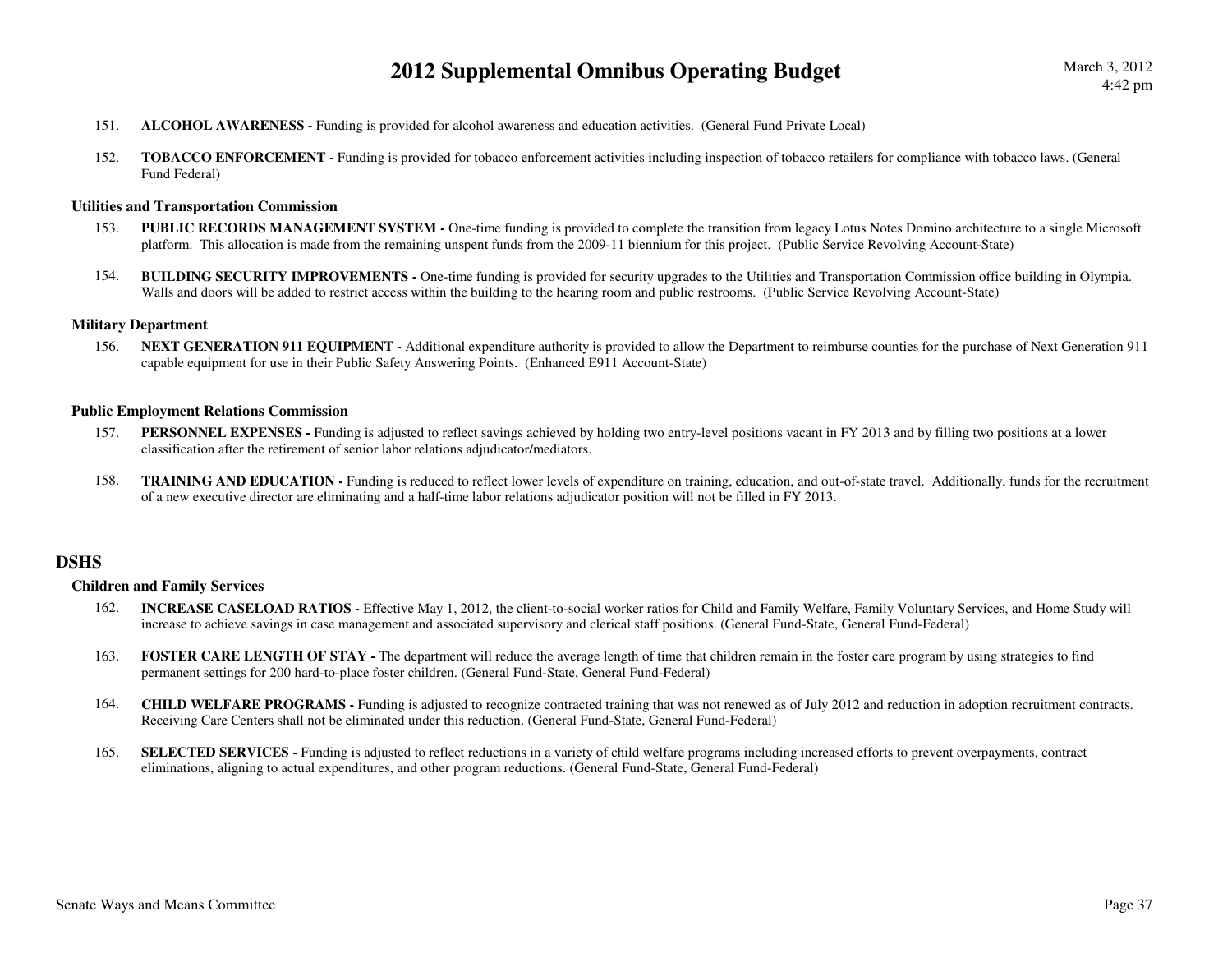- 166. **CONTRACTED SERVICES -** Funding for Behavioral Rehabilitation Services (BRS) is reduced to align with FY 2011 expenditure levels. These services are provided to children and youth who are behaviorally or emotionally disordered and whose behaviors cannot be maintained in a less intensive setting. This reduction will be achieved through the current contract rates. (General Fund-State, General Fund-Federal)
- 167.**FAMILY ASSESSMENT** - Funding is provided to implement Engrossed Substitute Senate Bill 6555 (Child protective services). The bill authorizes the Department to phase in implementation of a Family Assessment Track (FAT) within Child Protective Services, requires the Department to develop an implementation plan in consultation with stakeholders, and requires the Washington State Institute for Public Policy to evaluate implementation and report results to the Legislature. (General Fund-State, General Fund-Federal)
- 170. **DV PREVENTION FUNDING -** Domestic Violence Prevention Account funding is provided for contracted services, rather than state general funds. (Domestic Violence Prevention Fund)

#### **Mental Health**

- **OPTIONAL WAIVER SERVICES** Under the terms of the state's federal Medicaid waiver, some individual Regional Support Networks (RSNs) have been able to earn federal 175.Medicaid matching funds to provide supported employment, clubhouse, and/or respite care services that are not typically covered by Medicaid. The federal government has recently adopted the position that such services must be funded and available in all RSN areas in order for Medicaid to fund them anywhere. Because state funds are not presently available to provide the services statewide, Medicaid funding for them is discontinued effective May 1, 2012. Individual RSNs may continue to provide these services with stateonly, local, or federal block grant funds to the extent those are available. (General Fund-State, General Fund-Federal)
- 179. **CLOSE DECERTIFIED WARDS -** Two wards at Western State Hospital will be closed during the course of FY 2013 and the residents will be placed in community long-term care facilities. Because the residents suffer from cognitive dementias so severe that they are thought inappropriate for inpatient psychiatric care, the wards have been ineligible for federal and private insurance funding since 2008. A total of \$4.0 million (\$2.0 million GF-S) is provided in the long-term care section of the budget to provide enhanced services in adult family homes, nursing facilities, and other long-term care facilities appropriate to these residents' needs. Funds are also provided for the Aging and Disability Services Administration to work with long-term care facilities, mental health Regional Support Networks, and other community partners to avoid future state psychiatric hospitalizations of persons with similar impairments.

#### **Developmental Disabilities**

- 180.**CRITICAL COMMUNITY PLACEMENTS** - Funding is provided for 35 out-of-home community residential placements for individuals with developmental disabilities in crisis that have been identified as aging out of the Children's Administration or being released from a state institution such as the Department of Corrections, the Juvenile Rehabilitation Administration, or a psychiatric hospital. (General Fund-State, General Fund-Federal)
- 184.**FUNDING FOR INITIATIVE 1163** - Initiative 1163 was approved by voters in the 2011 election. It requires increased mandatory training, additional background checks, and certification for long-term care workers beginning January 7, 2012. Administrative costs are capped and performance audits with additional fraud investigators are required. (General Fund-State, General Fund-Federal)
- 188. **CORRECT PROGRAM ALLOTMENT -** Funding is removed from the H55 budget unit within the Division of Developmental Disabilities to align the program allotment with actual and planned expenditures. No client services are impacted by this item.
- 189. **CURRENT YEAR VARIANCE -** Current year program variance (under-expenditure) is removed from the Division of Developmental Disabilities. This is variance that otherwise will revert at the end of the fiscal year.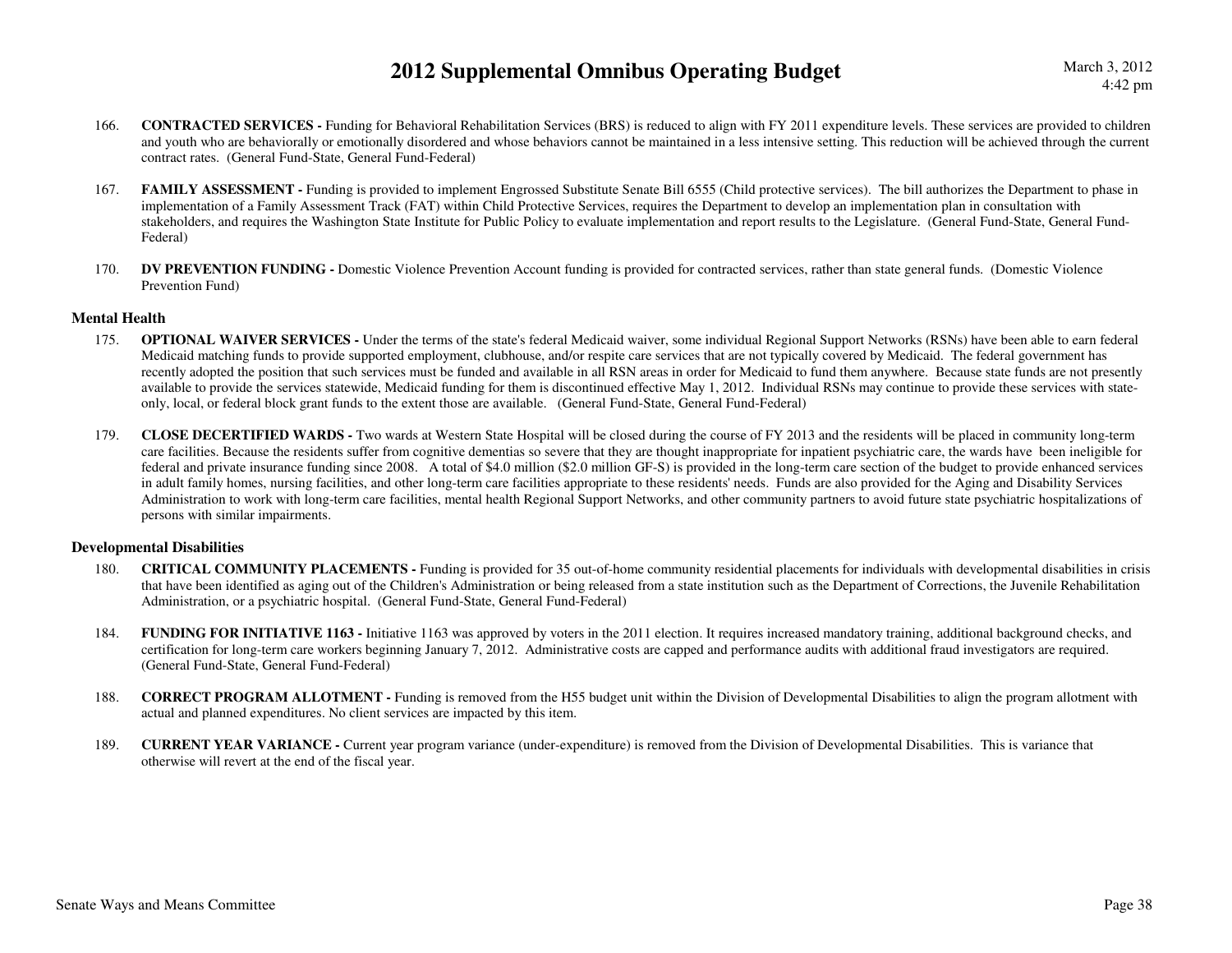- 192.**FUTURE USE STUDY-RAINIER -** Funding is provided for a long-range vision and development plan for Rainier School.
- 194. **MPC RESTRUCTURE -** The Medicaid Personal Care (MPC) program is restructured according to Senate Bill 6609. The MPC program will be restructured to provide for clientbased individualized budgets. The case manager to client ratio is funded at one case manager for every 75 clients. (General Fund-State, General Fund-Federal)

#### **Long-Term Care**

- 195.**EXPAND FAMILY CAREGIVER SUPPORT** - Investments are made in the Family Caregiver Support Program (FCSP), including specialized caregiver support for people with Alzheimer's disease. The FCSP is a service available to unpaid caregivers of adults who need care. Providing these caregivers with information and connecting them to other resources may help clients remain in their homes and may delay entry into more costly long-term care services. (General Fund-State, General Fund-Federal)
- 196.**FUNDING FOR INITIATIVE 1163** - Initiative 1163 was approved by voters in the 2011 election. It requires increased mandatory training, additional background checks, and certification for long-term care workers beginning January 7, 2012. Administrative costs are capped and performance audits with additional fraud investigators are required. (General Fund-State, General Fund-Federal)
- 200.**BH RATE REDUCTION -** Funding is reduced assuming an approximate two percent reduction in boarding home rates. (General Fund-State, General Fund-Federal)
- 201. **MPC RESTRUCTURE -** The Medicaid Personal Care (MPC) program is restructured according to Senate Bill 6609. The MPC program will be restructured to provide for clientbased individualized budgets. The case manager to client ratio is funded at one case manager for every 75 clients. (General Fund-State, General Fund-Federal)
- 202. **CLOSE DECERTIFIED WARDS -** Two wards at Western State Hospital will be closed during the course of FY 2013 and the residents will be placed in community long-term care facilities. Because the residents suffer from cognitive dementias so severe that they are thought inappropriate for inpatient psychiatric care, the wards have been ineligible for federal and private insurance funding since 2008. A total of \$4.0 million (\$2.0 million GF-S) is provided in the long-term care section of the budget to provide enhanced services in adult family homes, nursing facilities, and other long-term care facilities appropriate to these residents' needs. Funds are also provided for the Aging and Disability Services Administration to work with long-term care facilities, mental health Regional Support Networks, and other community partners to avoid future state psychiatric hospitalizations of persons with similar impairments. (General Fund-State, General Fund-Federal)
- 203. **IMPROVE VULNERABLE SAFETY -** The Department of Social and Health Services will utilize federal grant funds to implement a critical incident tracking system. This system will improve the department's ability to investigate and track abuse and neglect of vulnerable adults and children. (General Fund-Federal)

#### **Economic Services Administration**

- 204. **RETAINED CHILD SUPPORT -** Staff are added to increase the collection of child support owed to the state. General Fund-State savings will be realized in the 2013 biennium. (General Fund-Federal)
- 205.**ELIMINATE DL MEDICAL PROGRAM -** The department pays for incapacity examinations for the applicants of the Disability Lifeline and the Alcohol and Substance Abuse Treatment Act medical care services programs. The Health Care Authority's elimination of these programs allows DSHS to eliminate the funding that supports these examinations.
- 207. **ESA STAFFING UNDER EXPENDITURES -** Funding is reduced to reflect one-time under expenditures in staffing from July 2011 through February 2012. The savings resulted from attrition and vacancies across all divisions within the Economic Services Administration. (General Fund-State, General Fund-Federal)
- 208.**ELIMINATE STATE FOOD ASST PROGRAM -** The State Food Assistance Program will be eliminated on July 1, 2012. This state-funded program provides food assistance to approximately 12,000 families per month who are not eligible for federal food assistance.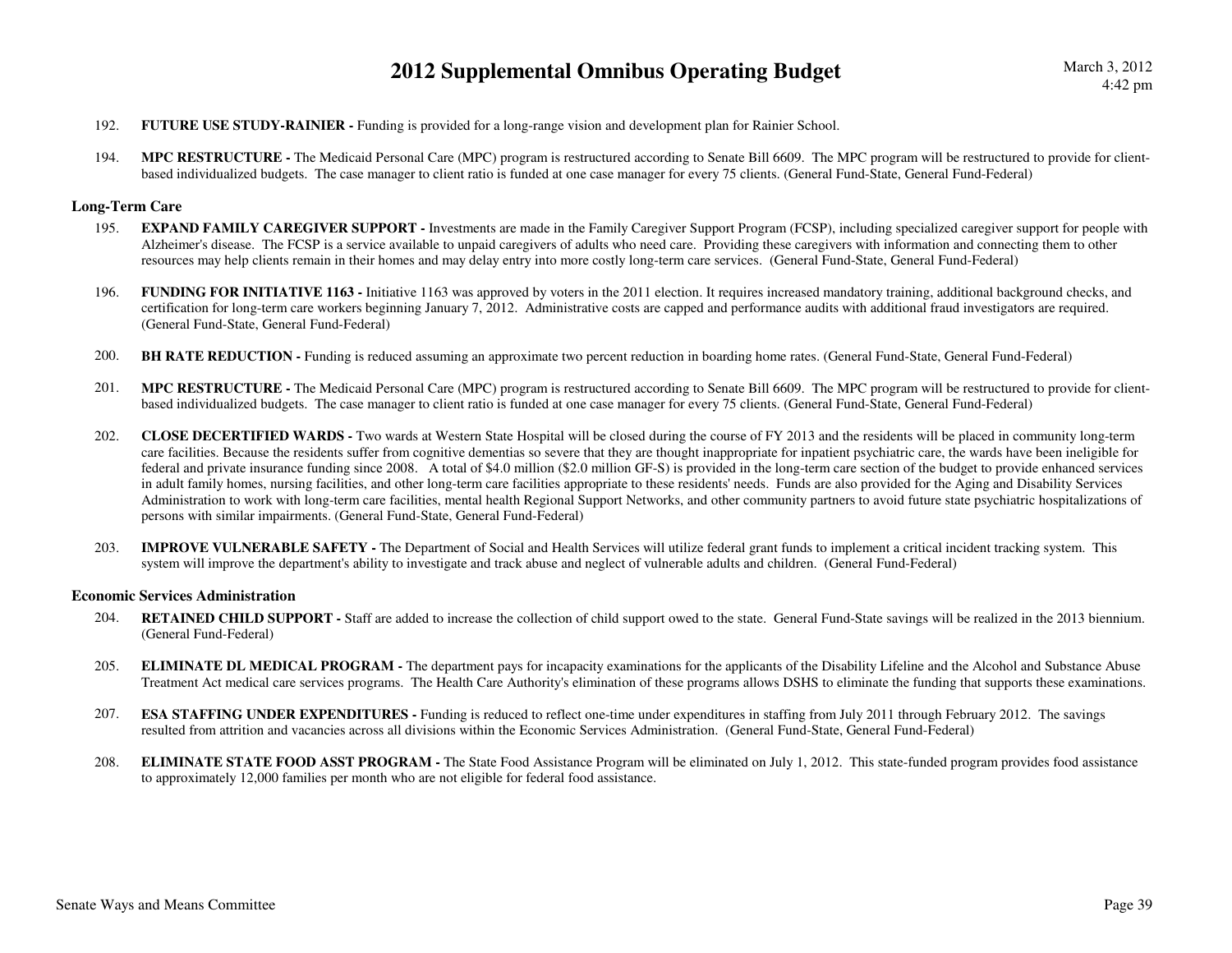212.**TANF WCCC UNDER EXPENDITURES -** Funding for the Temporary Assistance for Needy Families (TANF) and the Working Connections Child Care (WCCC) programs is adjusted to reflect caseload and per capita projected under expenditures. Additionally, a \$11.8 million contingency reserve is provided in the event there are changes in caseload or per capita costs. Funding is also adjusted within the TANF and WCCC programs to reflect a 4,000 slot decrease in WCCC, a 2 percent reduction in the grant, and instituting a 48 month time limit for TANF clients. Funding is reduced for WorkFirst activities.

#### **Alcohol and Substance Abuse**

- 216. **LONG-TERM RESIDENTIAL -** Funding is eliminated for long-term residential services (in excess of 90 days) for 223 clients who are chronically chemically dependent or disabled. Funding for Recovery House, which serves 299 long-term residential clients after they have finished their residential treatment program, is also eliminated.
- 217. **DL/ADATSA TREATMENT -** The Disability Lifeline and ADATSA medical programs are eliminated in the Health Care Authority's budget. These eliminations will affect 15,000 clients who receive chemical dependency services. (General Fund-State, General Fund-Federal)
- 218. **INVOLUNTARY TREATMENT BEDS -** Funding is eliminated for the 35-bed Pioneer Center East facility which provides acute chemical dependency treatment for 283 clients annually. Pioneer Center North has 115 beds and will serve an estimated 842 clients annually statewide.
- 219.**LIMIT CD ASSESSMENTS** - Chemical dependency assessments are limited to two per year. Funding is eliminated for an estimated 251 assessments per year.

#### **Administration and Supporting Services**

- 224. **COMMUNITY INITIATIVE FUNDING -** Funding was provided in the biennial budget to secure matching private funds for community networks to provide training and services related to adverse childhood events. State funds are reduced to the level that has already been matched by private funds. Start-up funds are also eliminated.
- 225. **VARIOUS OTHER PROGRAMS -** Juvenile Detention Alternatives Initiative and Washington Mentoring programs are eliminated beginning April 1, 2012. The Juvenile Detention Alternatives Initiative provides coordinators for counties to divert youth from Juvenile Rehabilitation Administration institutions. The Washington Mentoring Program supports 34,000 youth in Washington State.
- 227.**SCC OMBUDSMAN -** The Special Commitment Center ombudsman's activities duplicate the SCC resident advocates and residents' legal counsel; the position is eliminated.
- 228. **TRANSFER COUNCIL AND FAM TO DEL -** As a result of Chapter 32, Laws of 2011, the Council for Children and Families is eliminated and relevant duties and funding will transfer to the Department of Early Learning (DEL). Federal Community-Based Child Abuse Prevention funds are transferred from the Department of Social and Health Services to DEL. (General Fund-Federal)

#### **Special Commitment Center**

229. **FUND MCNEIL ISLAND OPERATIONS -** After the Department of Corrections ceased operation on McNeil Island, SCC took over responsibility for all island operations. These services include marine operations, fire suppression and control, water treatment and wastewater management, and other operations. The total cost of operations was not entirely known during the transfer and additional costs have emerged. Funding is provided to support the cost of sustaining operation on McNeil Island and assumes that the number of round trip passenger ferry runs will be decreased from 11 per day to 6 per day.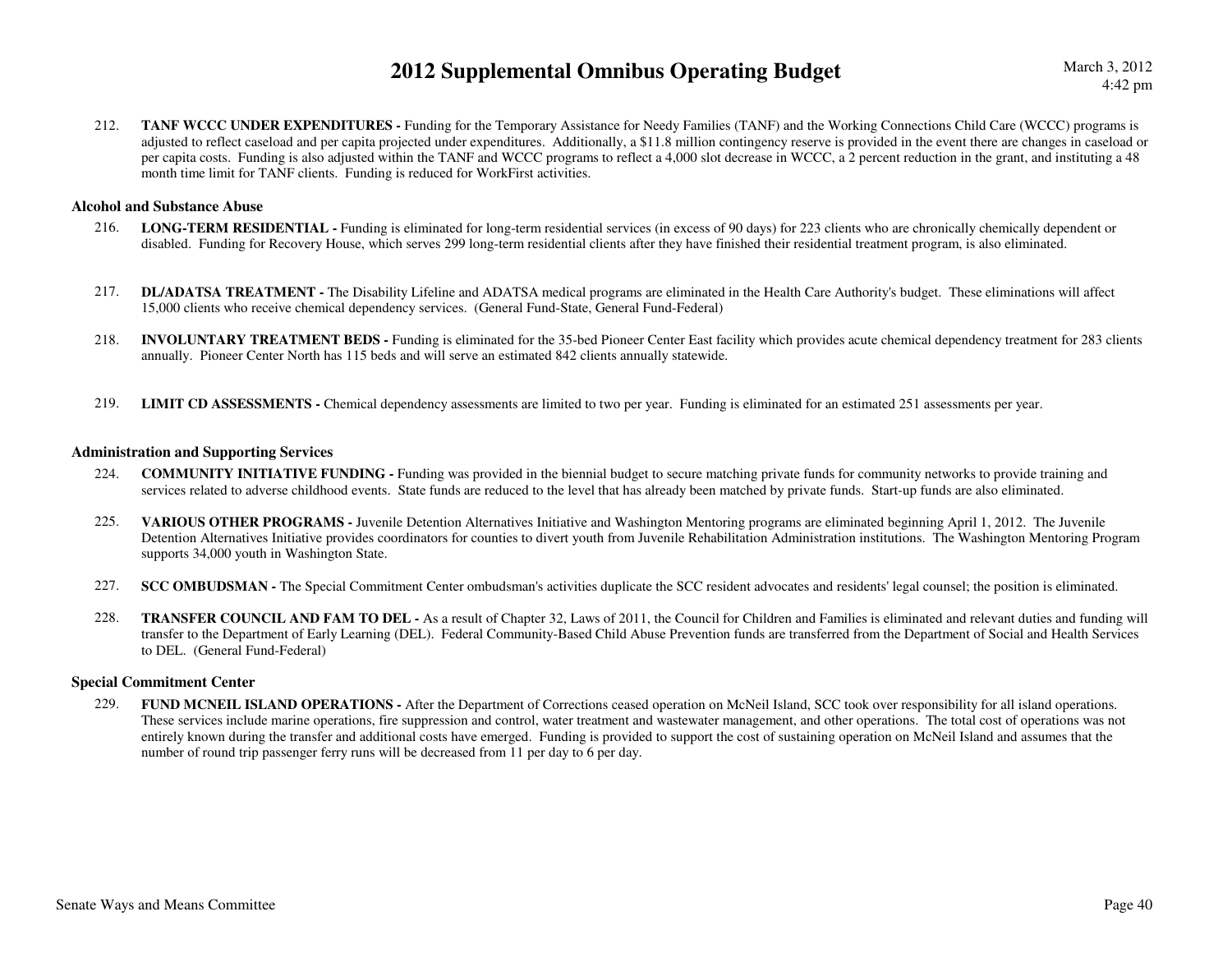230.**SCC LEGAL COSTS #** - Legal costs associated with the civil commitment of sexually violent predators under Chapter 71.09 RCW are transferred; all prosecution activities are consolidated in the Office of the Attorney General and all defense activities are consolidated in the Office of Public Defense.

#### **Payments to Other Agencies**

231. **SCC LEGAL COSTS # -** Funding for the legal costs associated with the filing, prosecution, response to petitions for release, and appeal of sexually violent predator civil commitment cases, as provided in chapter 71.09 RCW is transferred to the Office of the Attorney General.

#### **Other Human Services**

#### **Washington State Health Care Authority**

- 232.**ESTABLISH STATE DRUG FORMULARY** - For drugs dispensed on a fee-for-service basis and not included on the state's interagency preferred drug list program, the Health Care Authority will limit coverage to the least costly equally effective formulation in a class, except when a higher cost version is shown to be medically necessary. The dispenseas-written provisions of RCW 69.41.190(1)(a) shall apply to any adopted formulary limitations. (General Fund-State, General Fund-Federal)
- 233. **ADMINISTRATIVE REDUCTIONS -** Budgeted administrative staffing and expenditures for the medical assistance program for the final three quarters of the 2011-13 biennium are reduced by approximately 11 percent. This is roughly three-quarters the level of under-expenditure at which the Health Care Authority actually operated during the first quarter of the biennium. (General Fund-State, General Fund-Federal, General Fund-Private/Local)
- 234. **CAPTURE VACANCY SAVINGS -** The Health Care Authority has constrained administrative expenditures by leaving funded positions unfilled; limiting expenditures on goods, services, and contracts; and through other means. Funding is adjusted to reflect actual administrative under-expenditures through the first six months of FY 2012. (General Fund-State, General Fund-Federal)
- 235.**REIMBURSEMENT METHODS WAIVER -** Chapter 1, Laws of 2011, directed the Health Care Authority to seek a federal Medicaid waiver to implement reimbursement methods such as bundled, global, and risk-bearing payment arrangements that that were expected to reduce expenditures by \$8.8 million beginning July 2012. The Health Care Authority reports that it is unable to develop and obtain federal approval for such a system by July, and is directed to continue work for implementation by January 2013. (General Fund-State, General Fund-Federal)
- 237.**BASIC HEALTH STABILIZATION -** Additional funds from the Basic Health Stabilization Account are used to replace a portion of the state general fund support for the Basic Health Plan. (General Fund-State, Basic Health Plan Stabilization Account-State)
- 238.**HEALTH INFORMATION TECHNOLOGY** - Funding is provided to issue federally-funded incentive payments, manage the provider incentive program, and plan for other initiatives related to the Medicaid Health Information Technology plan. Under the plan, Medicaid providers are expected to receive approximately \$144 million of fully federallyfunded incentive payments to adopt and make effective use of electronic health record systems. The Health Care Authority will enter an interagency agreement to cover most of the state share of this cost wtih *cy pres* settlement funds recovered by the Attorney General in the case of *Washington vs. GlaxoSmithKline*. (General Fund-State, General Fund-Local, General Fund-Federal)
- 239. **DISABILITY LIFELINE MEDICAL -** The Disability Lifeline and the Alcoholism and Drug Abuse Treatment Support Act (ADATSA) medical care services programs are discontinued effective June 2012. The programs provide medical coverage for approximately 15,500 low-income persons per month who have disabilities considered not sufficiently severe or too temporary to qualify as disabled under the federal Social Security Act. (General Fund-State, General Fund-Federal)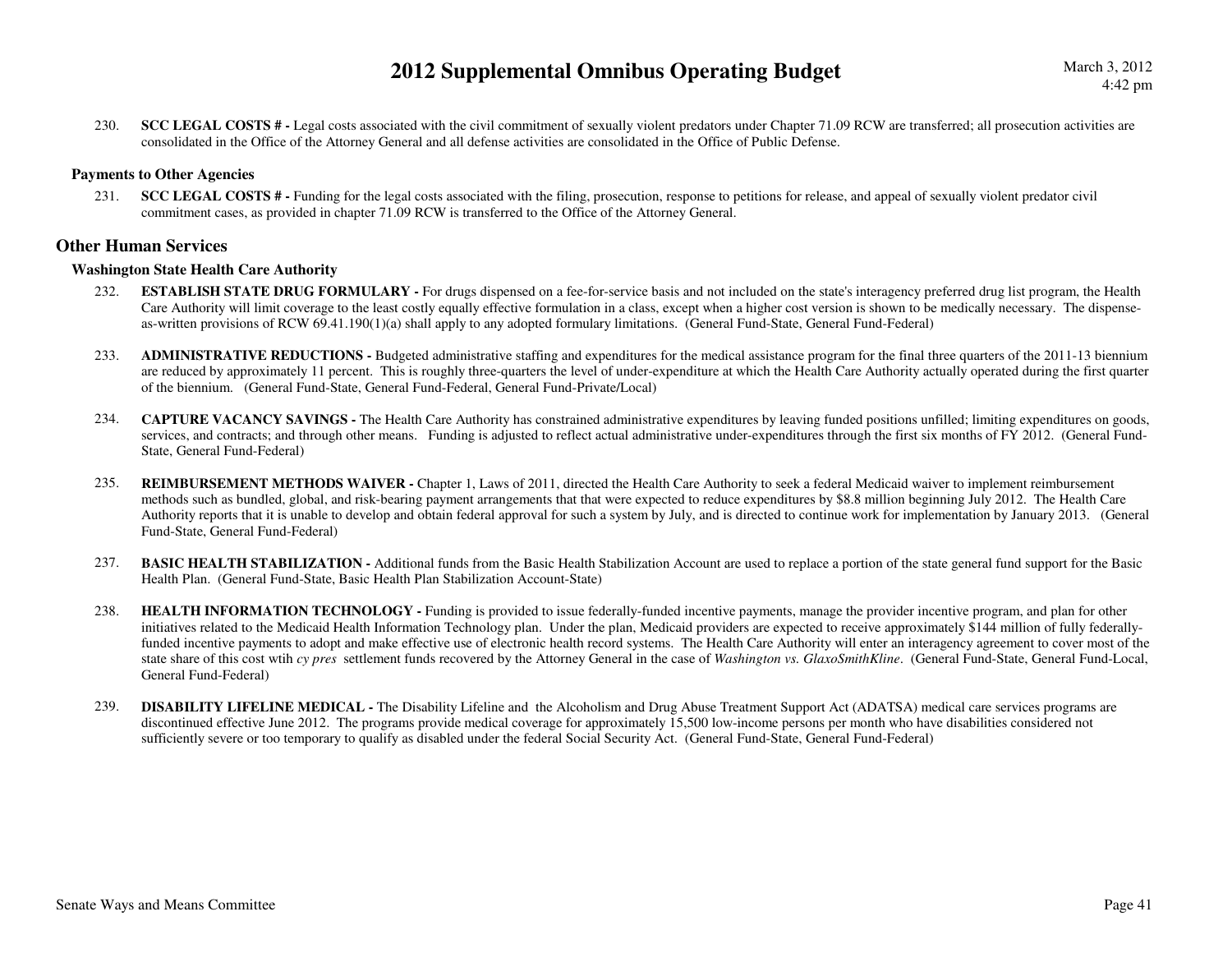- 240.**SCHOOL BASED MEDICAL** - Effective April 1, 2012, state funds will no longer be available for school-based medical services. Local school districts may continue to provide the matching funds needed for Medicaid reimbursement through inter-governmental transfers. (General Fund-State, General-Local)
- 241. **INDIGENT ASSISTANCE DSH -** The Indigent Assistance Disproportionate Share Hospital (DSH) program is discontinued for the 2011-13 biennium. The program has provided federally-matched state funds to assist approximately 50 urban and rural hospitals with the cost of uncompensated care. (General Fund-State, General Fund-Federal) (General Fund-State, General Fund-Federal)
- 242. **CPE GRANTS -** The Certified Public Expenditure (CPE) Hold Harmless Grant is reduced and recalibrated for the 2011-13 biennium. The portion of the hold harmless grant that is based upon each CPE hospital's FY 2005 grant under the indigent assistance disproportionate share hospital (DSH) program is discontinued, and the portion that is based on FY 2005 low-income DSH grants is reduced by 20 percent.
- 245.**MEDICAID FALSE CLAIMS ACT** - Funds are provided for implementation of Senate Bill 5978. The bill establishes new tools for detecting and prosecuting Medicaid fraud, and new penalties for engaging in it. Additionally, to better track the effectiveness of fraud enforcement efforts, funds recovered from fraudulent activities will be deposited into a new state account that is to be used only for payment of Medicaid services and for fraud prevention, detection, and enforcement activities. (General Fund-State, Medicaid Fraud Penalty Account-State, General Fund-Federal)
- 246.**SCHOOL EMPLOYEES' BENEFITS PROPOSAL -** Funding is provided for the costs associating with the creation of the School Employees' Benefits Board (SEBB) program within the Health Care Authority pursuant to Substitute Senate Bill 6442 (public school employees' benefits). The SEBB will provide centralized purchasing of health benefits for public school employees throughout the state beginning January 1, 2014. (Health Care Authority Administrative Account-State)

#### **Human Rights Commission**

247.**STAFF REDUCTION -** Savings will be achieved through an organizational restructure that eliminates two Washington Management Service positions and leaves one classified position vacant for Fiscal Year 2012.

#### **Department of Labor and Industries**

- 253. **MEDICAL PROVIDER NETWORK -** Staff are provided to recruit providers and process applications in order to develop the new health care provider network included in the 2011 workers' compensation reform legislation. When the legislation was enacted, it was anticipated that the department would use the new state centralized database of provider credentials initiated by the Office of the Insurance Commissioner. Due to delays in implementation of that system and low participation from medical providers, the department must use other means to build a robust health care provider network. (Medical Aid Account-State)
- 254. **NATIONWIDE INFORMATION EXCHANGE -** Funding is provided to allow the department to participate in a national information exchange with other workers' compensation insurers, which was mandated by legislation enacted in 2011. The department has negotiated with Information Services Offices, Inc. (ISO), which maintains the only nationwide workers' compensation database (covering 97 percent of the nation's property casualty insurers). This database will help detect fraud. The ISO bases its fees on the size of the premium base of the insurer. (Medical Aid Account-State)
- 255.**INDIRECT PROGRAMS -** Indirect charges to state-supported programs are reduced by realigning the cost allocation model with current program structure.
- 256.**SB 6392 FARM INTERNSHIP PROGRAM -** Funding is provided for a pilot project for farm internships in fourteen counties as provided in Substitute Senate Bill No. 6392 (farm internship program).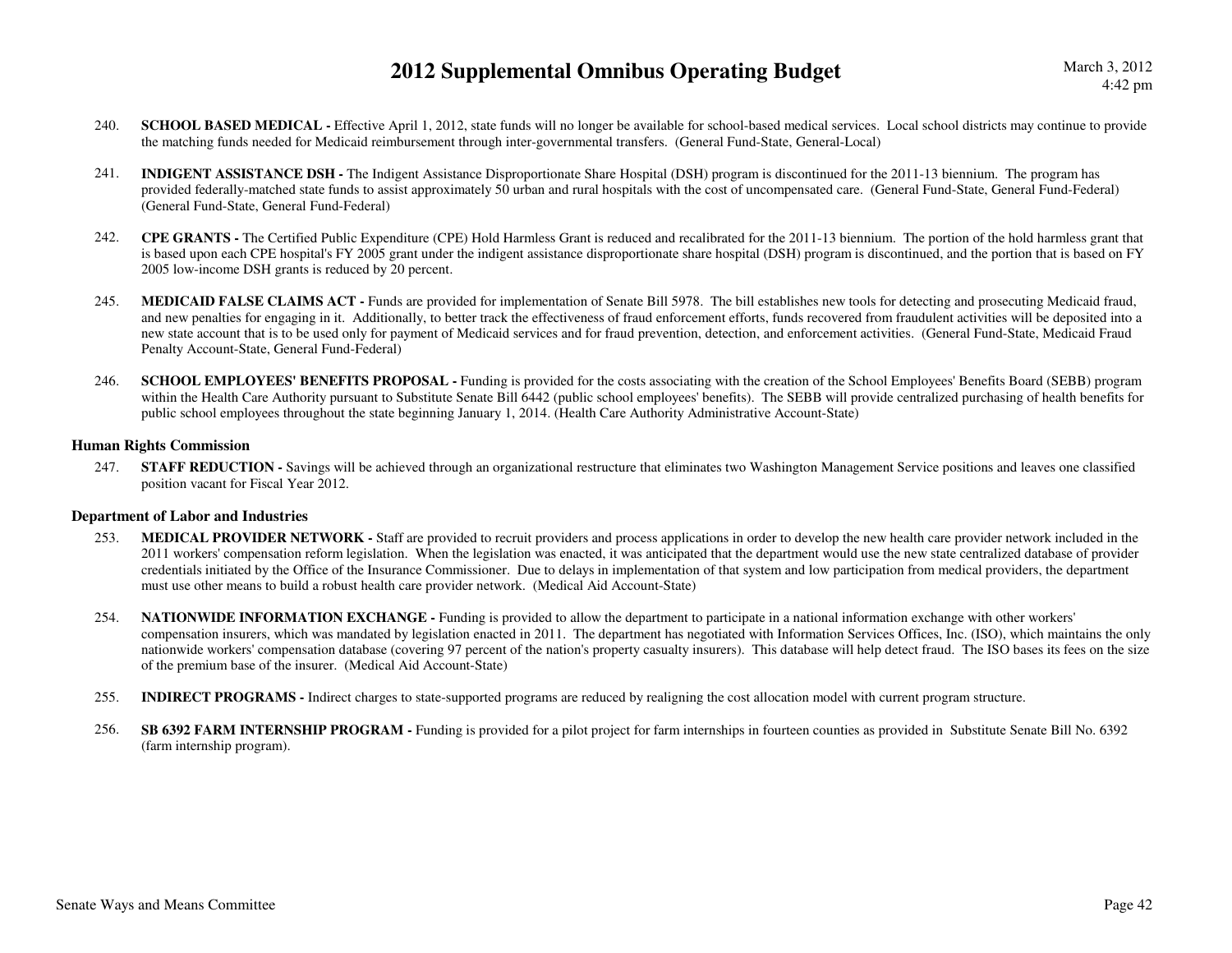#### **Department of Health**

- **REDUCE ENVIRONMENTAL HEALTH PREVENT** Funding is reduced for environmental health risk prevention programs and services. Technical assistance and 258. monitoring of water systems, on-site septic system permitting and compliance activities, public health lab community outreach, and surveillance of plague mosquito-borne and tickborne diseases are all reduced.
- 265.REDUCE HEALTHCARE & EMERGENCY SVCS - Fuding for Area Health Education Center rural health contracts and Emergency Medical System and Trauma Council contracts are reduced.
- 268.**FAMILY PLANNING GRANTS** - State funding for family planning grants is reduced by 33 percent of the total biennial appropriation.
- 269.**FUNDING FOR INITIATIVE 1163** - Initiative 1163 was approved by voters in the 2011 election. It requires increased mandatory training, additional background checks and certification for long-term care workers beginning January 7, 2012. Administrative costs are capped and performance audits with additional fraud investigators are required. (Health Professions Account-State)
- 270. **ENVIRONMENTAL HEALTH TRANSFER -** A portion of the funding for environmental health programs is shifted to the State Toxics Control Account. (State Toxics Control Account-State)
- 275. **NURSING PROFESSION INVESTIGATION -** The Nursing Care Quality Assurance Commission will add three additional investigators to address substance use and increased nursing practice complaints. This activity is fully supported by fees. (Health Professions Account-State)
- 276.**BLUE RIBBON PUBLIC HEALTH FUNDS** - Public health grants funded in the 2011-13 biennium, as a result of the omnibus Blue Ribbon Commission Act, are reduced by 50 percent of the total biennial appropriation.
- 277. **MILITARY SPOUSES AND PARTNERS -** Senate Bill 6290 (military spouses and partners) addresses the occupational licensing status of military spouses or registered domestic partners during deployment or placement outside the state. (Health Professions Account-State)
- 278. **CAREER PATHWAY/MEDICAL ASSISTANTS -** Engrossed Substitute Senate Bill 6237 (career pathway/medical assistants) changes the designation of health care assistant to medical assistant, provides minimum requirements for entry-level medical assistants, and requires the Department of Health to establish a career ladder. (Health Professions Account-State)
- 279. **MENTAL HEALTH PROFESSIONALS -** Substitute Senate Bill 6328 (mental health professionals) requires the Secretary of the Department of Health to adopt rules relating to the issuance of retired active licenses for mental health counselors, marriage and family therapists, advanced social workers, and independent clinical social workers. (Health Professions Account-State)
- 280. **REFLEXOLOGISTS -** Engrossed Substitute Senate Bill 6103 (reflexologists) provides for licensure to differentiate between professions of reflexology and massage therapy. (Health Professions Account-State)
- 281. **DENTAL ANESTHESIA ASSISTANTS -** Engrossed Second Substitute Senate Bill 5620 (dental anesthesia assistants) prohibits a person from practicing or representing himself or herself as a certified dental anesthesia assistant or registered dental assistant without meeting the proper qualifications. (Health Professions Account-State)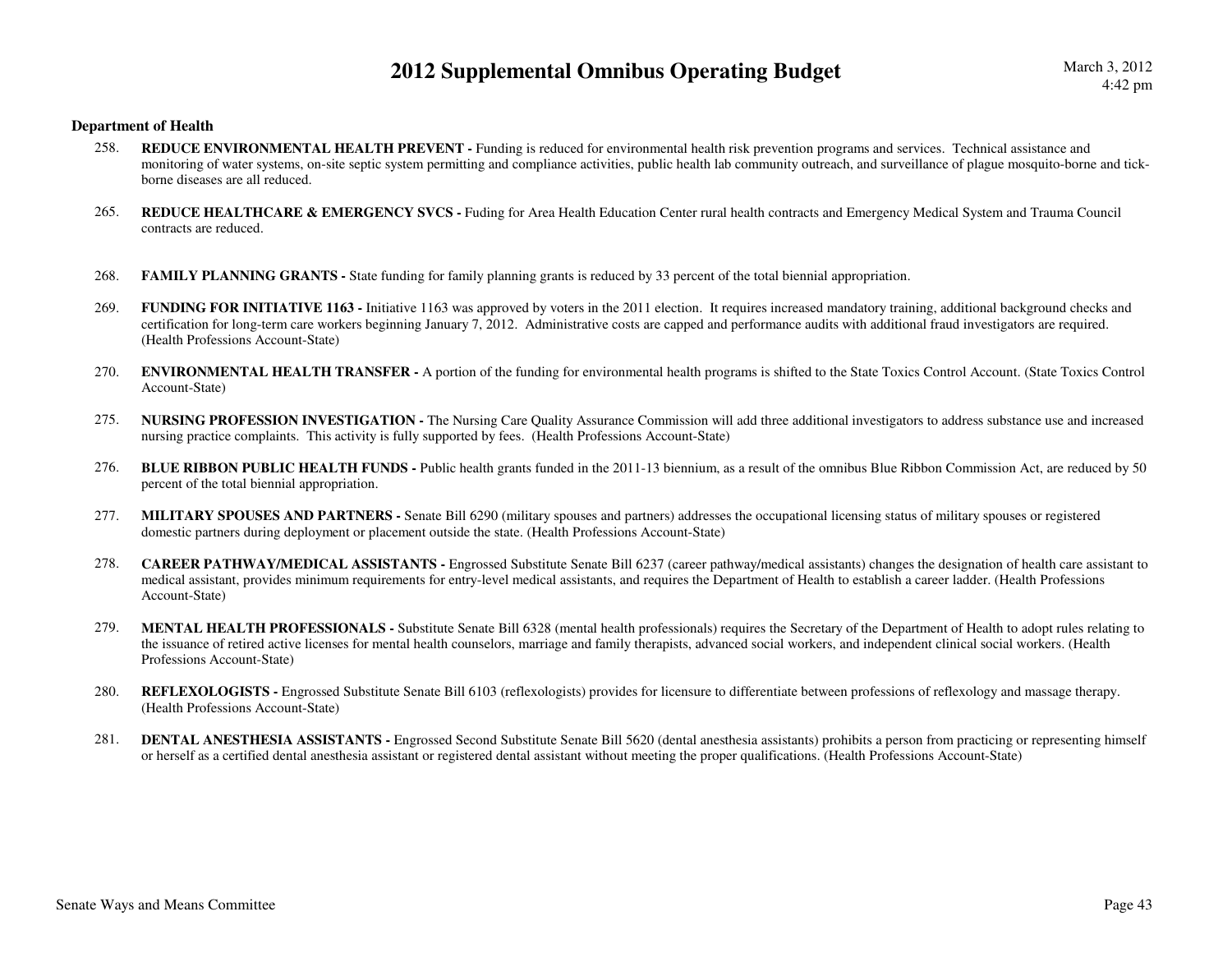March 3, 20124:42 pm

- 282. **TOBACCO QUITLINE -** The Department of Health will use remaining funds in the Tobacco Prevention and Control Account to continue Quitline services to the uninsured and underinsured population in Washington. Quitline funding for those people with no insurance or any other health care benefits ended in the 2009-11 biennium. (Tobacco Prevention and Control Account-State)
- 283.ARRA ADMINISTRATIVE FUNDING - \$832,000 of federal stimulus funds that was originally estimated to be needed for administration of federal projects will instead be spent in the capital budget to support water system capital improvement projects.
- 284. **TEMPORARY FARMWORKER HOUSING -** Funds are provided to subsidize current fee levels in the Temporary Farmworker Housing Program. The department shall evaluate current inspection practices and fee assumptions which are based on occupancy levels. (General Fund-State Account)
- 285. **TRANSFER DD COUNCIL TO COMMERCE -** The Developmental Disabilities Council and Endowment Trust Fund are transferred from the Department of Health to the Department of Commerce. The Council works with individuals with developmental disabilities and their families to promote a comprehensive system of services, and serves as an advocate and planning body. The Fund works with families and individuals with developmental disabilities to prepare for their future financial stability. (General Fund-State, General Fund-Federal, Community and Economic Development Fee Account-State)
- 286. **TRANSFER SITE USE PERMIT TO HEALTH# -** Work related to low-level radioactive waste site use permits will be transferred from the Department of Ecology to the Department of Health. The majority of the work involves solely radioactive waste, which falls under the regulatory purview of Health, rather than hazardous or mixed waste (radioactive and hazardous) which is Ecology's focus. Transferring this work reduces duplicative efforts between Ecology and Health and provides improved service to permit applicants. (Site Closure Account-State)

#### **Department of Corrections**

- 287. **REIMBURSE SCHERF TRIAL EXPENDITURES -** Funding is provided to cover the cost of the Byron Scherf trial. Scherf is the offender accused in the January 29, 2011 murder of Monroe Correctional Complex Correctional Officer Jayme Biendl.
- 288.**HEPATITIS IMMUNIZATIONS -** Due to a loss of federal funding, DOC requires an additional \$200,000 per year to continue immunizing all incoming offenders against Hepatitis B. The additional funds will be used to purchase Hepatitis B vaccines, which will continue to reduce the spread of Hepatitis B among offenders and help protect the health of the citizens of the state.
- 289. **COMMUNITY SUPERVISION VIOLATORS -** Funding is reduced to reflect implementation of a structured community supervision violation process effective April 2012. The funding level assumes that \$6.3 million from the estimated savings is reinvested into a supervision model that includes additional programming and treatment for offenders based on an offender's assessed risk level and treatment needs.
- 291.**ADMINISTRATIVE COSTS/VACANCIES -** One-time savings are taken to reflect underspending in FY 2012. Savings of \$1,165,000 in FY 2013 are ongoing.
- 292.**PRISON SAFETY & RADIOS** - One-time funding is provided to install narrowband radios and to implement prison safety measures recommended by the Department's Statewide Security Advisory Committee.
- 295.**FURNITURE FACTORY COP** - For fiscal year 2012 and fiscal year 2013 only, the debt service for the certificate of participation used to finance the construction of the Correctional Industries Furniture Factory at the Stafford Creek Corrections Center is paid from the Correctional Industries Account. Beginning in FY 2014 the debt service will be paid from the state general fund.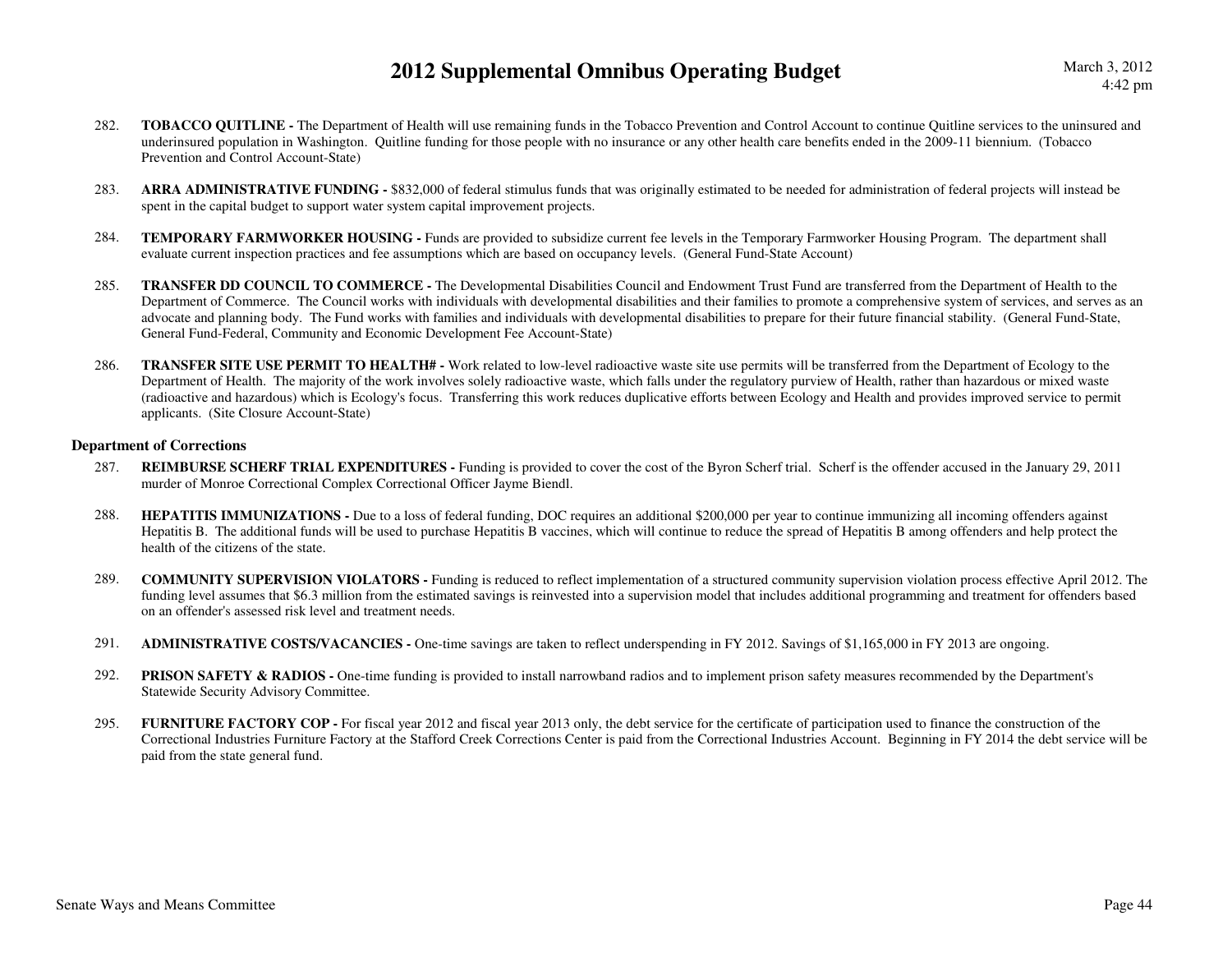296.**MAPLE LANE WARM CLOSURE -** Funding is provided for the Department of Corrections to maintain the state facilities and assets at Maple Lane School in Rochester from April 1, 2012 through June 30, 2013. A proviso specifies that the Department shall not house offenders at the Maple Lane facility.

#### **Natural Resources**

#### **Department of Ecology**

- 304. **HAZ WASTE TOXICS STAFF REDUCTION -** Funding and FTE staff are reduced in the Hazardous Waste and Toxics Reduction Program for staff responsible for communication, education, and outreach functions. (State Toxics Control Account-State)
- 305.**SPILLS ADMIN STAFF REDUCTION -** Funding and FTE staff are reduced in the Spills Program for secretarial and administrative support, as well as vehicle maintenance coordination. (State Toxics Control Account-State)
- 306.**PUBLIC PARTICIPATION GRANT REDUCT** - The public participation grant program is a competitive grant program that provides financial assistance to citizen groups and non-profit, public-interest organizations. Grants are provided for two purposes: To facilitate public involvement in the investigation and remediation of contaminated sites; and to carry out waste management projects. Funding is reduced on a one-time basis for waste management related public participation grants. (State Toxics Control Account-State, Local Toxics Control Account-State)
- 307.PADILLA BAY PROGRAM/FACILITY REDUCT - The Padilla Bay National Estuarine Research Reserve in Skagit County is one of 25 national reserves established to protect estuaries for research and education. The Reserve conducts public education programs, technical and professional training, coastal restoration, and scientific research and monitoring. Funding for the Reserve is reduced.
- 309.**PRODUCT STEWARDSHIP AND OTHER RED -** Funding is reduced on an ongoing basis to balance selected dedicated accounts, due to lower-than-projected revenue collections. (Product Stewardship Programs Account-Nonappropriated, Air Pollution Control Account-State, Wood Stove Education and Enforcement Account-State, Water Rights Processing Account-State)
- 310.**EXPEDITE WATER DISCHARGE PERMITS - Facilities discharging to the waters of the state are required to obtain a National Pollution Discharge Elimination System**  (NPDES) permit from the Department of Ecology. Ecology works with about 2,000 NPDES permit holders, and currently has approximately 75 percent of its permits up-to-date. Funding and FTE staff are provided to the Water Quality Program to speed processing of permits for new and expanded facilities in order to foster economic development and reduce the existing permit-processing backlog. (Water Quality Permit Account-State)
- 311.**JOHNS CREEK HYDROGEOLOGY STUDY - In March 2011, Thurston County Superior Court ordered Ecology to begin rulemaking related to groundwater management in** the Johns Creek sub-basin of Mason County, where inadequate streamflows threaten fish and wildlife. In order to evaluate rulemaking options, Ecology requires sufficient scientific data to understand the contribution groundwater withdrawals are making to lower streamflow levels. Ongoing funding and FTE staff are provided for a two-year hydrogeologic study of the Johns Creek area. This funding will pay for contracted mapping, streamflow monitoring, development of a groundwater model, stakeholder consultation, generation of water-management options, and training for Ecology employees in using the new model. (General Fund-Private/Local, State Drought Preparedness Account-State)
- 312. **WOODSTOVE FEE INCREASE \* -** Pursuant to Senate Bill 6077 increases woodstove fees, funding is shifted on an ongoing basis from the General Fund-State to a dedicated account that receives woodstove fee revenue. This fund shift eliminates a General Fund-State subsidy of the woodstove education and enforcement program. (General Fund-State; Woodstove Education and Enforcement Account-State)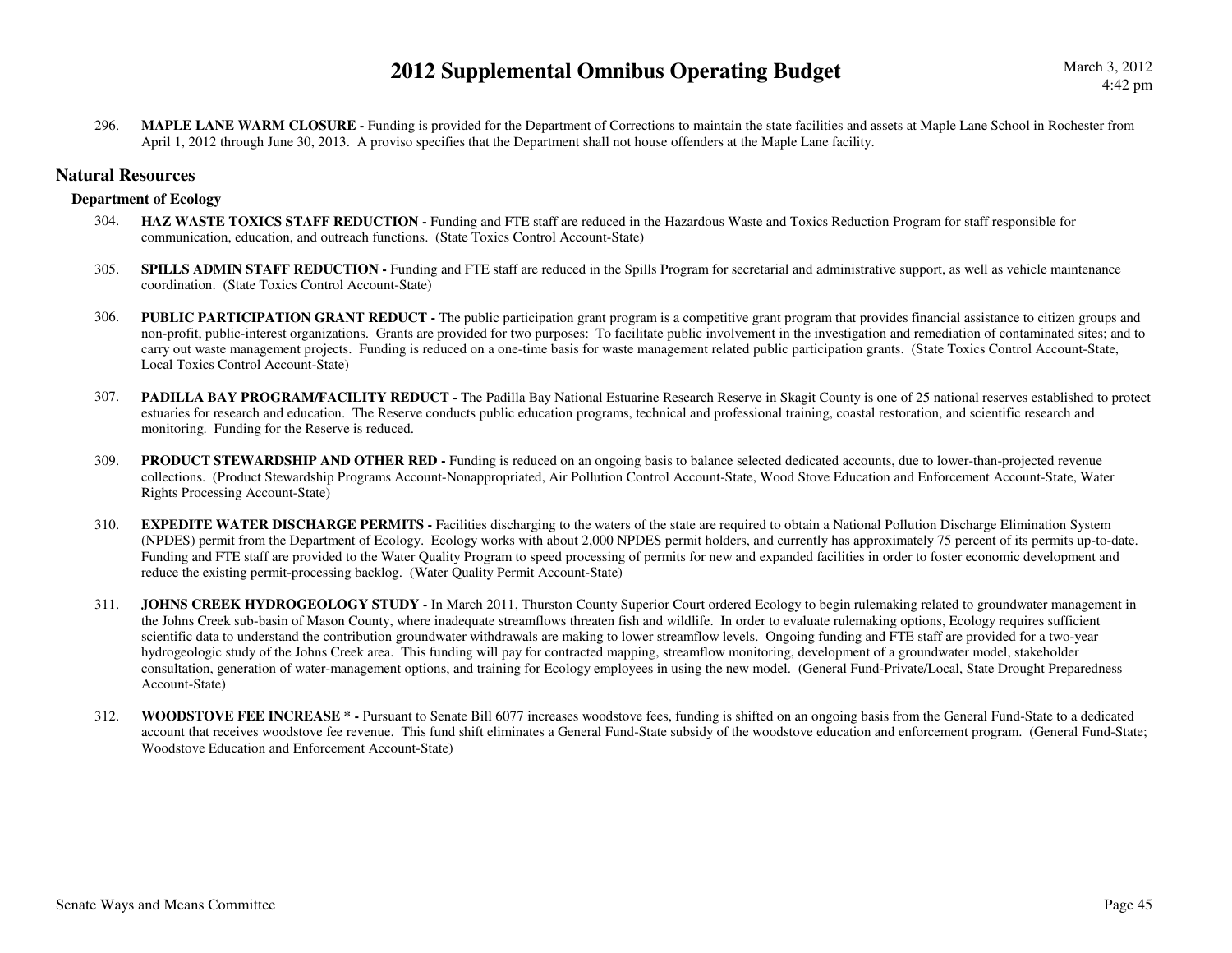- 313. **COMPLETED HANFORD TANK LITIGATION -** Funding is reduced on an ongoing basis for Hanford tank waste litigation that was concluded in October 2010. A corresponding revenue reduction is taken to reflect the associated reduction in mixed waste fees. (State Toxics Control Account-State)
- 314. **HANFORD TANK CLOSURE AND CLEANUP -** In 2010, Washington State settled litigation with the U.S. Department of Energy (USDOE) over cleanup delays at the Hanford Nuclear Reservation in south central Washington. The settlement includes an accelerated timeline for USDOE's completion of tank-waste treatment, retrieval and closure, and soil and groundwater cleanup actions protecting the Columbia River. A combination of one-time and ongoing funding and FTE staff is provided so Ecology's regulatory oversight capacity can support USDOE's more aggressive cleanup schedule. This expenditure authority increase is backed by increased mixed waste fee revenue paid entirely by USDOE. (State Toxics Control Account-State)
- 315. **PUGET SOUND FEDERAL FUNDING -** The U.S. Environmental Protection Agency's National Estuary Program awarded the Department of Ecology two cooperative agreements in support of Puget Sound recovery. One agreement funds work related to toxics and nutrient reduction and prevention, while the second funds watershed protection and restoration. Federal expenditure authority and FTE staff are provided on an ongoing basis to implement the agreements. Most of the funding will be passed through to other entities, such as local governments and tribes. Examples of work funded under the agreements include watershed protection and technical assistance, updating a hydrology model for low-impact development, removing nitrogen from on-site septic systems, and reducing persistent bioaccumulative toxins. (General Fund-Federal)
- 318.**REDUCE MANAGEMENT STAFF** - Saving is achieved through the elimination of six management positions. The reduction assumes that supervisory and policy duties will be allocated to other managers.
- 319.**CLOSE WALLA WALLA OFFICE -** Savings are achieved by closing the Walla Walla water master office. The one FTE associated with that office is assumed to telecommute.
- 320. **CLIMATE CHANGE -** The climate change work as originally funded by the legislature is largely completed. Savings are achieved through a reduction to completed activities. Remaining funds will be used for work related to climate adaptation, reporting requirements, and to assist state agencies with greenhouse gas emissions.
- 321. **REDUCE LAB SERVICES -** General fund state lab services at the department are reduced by five percent. The department may use under expenditures, reduced staffing or reductions of operations to achieve savings. The department may not reduce funding for activities associated with RCW 43.21A.230.
- 322. **REDUCE WA CONSERVATION CORPS -** Reduces general fund state spending for the WA Conservation Corps by 50 percent. General fund state is used to subsidize Conservation Corps project costs. The increased project costs will be shifted to project recipients or other sources.
- 323.**SOLID WASTE REDUCTIONS -** Ecology is required to fund specific categories of projects within the solid waste program per RCW 74.93.180. Savings are achieved from eliminating the 30 percent category projects which include the following: Waste to Fuels Technology Research Partnership w/ Universities, Legislative Policy Support, Solid WasteRegulatory Reform Evaluation Process, Solid Waste Financing Study, Technical Assistance for organics reduction as well as recycling and composting programs to local government and the private sector, Work with Business to reduce the use of toxic substances and to reduce solid waste, Evaluation of beneficial use for solid wastes, and Compost Facility Compliance. The savings achieved through this reduction is transferred to the general fund.

The 50 percent projects are litter pickup and the 20 percent projects are for Local Government Litter Pickup and Prevention. Both are retained at current levels. (Waste Reduction/Recycling/Litter Control - State)

- 324.**STREAM FLOW DATA AND ASSESSMENT** - Combines stream flow analysis, data analysis, and assessment funding in the environmental lab and water resources units and reduces by five percent. Savings are assumed through increased efficiencies and reducing potential duplication.
- 325.**REDUCE MOTOR VEHICLE EMISSIONS -** Reduces oversight and compliance spending for the motor vehicle emissions program by five percent.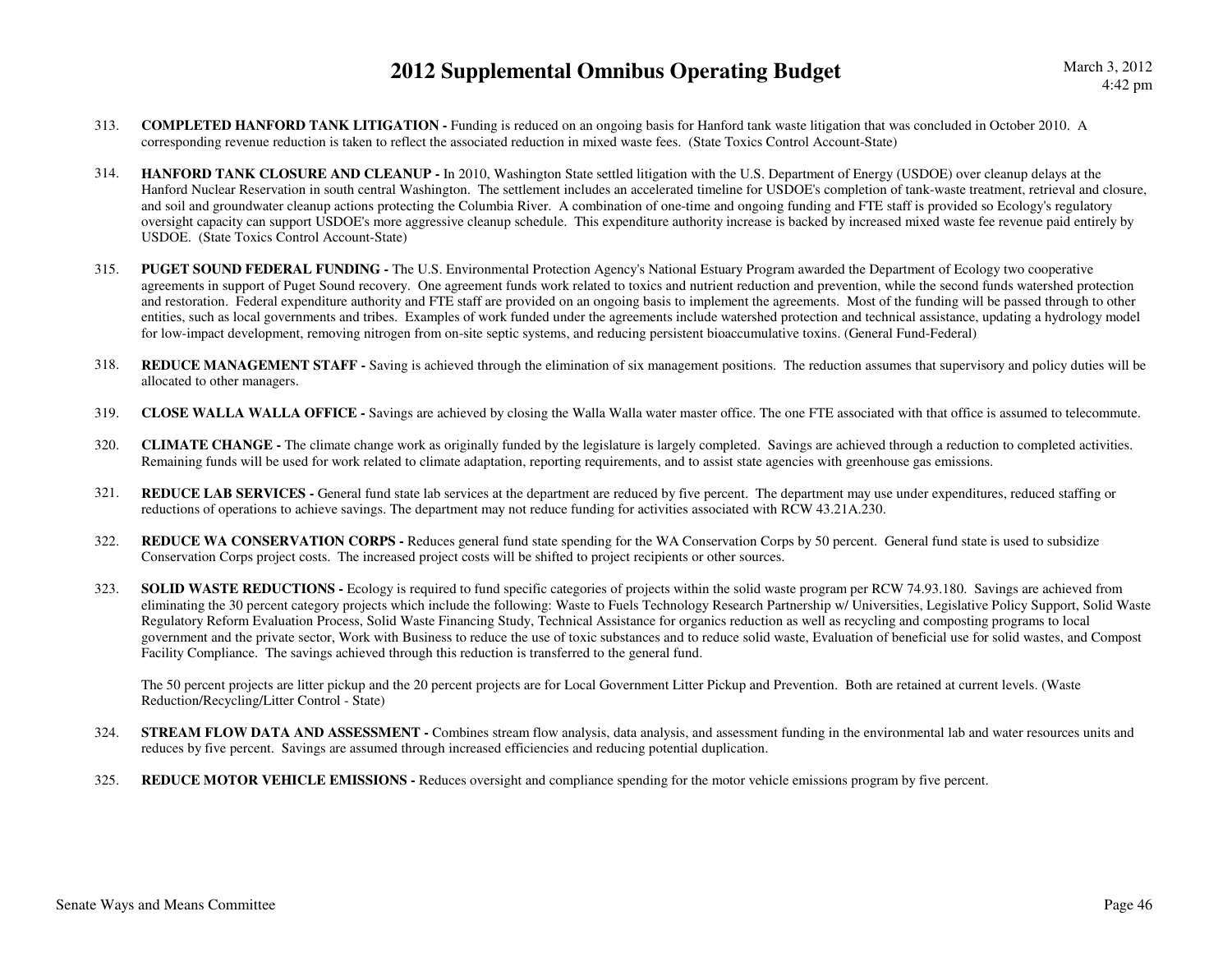- 326.**WATER QUANTITY REDUCTION -** Reduces water quantity spending. The potential reduction may come from water rights processing, water resource stewardship, water law compliance, damn safety, and clarification of water rights.
- 327.AIR OPERATING PERMITS - Due to excess fund balance, a portion of the general fund state subsidy for air pollution from industrial and commercial activities is shifted to the Air Operating Permit Account. (Air Operating Permit Account-State)
- 328.**RECLAMATION FUNDS** - Due to excess fund balance, a portion of the general fund state subsidy for similar spending activities water resources is shifted to the Reclamation Account. The similar activities include stream gauging, geologic surveys, and investigations for hydro as well as a regulatory program for well construction. (Reclamation Account State)
- 329.ADMINISTRATIVE REDUCTION - Reduces all administrative spending by five percent. The savings are achieved from reductions to Ecology's administrative budget unit or through a reduction in the indirect rate. (General Fund-State and other funds)
- 330.WOOD STOVES - Funding is provided for the replacement of uncertified solid fuel burning devices and solid fuel burning devices manufactured prior to 1995 for low and middle income families in air quality nonattainment areas under the federal clean air act (42 U.S.C. Sec. 7401 et seq.). The replacement heating device may include certified solid fuel burning devices, pellet stoves, or to a cleaner natural gas or electric home heating devise. (State Toxics Control Account-State)
- 331.**STATE NATURAL RESOURCES -** Funding is provided for implementation of PSSB 6404 (State Natural Resources). If the bill does not pass by June 30, 2012, the funding shall lapse.
- 332. **TOXICS FUND SHIFT -** A portion of funding for water quality, shorelands, lab services and indirect costs are shifted to the state toxics control account. (State Toxics Control Account)
- 334.**SHIFT AGRICULTURAL BURNING TO FEE -** A recent increase in the fee reduced - but did not eliminate - a General Fund-State subsidy for that program. Savings is achieved by reducing remaining General Fund-State in that program by reducing staff dedicated to administering and enforcing permits. Savings includes a reduction to contract expenditures for alternatives-to-agricultural burning paid for from fees. (General Fund-State, Air Pollution Control Account)
- 335. **TRANSFER SITE USE PERMIT TO HEALTH# -** Pursuant to House Bill 2304, funding and FTE staff responsible for commercial low-level radioactive waste site use permitting are permanently transferred from Ecology to Health. The majority of the permitting work involves radioactive waste, which falls under the regulatory purview of DOH, while hazardous or mixed radioactive and hazardous waste is Ecology's focus. Transferring this work will enhance coordination and provide improved service to permit applicants. (Site Closure Account-State)

#### **Washington Pollution Liability Insurance Program**

 **OIL HEAT PROGRAM FUNDING -** The Pollution Liability Insurance Program offers insurance coverage for the cleanup of contamination from residential heating oil tanks at 336. no cost to program participants. This program is funded from the Heating Oil Pollution Liability Insurance Program Trust Account, an account that receives its revenue from a fee paid by heating oil dealers. Funding is reduced on an ongoing basis to reflect lower-than-anticipated revenue into the heating oil account. This funding reduction captures savings from under-expenditures in recent years. (Heating Oil Pollution Liability Trust Account-Nonappropriated)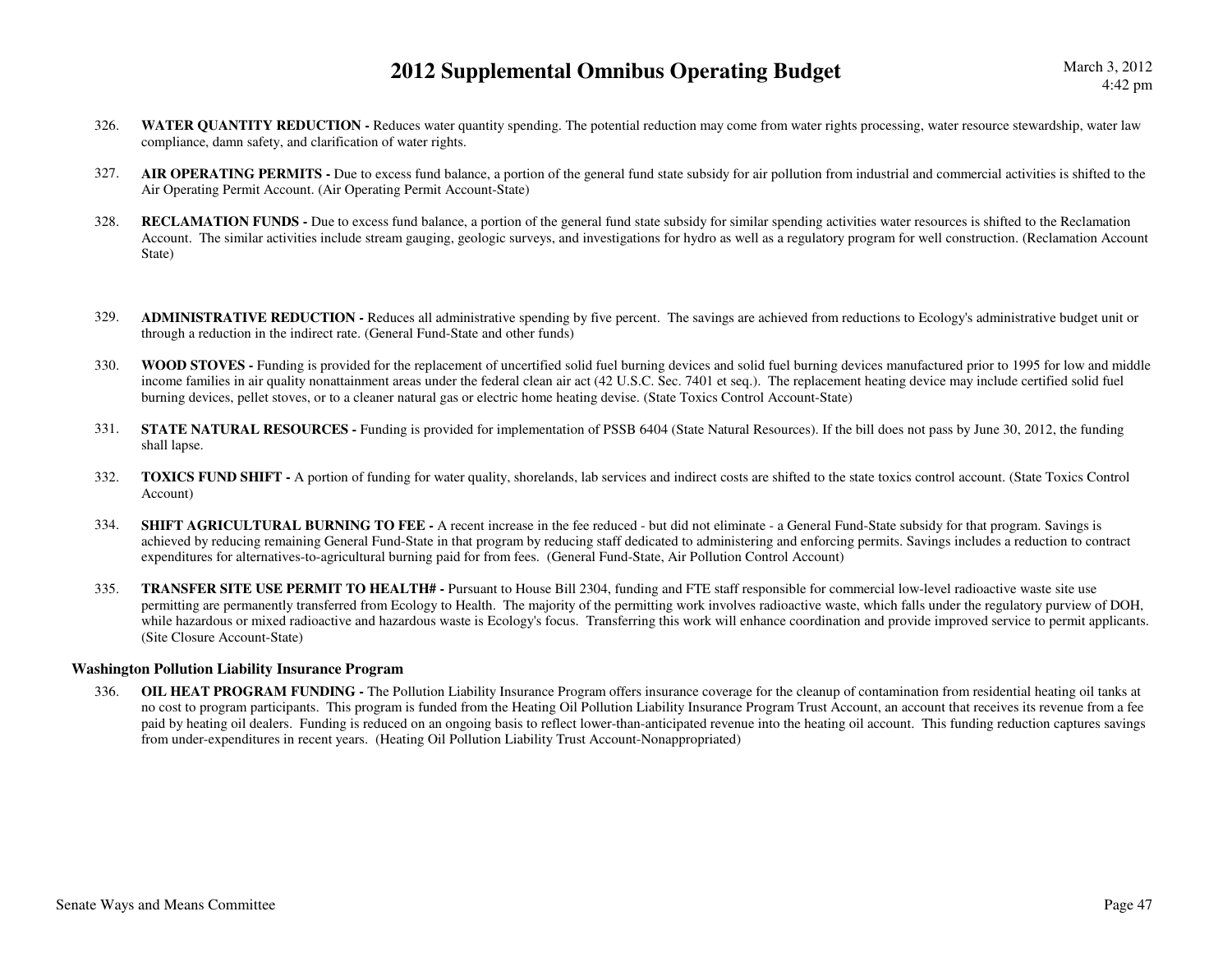#### **State Parks and Recreation Commission**

- **INFRACTIONS** Spending authority is provided for the implementation of Substitute Senate Bill 6387. The legislation requires Discover Pass infractions to be deposited back 339.into the Discover Pass account.
- 340. **PARK TRANSITION FUNDS** Funds are provided on a one-time basis to assist Parks in transitioning to a fee-based agency. The increased funding will support the operation and maintenance of state parks.

#### **Recreation and Conservation Funding Board**

- 341.**PRIVATE/LOCAL FUNDING - General Fund-Private/Local funding is permanently reduced to match historic spending levels. (General Fund-Private/Local)**
- 342.**POLICY DIRECTOR FUNDING SHIFT** - The agency policy director has historically been funded 50 percent from the General Fund and 50 percent from the Recreation Resources Account (RRA). This ongoing fund shift to the RRA will align the funding with the workload for the position. (General Fund-State, Recreation Resources Account-State)
- 344.**SALMON RECOVERY OFFICE FUNDS -** The Governor's Salmon Recovery Office coordinates a statewide salmon strategy by assisting with the development of regional recovery plans and working to secure funding for local, regional, and state recovery efforts. One-time savings will be achieved by holding the science coordinator position vacant and reducing production costs for the "State of the Salmon in Watersheds" report.
- 345. **ADMINISTRATION -** Reduces general fund-state administration spending. The board may achieve savings through shifting functions to federal funds, under expenditures, or reductions in operations. The board shall not reduce total spending to lead entities.

#### **Environmental and Land Use Hearings Office**

346.**BOARD VACANCIES AND OTHER SAVINGS - Funding and full-time equivalent staff are reduced on a one-time basis to reflect savings from temporary board vacancies on**  the Pollution Control/Shorelines Hearings Boards and the Growth Management Hearings Board (GMHB). Additional ongoing savings will be achieved through GMHB colocation with the Environmental Hearings Boards in Tumwater, beginning in July 2012, as well as reductions in goods and services expenditures.

#### **State Conservation Commission**

350.**AGENCY OPERATIONS** - The commission set-aside five percent of operating revenue in anticipation of further budget reductions. Savings is achieved through reducing commission's spending by an equal amount.

#### **Department of Fish and Wildlife**

- 355.**REDUCE FISH PROGRAM DEDICATED ACCTS -** The legislature provided authority to the department to increase hunting and fishing license fees. The current revenue collection is lower than anticipated from these increases. Expenditure authority is reduced on an ongoing basis to reflect lower than anticipated revenue. (Recreational Fisheries Enhancement Account-State, Warm Water Game Fish Account-State, Washington Coastal Crab Pot Buoy Tag Account-Nonappropriated, Puget Sound Crab Pot Buoy Tag Account-Nonappropriated)
- 358. **WOLF POPULATION MONITORING -** Funding is provided from the sale of endangered species license plates for the department to mitigate livestock damage by notifying livestock producers of wolf presence and to implement pro-active, non-lethal management tools to minimize wolf-livestock conflicts. The department will also monitor wolf packs and territories to determine when the species has met its recovery objectives. (General Fund-Private/Local, State Wildlife Account-State)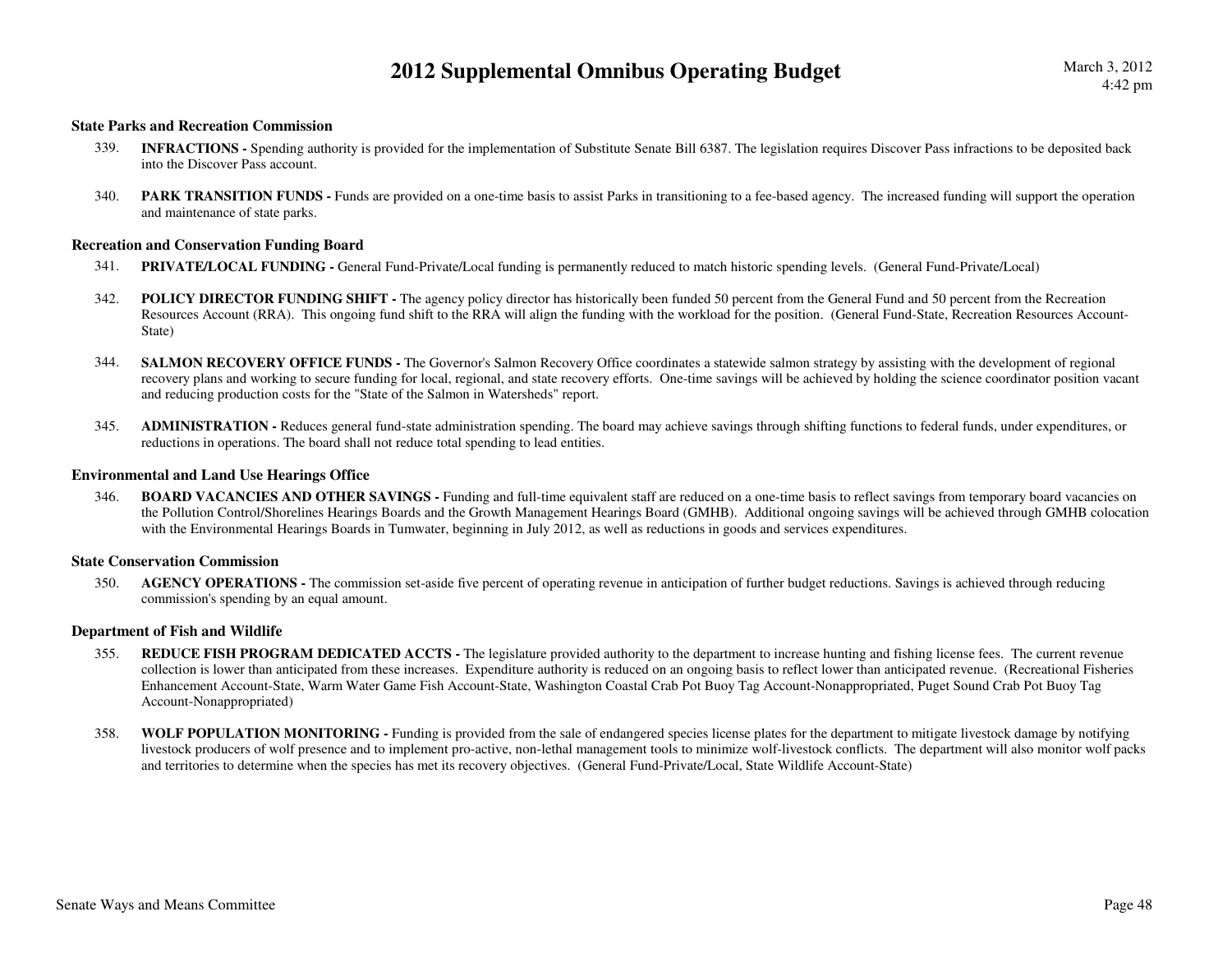- 359.**BLACK BEAR MONITORING & MANAGEMENT** - Funding is provided from the sale of special bear, deer, and elk license plates for research and implementation of a new black bear population estimate and monitoring method. The department will use this new method to more accurately set harvest rates and more effectively manage human and black bear population conflicts. (State Wildlife Account-State)
- 360.**MOUNTAIN GOAT & BIGHORN SHEEP RCVRY** - Funding from special hunting permit auctions is provided to the department to develop and implement a plan to move mountain goats from areas where their population is robust to areas where their population is in decline. WDFW will also conduct a population study of bighorn sheep in order to track their movements near domesticated sheep herds, and contract with Washington State University for research on a vaccine against the domesticated sheep disease. (State Wildlife Account-State)
- 363.**GEODUCK POACHING ENFORCEMENT** - Funding is provided for increased law enforcement capacity to reduce the occurrence of geoduck poaching and illegal harvest activities. The department shall fill current vacant law enforcement positions prior to filling the new positions created under this subsection. (Aquatic Lands Enhancement Account-State)
- 366. **INFRACTIONS -** Spending authority is provided for the implementation of Substitute Senate Bill 6387. The legislation requires Discover Pass infractions to be deposited back into the Discover Pass account. The department receives eight percent of Discover Pass revenue.
- 367.**REDUCE ADMINISTRATION -** Reduces administrative spending by 5 percent. The department shall first reduce commission staff and regional management staff prior to reductions in other programs.
- 368. **RENEWABLE ENERGY SITING -** Reduces spending for renewable energy siting technical assistance by the department. Potential renewable projects may continue to receive department provided assistance or assistance from private sector consultants for siting.
- 369.**TECHNICAL ASSISTANCE SALMON RECOVER -** Due to excess fund balance, a portion of the General Fund - State funding for technical assistance for salmon recovery is shifted to the Aquatic Lands Enhancement Account. (Aquatics Land Enhancement Account)
- 370.**PILT REDUCTION -** Savings are achieved through reducing Payments in Lieu of Taxes (PILT). The new formula provides funding to counties by ensures that no county will receive lower than their 2009 rates.
- 371. **HYDRAULIC PROJECT PERMITS -** Funding is provided for the implementation of Proposed Second Substitute Senate Bill 6406. The legislation reduces general fund state and shifts new work to dedicated funds. (Hydraulic Project Account-State)
- 372. **HATCHERIES -** Due to excess fund balance, a portion of the General Fund - State funding for hatchery activities is shifted to dedicated natural resource funds. (General Fund-State, Aquatics Land Enhancement Account, Regional Fisheries Enhancement Group-Account)
- 373. **MARINE ENFORCEMENT -** Due to excess fund balance, a portion of the General Fund - State funding for marine enforcement activities is shifted to the Recreational Resources Account. (General Fund-State, Recreational Resources Account - State).
- 374.**GRIZZLY BEAR OUTREACH PROGRAM -** One-time funding is provided to a community-based organization to disseminate information about grizzly bears in the North Cascades. (State Wildlife Account-State)
- 375.**LIVESTOCK -** Funding is provided for mitigation, claims, and assessment costs for injury or loss of livestock caused by wolves, black bears, and cougars.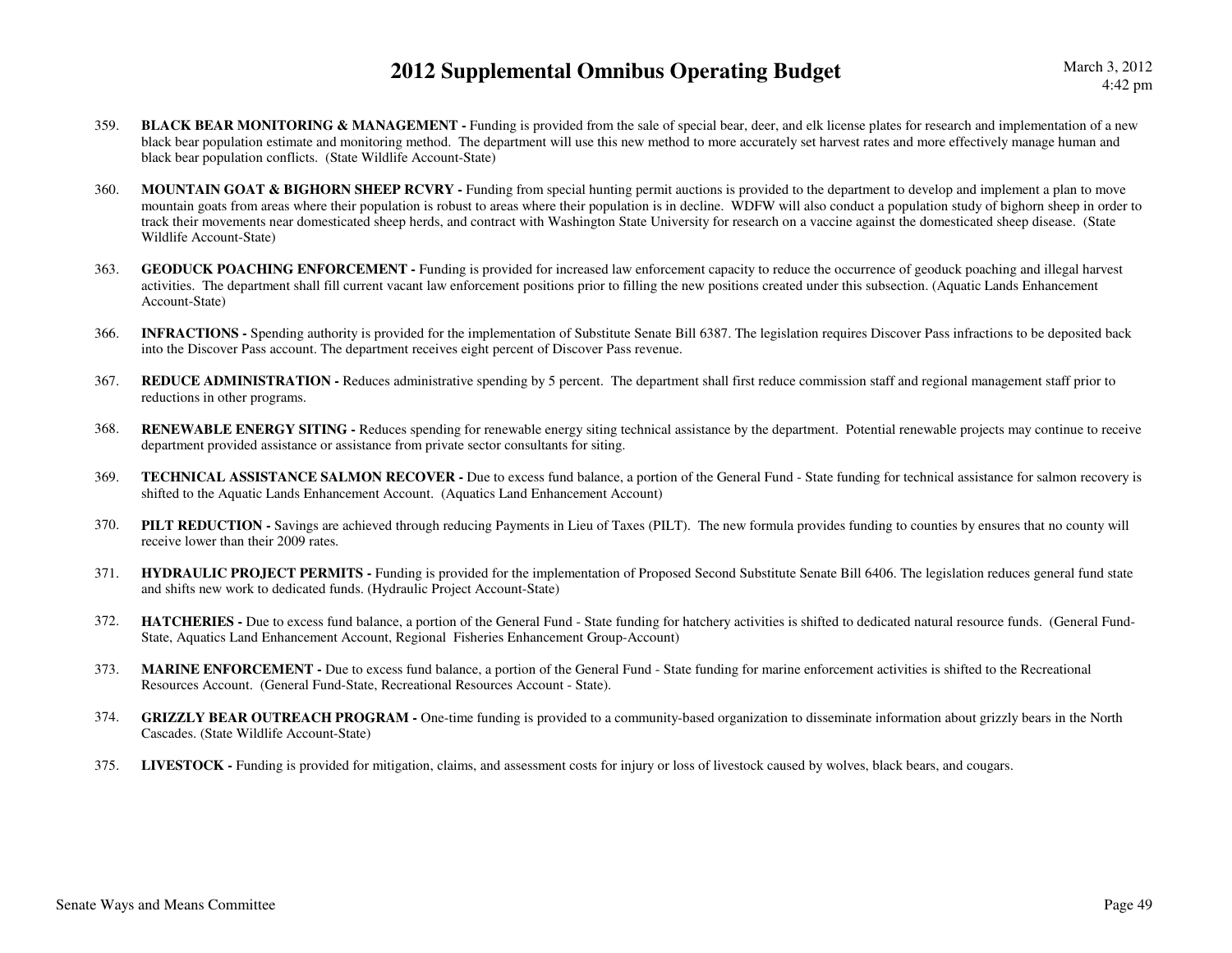376. **AIS PREVENTION -** Additional expenditure authority is provided to match expected revenue to the Aquatic Invasive Species Prevention Account during FY 2013. The funding will be used to maintain agency capacity to control aquatic invasive species. (Aquatic Invasive Species Prevention Account-State)

#### **Puget Sound Partnership**

- **PERFORMANCE MANAGEMENT SYSTEM** Federal expenditure authority is increased on a one-time basis for development of a performance management system to track 384.the status of individual Puget Sound recovery projects, implementation of the Partnership's Action Agenda for Puget Sound restoration, and progress toward Sound-recovery outcomes. (General Fund-Federal)
- 385. **TECHNOLOGY SPENDING -** Funding is reduced on an ongoing basis for information technology improvements. This reduction will be achieved by delaying desktop computer replacements and scaling back improvements to the agency's website and social media tools.
- 386. **TRAINING/TECH ASST, STUDY -** Funding is reduced or eliminated for training and technical assistance related to stormwater-reducing land development practices and for vessel traffic studies related to oil spill prevention.
- 387.**PUGET SOUND FEDERAL FUNDING -** Federal expenditure authority and FTE staff are increased for the length of the federal funding for updating the Puget Sound Action Agenda, improving the Partnership's coordinated science and monitoring program, and providing financial and technical support to local organizations in the Partnership's seven geographic action areas. (General Fund-Federal)
- 388. **NW STRAITS COMMISSION SUPPORT -** Federal expenditure authority is increased on a one-time basis for a U.S. Environmental Protection Agency pass-through grant dedicated to supporting the Northwest Straits Commission for one year. This will allow the Commission to continue to provide marine conservation recommendations to state and local governments and provide scientific, technical, and financial support to local marine resource committees. (General Fund-Federal)

#### **Department of Natural Resources**

- 389. **SURVEY & MAPPING ACTIVITY -** Due to lower revenue into the Survey and Maps Account, the expenditure authority for mapping and surveys is reduced. (Survey and Maps Account-State)
- 390. **TRUST LAND MGMT ACTIVITIES -** In the 2009-11 enacted budget, DNR's trust management accounts were reduced substantially due to declines in timber revenues. Revenues have since stabilized. Additional expenditure authority will allow resumption of delayed silvicultural activities, which will help to maintain timber revenues in the future. (Forest Development Account-State, Resource Management Cost Account-State)
- 391.**SILVICULTURE BURN PERMIT PGM -** The Department of Natural Resources and the Department of Ecology issue permits for silviculture and agriculture burning to maintain air quality. Due to a decline in permit revenue, funding for the silviculture burning permit program is reduced. (Air Pollution Control Account-State)
- 392.**SHIFT ECY/DFW GRANT FUNDING TO FFSA -** DNR's Adaptive Management Program distributes participation grants to certain stakeholders and state agencies that perform work as part of the forest practices adaptive management process. When the Forest and Fish Support Account (FFSA) was established in 2007, all participation grant funding was paid from it, but during the previous biennium, the grant funding for the Department of Ecology and the Department of Fish and Wildlife was paid from the General Fund. This ongoing shift moves the funding back to the FFSA. (General Fund-State, Forest and Fish Support Account-State)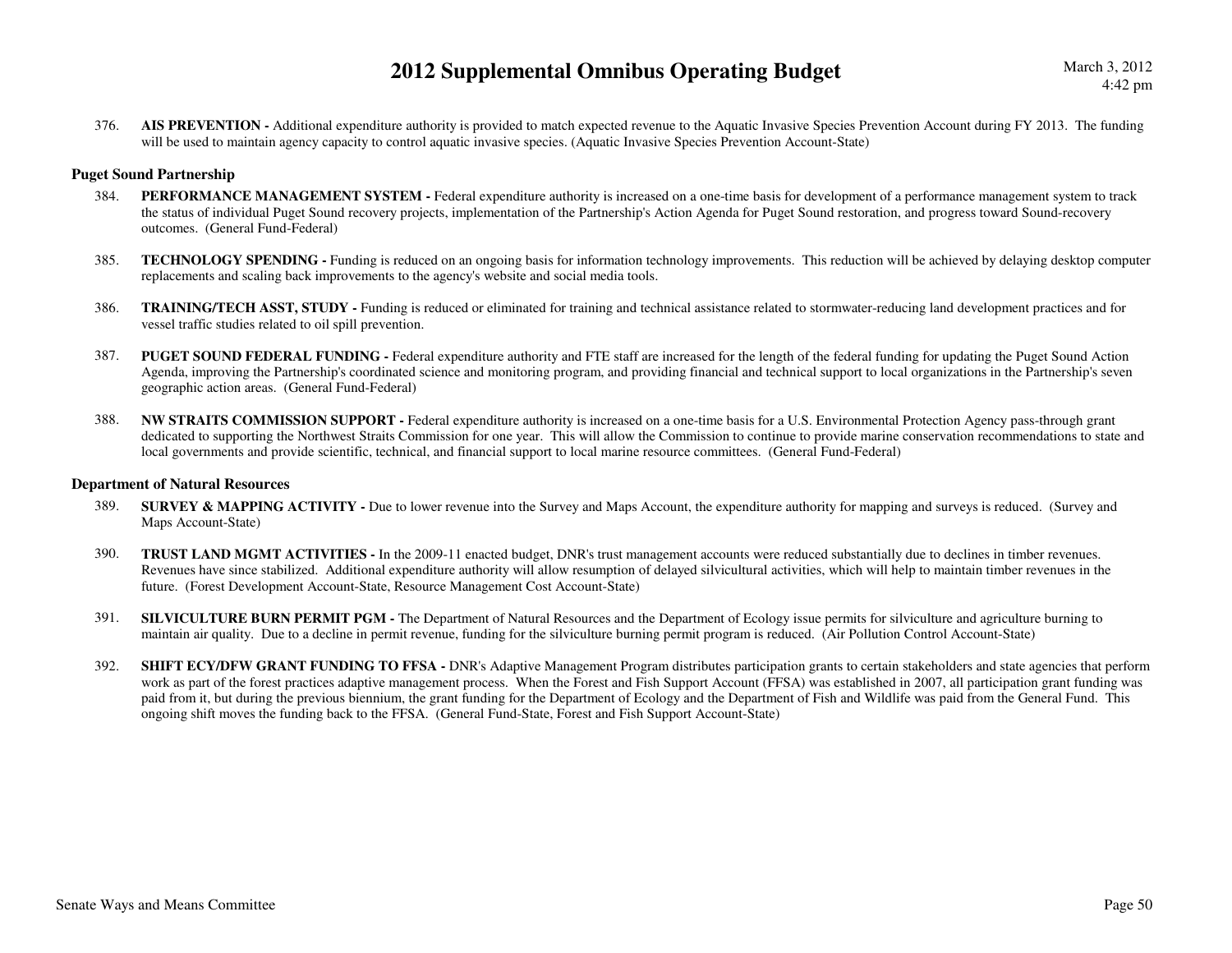March 3, 20124:42 pm

- 393. **INCREASE ADAPTIVE MGMT ACTIVITIES -** The Forest Practices Act and the Forest and Fish Rules are the basis for the Forest Practices Habitat Conservation Plan (FPHCP) and the Clean Water Act (CWA) assurances which protect fish life and water quality in forested areas. The Forest and Fish Support Account, created in 2007 to support the implementation of the Forest and Fish Rules, has built up excess funds over time due to increased revenue and under-expenditures. These excess funds will be used to increase activities that support the CWA assurances and the FPHCP. (Forest and Fish Support Account-State)
- 398.**REDUCE ADMINISTRATION -** Savings are achieved through reducing general fund state administrative expenditures by five percent.
- 399.**REDUCE MANAGEMENT** - Saving is achieved through the elimination of six management positions. The reduction assumes that supervisory and policy duties will be allocated to other managers.
- 400.**FIRE SUPPRESSION OVERTIME** - Savings are achieved through allocating staffing resources and overtime to more seasonal fire fighters to offset overtime payments to department employees. Using fiscal year 2012 as a base year, this allows the state to pay a rate approximately 28 percent lower than the average department employee overtime rates.
- 401. **FIRE SUPPRESSION COST SHIFT -** Due to excess fund balance, a portion of the General Fund - State spending on emergency fire suppression activities is shifted to the Forest Development Account. (General Fund-State, Forest Development Account-State)
- 402.**NATURAL HERITAGE -** Savings are achieved through a reduction to the maintenance and operational support for Natural Area Preserves and Natural Resource Conservation Areas.
- 403.**GEOLOGY SERVICES -** Savings are achieved through a reduction in department geology services by 7 percent effective May 1.
- 404. **FOREST AND FISH SUPPORT -** Due to excess fund balance, a portion of the General Fund - State funding for activities in the forest and fish program report is shifted to the Forest and Fish Support Account. These activities include compliance monitoring. (General Fund-State, Forest and Fish Support Account-State)
- 405.FOREST PRACTICES - Funding is provided for the implementation of Proposed Second Substitute Senate Bill 6406. The legislation reduces general fund state and shifts new work to dedicated funds. (Forest Practices Account-State)
- 406.**MARINE MANAGEMENT** - Funding is provided for the implementation of Second Substitute Senate Bill 6263 (Marine Management Planning). The legislation allows for the development of marine management plans for different geographic areas on different schedules. (Marine Resources Stewardship Trust Account-State)
- 407. **INFRACTIONS -** Spending authority is provided for the implementation of Substitute Senate Bill 6387. The legislation requires Discover Pass infractions to be deposited back into the Discover Pass account. The department receives eight percent of Discover Pass revenue.

#### **Department of Agriculture**

413. **ELIMINATE SPECIAL PROJECTS -** Eliminates remaining funding for bio-energy special projects. The legislature created the project in the 2006 Supplemental for a multiagency effort to promote the development of a bioenergy industry in Washington. This option eliminates the project in May.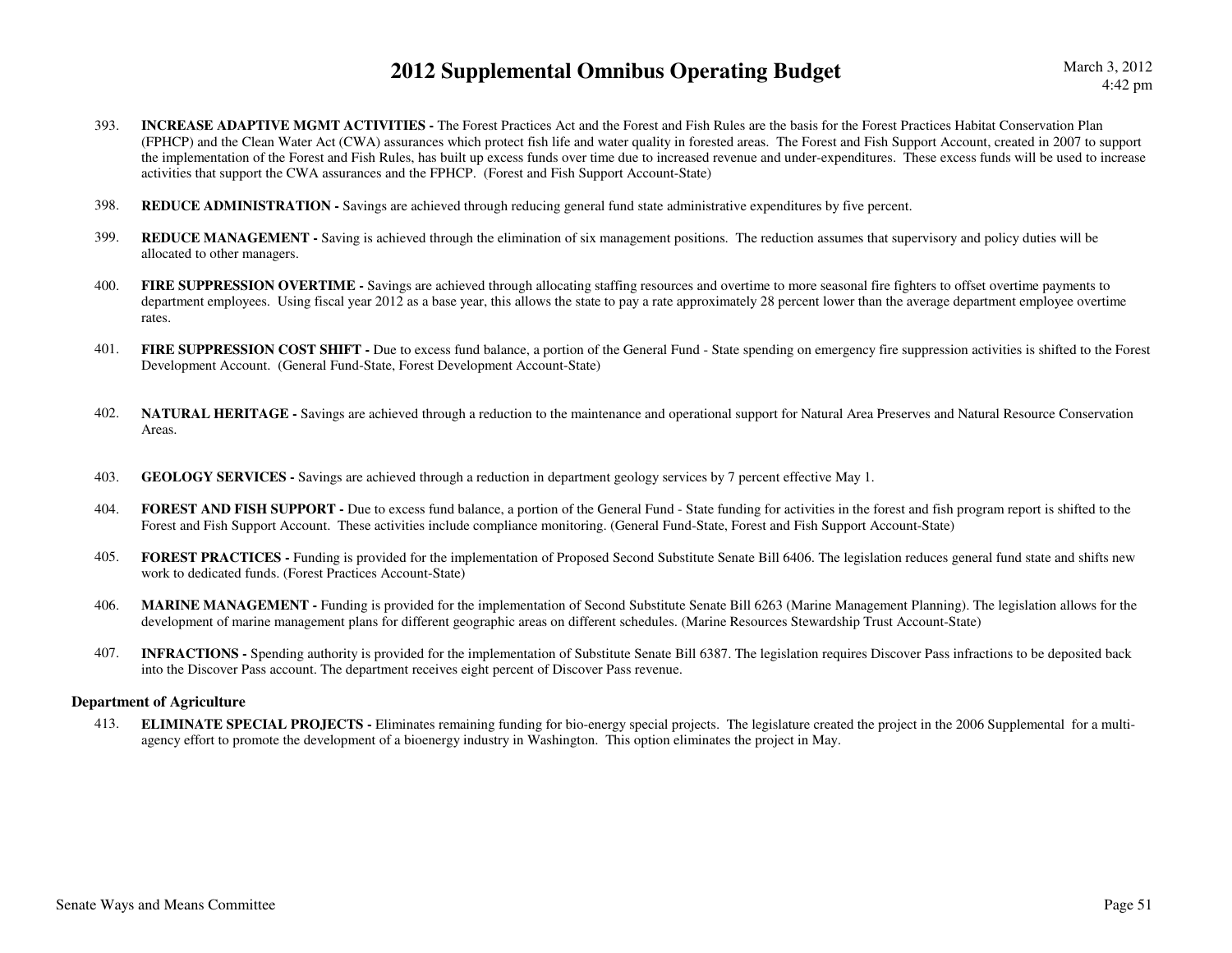- 414.**ADMINISTRATION -** Savings are achieved through a five percent reduction in administrative spending. (Various funds)
- 415.**PLANT PROTECTION -** A portion of funding for plant protection activities is shifted to the state toxics control account. (State Toxics Control Account)

#### **Transportation**

#### **Washington State Patrol**

416. **NON-CONVICTION RAPSHEET DISCLOSURE\* -** The Patrol has proposed legislation that will allow the state to provide copies of non-conviction rapsheets. Fees will offset the entire cost. (Fingerprint Identification Account-State)

#### **Public Schools**

#### **OSPI & Statewide Programs**

- 423.**SBE REDUCTION** - The State Board of Education's operating budget is reduced by 10 percent. It is assumed the Board will have prepared for administrative reductions based on the Governor's budget proposal, so reductions should apply to planned expenditures beginning January 1, 2012.
- 424.**PESB REDUCTION -** The Professional Educator Standards Board (PESB) operating budget is reduced by an additional 3 percent for the 2011-13 Biennium. The PESB also administers alternative certification routes, which are teacher-training programs that serve as different options to traditional teacher preparation programs. The 2011-13 biennial budget reduced funding to reflect changes in demand for new teachers due to the current labor market, and additional Fiscal Year 2013 grant funds are eliminated.
- 425. **COLLEGE BOUND RECRUITING -** OSPI contracts for outreach services to inform students of the College Bound Scholarship. As of Fiscal Year 2013, funding for this service is eliminated.
- 426. **ACHIEVERS SCHOLARS -** OSPI provides funding for the mentoring of Washington Achievers Scholars. This funding leverages private funding for the recruitment, training, and matching of volunteer mentors with students selected as Washington Achievers Scholars. The mentoring is provided to low-income high school students in their junior and senior years of high school and into their freshman year of college. As of Fiscal Year 2013, funding for this service is eliminated.
- 427. **BUILDING BRIDGES -** Building Bridges is an OSPI program focused on comprehensive dropout prevention, intervention, and retrieval. As of Fiscal Year 2013, funding for this program is eliminated.
- 428.**NON-VIOLENCE TRAINING - OSPI** contracts with a nonprofit to provide training to school staff and students on non-violence curriculum. Effective Fiscal Year 2013, state funding for this program is eliminated.
- 429.**GRADUATES PROGRAM -** Jobs for America's Graduates is a dropout prevention program at OSPI, started in Fiscal Year 2011. As of Fiscal Year 2013, funding for the program is eliminated.
- 432.**NAVIGATION 101** - The Navigation 101 program provides grants and technical assistance to school districts to provide student guidance curriculum and individual planning and ensure student career and college readiness. Beginning in Fiscal Year 2013, funding for the program is eliminated.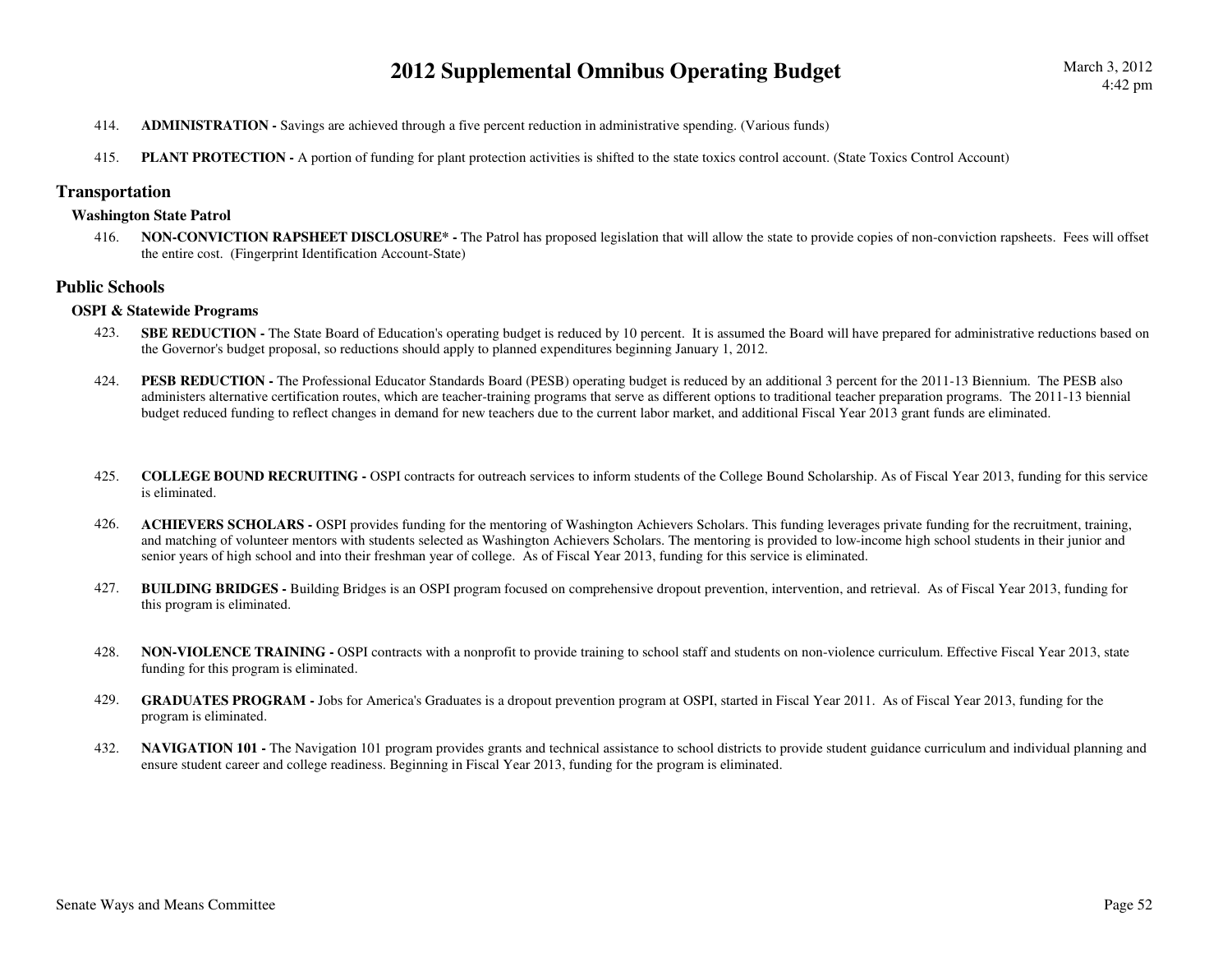- 439.**K-20 NETWORK REDUCTION - K-20** Support Services in K-12 deliver technical support for K-12 schools on the K-20 Educational Network. State funding supports staffing for management and oversight at OSPI and the Regional Institutional Technical Units at all nine educational service districts. As of Fiscal Year 2013, this program is eliminated.
- 440.**ELIMINATE MILITARY COMPACT -** The Interstate Compact was developed in an effort to reduce the educational and emotional issues encountered when children of military personnel are required to transfer from schools in one state to another. Funding for the annual dues is eliminated as of Fiscal Year 2013.
- 441. **REDUCE ALTERNATIVE ROUTES -** Alternative certification routes are teacher-training programs that serve as different options to traditional teacher-preparation programs. The 2011-13 biennial budget reduced funding to reflect changes in demand for new teachers due to the current labor market. The alternative routes program is eliminated as of Fiscal Year 2013.
- 442. **PROJECT CITIZEN -** Project Citizen is a program sponsored by the National Conference of State Legislatures and the Center for Civic Education to promote participation in government for elementary, middle and high school students. Funding for the program is eliminated as of Fiscal Year 2013.
- 443. **OPPORTUNITY GAP COMMITTEE -** The **Education Opportunity Gap Oversight and Accountability Committee (EOGOAC) was created by the Legislature** during the 2009 legislature to continue to address the achievement gap in Washington state. The Committee receives staff support from OSPI. Although appropriated \$50,000 per year for committee operations, the group needed only \$15,000 for the 2009-11 biennium and, this biennium, less than \$1,000 to-date. It is assumed OSPI will continue to provide the staff support required in the current efficient manner.

#### **General Apportionment**

- 446. **RUNNING START -** Running start provides students a program option consisting of attendance at certain institutions of higher education and the simultaneous earning of high school and college/university credit. Current funding is provided up to 1.2 FTE. Beginning in school year 2012-13, funding is reduced to a maximum of 1.0 FTE.
- 447.**PENSION RATE CORRECTION -** Effective February 1, 2012, pension rates applied to K-12 employees will revert to those funded in the 2011-13 budget. Allocations to school districts for pension rate contributions are adjusted accordingly.

#### **Special Education**

- 448.**SCHOOL BASED MEDICAID -** The Health Care Authority budget eliminated school based Medicaid state match. This will increase some districts' special education costs and qualify those districts for additional safety net funding, which in turn increases the state's safety net costs for Fiscal Year 2013.
- 449.**PENSION RATE CORRECTION -** Effective February 1, 2012, pension rates applied to K-12 employees will revert to those funded in the 2011-13 budget. Allocations to school districts for pension rate contributions are adjusted accordingly.

#### **Educational Service Districts**

451. **ESD ADMINISTRATIVE REDUCTIONS -** The General Fund--Sstate appropriation for FY 2013 is reduced \$524,000 for general administrative activities of educational service districts (ESD).

#### **Education of Highly Capable Students**

454.**PENSION RATE CORRECTION -** Effective February 1, 2012, pension rates applied to K-12 employees will revert to those funded in the 2011-13 budget. Allocations to school districts for pension rate contributions are adjusted accordingly.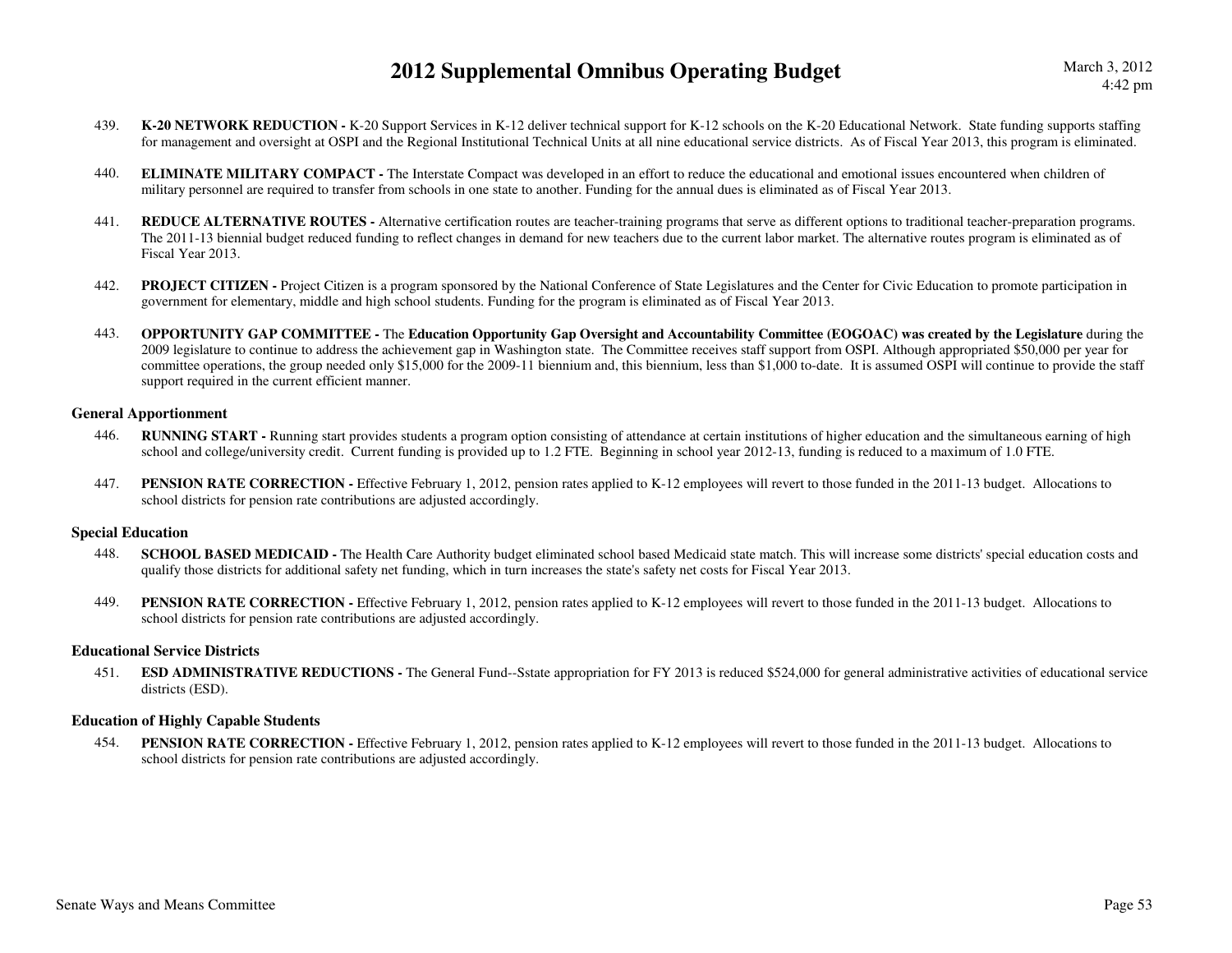#### **Education Reform**

- **LASER** LASER The Leadership and Assistance for Science Education Reform (LASER) program is a statewide project to implement a hands-on science curriculum through 455.ten regional school district alliances. As of Fiscal Year 2013, funding for this program is eliminated.
- 456.**READING CORPS** - The Reading Corps program provides grants to schools with low reading scores to increase student tutoring through the use of AmeriCorps and VISTA members. As of Fiscal Year 2013, funding for this service is eliminated.
- 457. **LEADERSHIP ACADEMY** Leadership Academy The Leadership Academy supports professional development and training for school administrators. As of Fiscal Year 2013, funding for the program is eliminated.
- 458. **IT ACADEMY -** The Information Technology (IT) Academy Program is a public-private partnership providing free educational software and IT certification and software training opportunities for high school students and staff with state match. As of Fiscal Year 2013, state funding is eliminated.
- 462.**PASS PROGRAM -** The Promoting Actual Student Success (PASS) program started during Fiscal Year 2012. Funding for this program provides enhanced support for College Bound Outreach, the Building Bridges program, the Jobs for America's Graduates program, and the Opportunity Internship program. As of Fiscal Year 2013, this additional funding for the activities through the PASS program is eliminated.
- 463.**READINESS TO LEARN** - The Readiness to Learn program provides grants to school and community consortia to support students and families with the goal of ensuring that all children are able to attend school prepared to learn. As of Fiscal Year 2013, state funding for the grants is eliminated.
- 464.**BEGINNING EDUCATOR SUPPORT TEAM - The Beginning Educator Support Team (B.E.S.T) program provides early career educators with mentorship and support.** Funding for this service is eliminated as of Fiscal Year 2013.
- 465.**PRINCIPAL & SUPT INTERNSHIPS** - Funding for internships for principals, superintendents, and program administrators completing certification programs is eliminated as of Fiscal Year 2013.
- 466. **CTE START-UP GRANTS -** Career and Technical Education (CTE) Start-Up Grants provide funding to middle schools, high school, or skill centers to upgrade high-demand CTE programs. Additionally, the funding for OSPI also requires support of FIRST Robotics, a national program, that is funded through a combination of public and private sources, and oriented toward Science, Technology, Engineering, and Math (STEM) subject areas. As of Fiscal Year 2013, state funding for the grants is eliminated.
- 467. **STEM LIGHTHOUSES -** The Science, Technology, Engineering, and Math (STEM) Lighthouses are three districts that demonstrate best practices in STEM subject areas and provide technical assistance to other districts. As of Fiscal Year 2013, state funding for this program is eliminated.
- 468. **REGIONAL TECHNOLOGY CENTERS -** Regional Education Technology Support Centers are funds directed at Education Service Districts that, in turn, provide school districts with assistance in technology planning, network development, cost-benefit analysis, and professional development. As of Fiscal Year 2013, funding for this program is eliminated.
- 469. **IMPLEMENT REVISED EVAL SYSTEMS -** Funding is provided pursuant to ESSB 5895 (certificated employee evaluations), implementing a four-tier teacher and principal evaluation system statewide.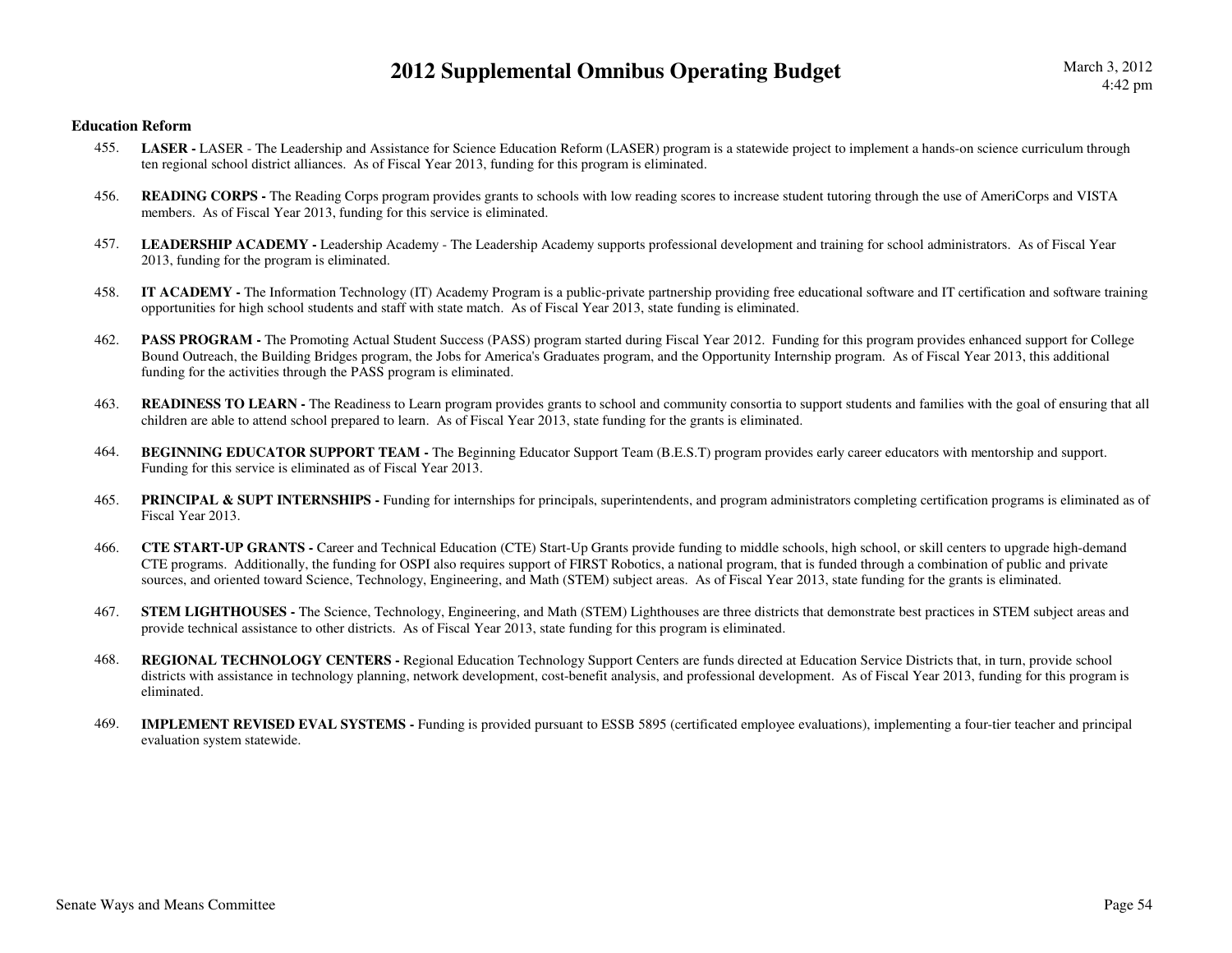- 471.**MIDDLE/HIGH SCH APPLIED MATH/SCI/EN - Grant funds for middle- and high-school applied mathematics, science, & engineering technical education programs are** eliminated as of Fiscal Year 2013.
- 472.**OSPI WEBSITE** - Additional funds have been provided to OSPI since the 1997-99 biennium to help build and maintain a public database of school information, replace paper reports and publications with electronic media, and communicate more effectively with schools and the public. Now that the electronic presence is fully established and almost no documents are printed on paper, unless reimbursed by the requester, this funding is eliminated.
- 473.**NATIONAL BOARD BONUS CHANGE # -** The National Board Bonus program is a voluntary program that provides annual bonuses to teachers who have earned their National Board certification in one, or more, of 25 subject areas. An additional Challenging School bonus is provided to Nationally Board certified teachers who teach in a school with a high enrollment of students eligible for the free and reduced price lunch program. For the 2011-13 Biennium, the annual bonus is \$5,090 and the challenging bonus is an additional \$5,000 per year. Beginning with bonuses earned for school year 2011-12, the annual base bonus will be \$2,500 rather than \$5,090; first-year recipients bonuses will not be pro-rated but will be paid at the full amount; and bonuses will be limited to a five-year term. Challenging bonuses will remain unchanged.

#### **Transitional Bilingual Instruction**

474.**PENSION RATE CORRECTION -** Effective February 1, 2012, pension rates applied to K-12 employees will revert to those funded in the 2011-13 budget. Allocations to school districts for pension rate contributions are adjusted accordingly.

#### **Learning Assistance Program (LAP)**

475.**PENSION RATE CORRECTION -** Effective February 1, 2012, pension rates applied to K-12 employees will revert to those funded in the 2011-13 budget. Allocations to school districts for pension rate contributions are adjusted accordingly.

#### **Higher Education**

#### **Council for Higher Education**

476. **TRANSFER - CNCL FOR HIGHER ED -** Funds are shifted from the Council for Higher Education to the Student Achievement Council pursuant to E2SSB 6232 (higher education coordination).

#### **University of Washington**

- 477. **ENGINEERING DEGREE PRODUCTION** A joint project of the University of Washington and Washington State University Schools of Engineering will expand engineering education opportunities to address areas of critical need for Washington businesses. This project will allow the institutions to convert 425 existing student full-time equivalents (FTEs) to engineering FTEs by funding the difference in the cost of instruction between a general student and an engineering student.
- 478.**AEROSPACE INNOVATION CENTER -** Pursuant to Substitute Senate Bill 5982 (aerospace technology center), funding is provided for a new Center of Aerospace Technology Innovation at the University of Washington and Washington State University. The center will advance research on new technologies offering promise of innovative products in aviation, aerospace, and defense. (Economic Development Strategic Reserve Account-State)
- 481. **RUCKLESHAUS CENTER -** Administration of the Ruckleshaus Center was transferred to Washington State University in the 2009-11biennium. Funds for this purpose are shifted to Washington State University.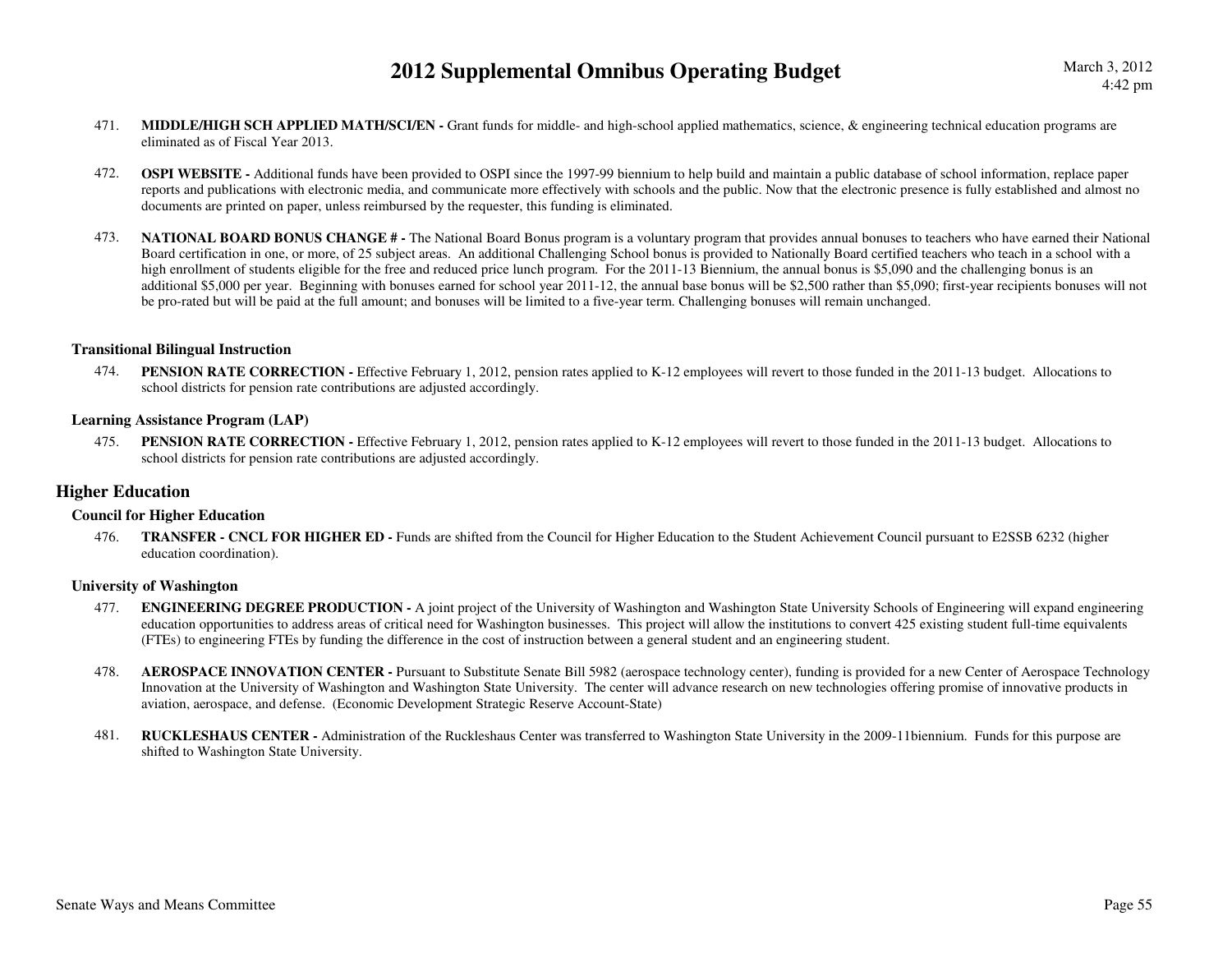- 482.**NONRESIDENT TUITION** - Funds are reduced to reflect updated revenue projections as a result of non-resident undergraduate tuition increases implemented by the University of Washington.
- 483. **NATURAL RESOURCE PROGRAM REVIEW -** Pursuant to Second Substitute Senate Bill 6406 (state's natural resources), funding is provided for the University of Washington to conduct a review of state, federal, and local natural resources and environmental regulatory programs related to the hydraulic project approval program, forest practices act, and state environmental policy act. A report is due to the Legislature by September 1, 2014.
- 484. **COLLEGE OF ENVIRONMENT -** A portion of the funding for the College of Environment is shifted permanently to the State Toxics Control Account. (State Toxics Control Account-State)
- 485.**TUITION WAIVERS -** Pursuant to Senate Bill 6617 (tuition waivers), the maximum level of authority to waive tuition is reduced to 16 percent.
- 486.**TAX INCREMENT STUDY** - Funds provided for a tax increment study pursuant to Chapter 164, Laws of 2010 are removed because the study has been completed.

#### **Washington State University**

- 487. **ENGINEERING DEGREE PRODUCTION -** A joint project of the University of Washington and Washington State University Schools of Engineering will expand engineering education opportunities to address areas of critical need for Washington businesses. This project will allow the institutions to convert 425 existing student full-time equivalents (FTEs) to engineering FTEs by funding the difference in the cost of instruction between a general student and an engineering student.
- 490. **RUCKLESHAUS CENTER -** Administration of the Ruckleshaus Center was transferred from the University of Washington in the 2009-11biennium. Funds for this purpose are shifted from the University of Washington to Washington State University.
- 491.**NONRESIDENT TUITION** - Funds are reduced to reflect updated revenue projections as a result of non-resident undergraduate tuition increases implemented by Washington State University.
- 492. **COLLEGE OF AG, HUMAN, AND NATL RES -** A portion of the funding for the College of Agriculture, Human, and Natural Resource Sciences is shifted permanently to the State Toxics Control Account. (State Toxics Control Account-State)
- 493.**TUITION WAIVERS -** Pursuant to Senate Bill 6617 (tuition waivers), the maximum level of authority to waive tuition is reduced to 14 percent.

#### **Eastern Washington University**

496.**TUITION WAIVERS -** Pursuant to Senate Bill 6617 (tuition waivers), the maximum level of authority to waive tuition is reduced to 10 percent.

#### **Central Washington University**

- 499.**NONRESIDENT TUITION -** Funds are reduced to reflect updated revenue projections as a result of non-resident undergraduate tuition increases implemented by Central Washington University.
- 500.**TUITION WAIVERS -** Pursuant to Senate Bill 6617 (tuition waivers), the maximum level of authority to waive tuition is reduced to 9 percent.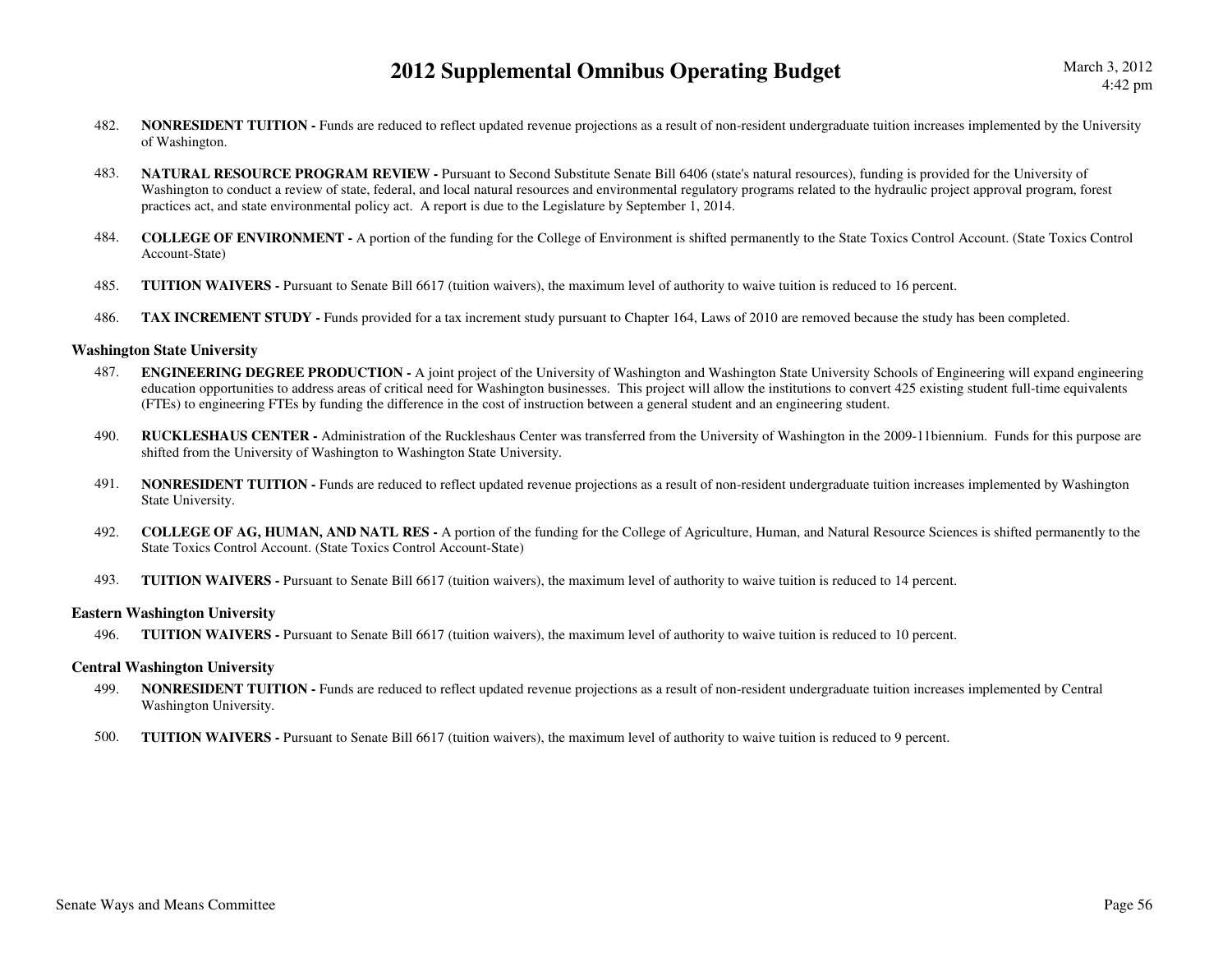#### **The Evergreen State College**

- 505. **COMPETENCY RESTORATION TREATMENT -** In accordance with SSB 6492 (competency to stand trial), one-time funds are provided for the Washington State Institute for Public Policy to study and report on the timeframes within which treatment to restore competency to stand trial is most likely to be effective.
- 506.**TUITION WAIVERS -** Pursuant to Senate Bill 6617 (tuition waivers), the maximum level of authority to waive tuition is reduced to 7 percent.

#### **Western Washington University**

- 509.**NONRESIDENT TUITION -** Funds are reduced to reflect updated revenue projections as a result of non-resident undergraduate tuition increases implemented by Western Washington University.
- 510.**TUITION WAIVERS -** Pursuant to Senate Bill 6617 (tuition waivers), the maximum level of authority to waive tuition is reduced to 8 percent.

#### **Office of Student Financial Assistance**

511. **TRANSFER - STUDENT ACHIEVEMENT CNCL -** Funds are shifted from the Council for Higher Education to the Student Achievement Council pursuant to E2SSB 6232 (higher education coordination).

#### **Community & Technical College System**

 **TUITION WAIVERS -** Pursuant to Senate Bill 6617 (tuition waivers), the maximum level of authority to waive tuition is reduced to 24 percent.516.

#### **Student Achievement Council**

- 520.**STUDENT ACHIEVEMENT COUNCIL -** Funds are provided pursuant to E2SSB 6232 (higher education coordination), which creates the Student Achievement Council to replace the Higher Education Coordinating Board to set goals for increasing the educational attainment in Washington and to monitor progress toward meeting those goals. The Office of Student Financial Assistance shall report to the Student Achievement Council.
- 521. **TRANSFER - FROM STUDENT FIN AID OFC -** Funds are shifted from the Council for Higher Education to the Student Achievement Council pursuant to E2SSB 6232 (higher education coordination).
- 522. **TRANSFER - FROM CNCL FOR HIGHER ED -** Funds are shifted from the Council for Higher Education to the Student Achievement Council pursuant to E2SSB 6232 (higher education coordination).

#### **Other Education**

#### **State School for the Blind**

523. **ADMINISTRATION & SERVICE REDUCTIONS -** The state appropriation for Fiscal Year 2013 is reduced by 5 percent, resulting in reductions to goods and services, equipment purchases, and administrative positions.

#### **Center for Childhood Deafness & Hearing Loss**

524. **ADMINISTRATION & SERVICE REDUCTIONS -** The state appropriation for Fiscal Year 2013 is reduced by 5 percent, resulting in reductions to goods and services, contracted services, curriculum, staff training, website development, and outreach services.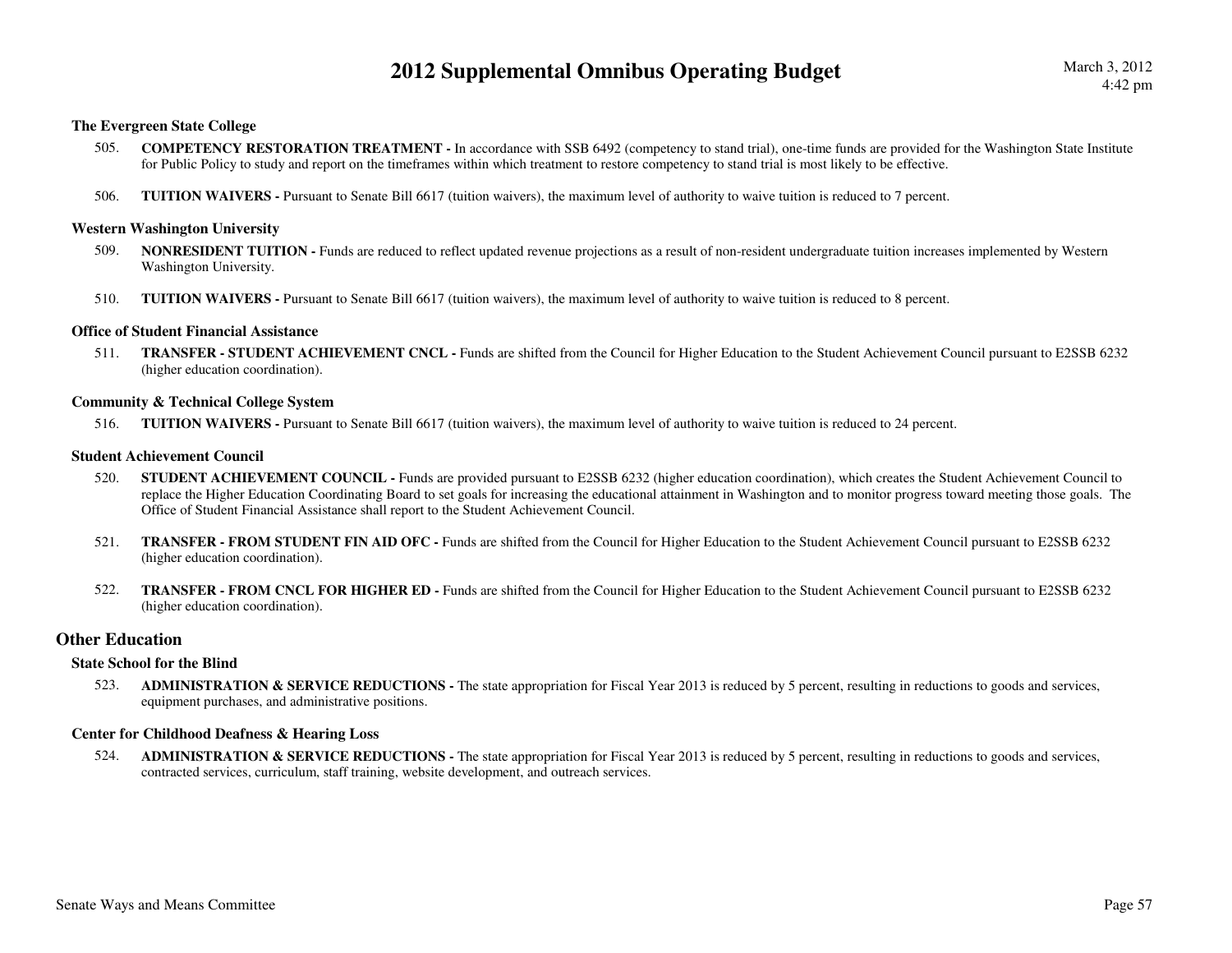#### **Workforce Training & Education Coordinating Board**

SERVICE REDUCTION - The Workforce Training and Education Coordinating Board's state fund budget is reduced by 8 percent in each fiscal year of the biennium. This will 525.result in reduced research, coordination, and oversight of the state's employment and skills training efforts.

#### **Department of Early Learning**

- 527.**AGENCY ADMINISTRATIVE REDUCTION -** Funding is reduced for agency administration and program management
- 528.**SEASONAL CARE ADMINISTRATION -** State funds to administer child care subsidies to seasonal agricultural workers through nonprofit organizations are eliminated. Funding for seasonal child care subsidies is not reduced, but eligibility determinations are being administered by the Department of Social and Health Services.
- 529.**STATE CHILD CARE REFERRAL -** Funding to provide child care resource information to parents and to improve child care quality is shifted from state funds to federal funds.
- 530.**TRAINING DATABASE MODULE -** Funding to create a database module on subsidy payment trainings and other related administrative expenses is eliminated.
- 531.**FRIEND & NEIGHBOR CARE TRAINING** - Funding to provide enrichment programs and training to license-exempt in-home care providers is eliminated. This program is also known as Family, Friend, and Neighbor Care or Culturally Relevant Care.
- 533.**PROGRAM SHIFT TO FEDERAL FUNDING -** General Fund-State funding for Homeless Child Care subsidies is eliminated effective February 1, 2012. The program will continue to operate, but will be funded with federal dollars.
- 534.**RACE TO THE TOP** - Federal expenditure authority is provided to the Department of Early Learning for the Race to the Top Early Learning Challenge Grant that was awarded to the state in December 2011. The state was awarded a total of \$60 million under the grant. The grant will last for four years and primarily be used to implement and expand the Quality Rating and Improvement System (QRIS) that the Department piloted in the 2009-11 biennium. The grant will also be used to support the WAKids Kindergarten assessment, professional development, and various system supports.
- 536. **COUNCIL FOR CHILD & FAM TRANSFER -** As a result of Chapter 32, Laws of 2011, the Council for Children and Families is eliminated and relevant duties and funding will transfer to the Department of Early Learning (DEL). Federal Community-Based Child Abuse Prevention funds are transferred from the Department of Social and Health Services to DEL. (General Fund-Federal)

#### **Special Appropriations**

#### **Special Appropriations to the Governor**

- 537. **EDUCATION LEGACY TRUST ACCOUNT -** The Education Legacy Trust Account provides operating funding for the K-12 system and higher education institutions. Due to volatility in estate tax collections, General Fund-State funds will be deposited into the account. (General Fund-State, Education Legacy Account-State)
- 538. **FDA EXCESS FUND DISTRIBUTION -** One-time authority is provided to the Department of Natural Resources to distribute excess funds from the Forest Development Account. Funds credited back to the state shall be placed in the state General Fund. (Forest Development Account-State)
- 539.**DISASTER RESPONSE ACCOUNT -** Additional funding is necessary in the Disaster Response Account to provide sufficient resources for anticipated obligations.